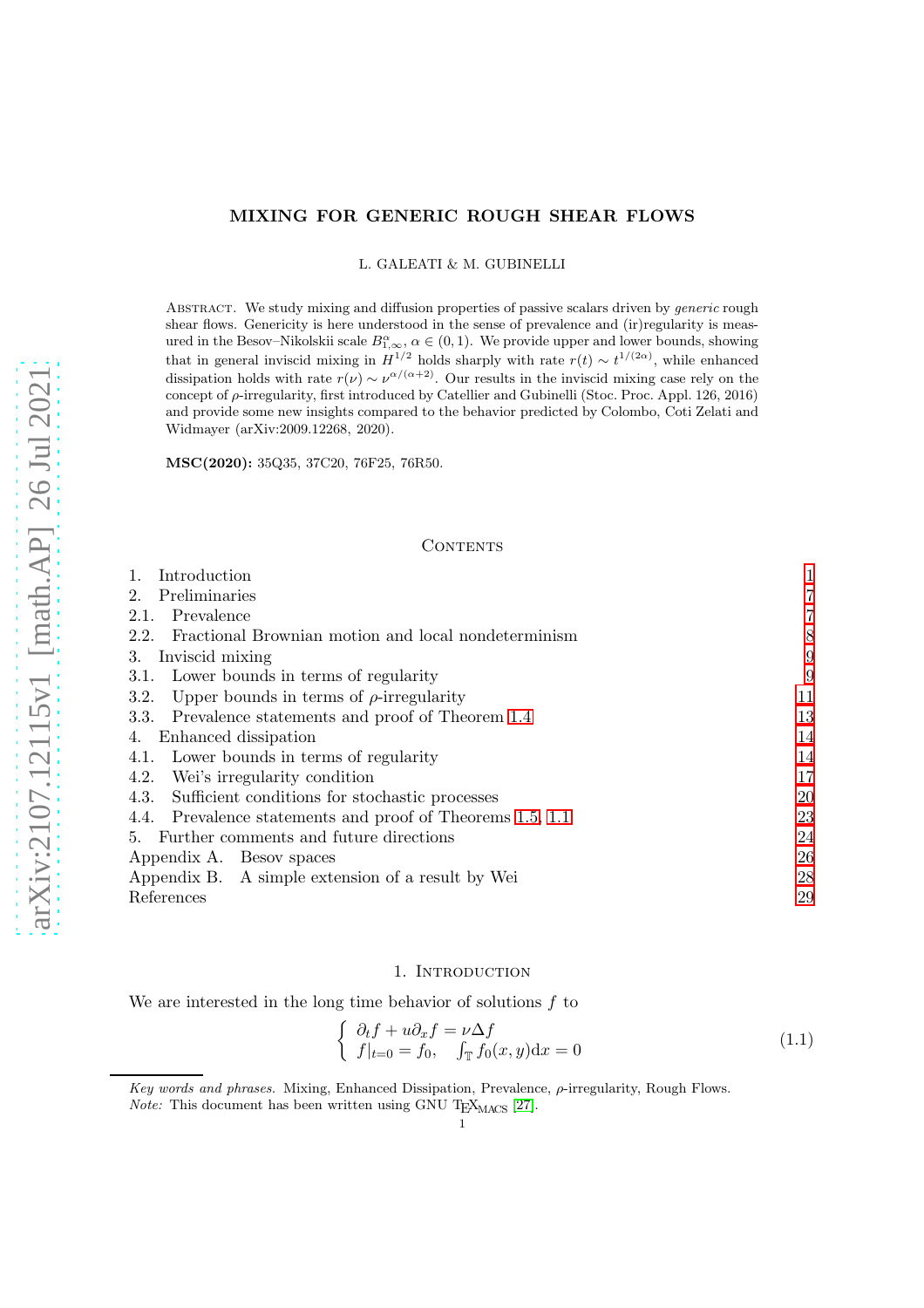on the 2-dimensional flat torus  $\mathbb{T}^2$ . The PDE [\(1.1\)](#page-0-1) is an advection-diffusion equation associated to a shear flow  $u = u(y) : \mathbb{T} \to \mathbb{R}$ ,  $f : \mathbb{R}_{\geqslant 0} \times \mathbb{T}^2 \to \mathbb{R}$  with initial condition  $f_0 \in L^2(\mathbb{T}^2)$  and where  $\nu \in [0,1]$  is the diffusion coefficient. Defining  $\bar{u}: \mathbb{T}^2 \to \mathbb{R}^2$  as  $\bar{u}(x,y) := (u(y),0)^T$ , equation  $(1.1)$ may be written as

<span id="page-1-4"></span>
$$
\partial_t f + \bar{u} \cdot \nabla f = \nu \Delta f \tag{1.2}
$$

which is the equation for a passive scalar f advected by the velocity field  $\bar{u}$ . Note that  $\bar{u}$  is a divergence-free vector field and a stationary solution to 2D Euler equations.

Exactly for this reason, shear flows have received a lot of attention in the literature, in connection to the problem of understanding the interaction between mixing and diffusion in fluid mechanics and the transfer of energy from large to small scales for the scalar  $f$ . In particular, shear flows are sufficiently simple to allow explicit calculations, while presenting a highly non trivial behavior, as already observed by Kelvin in [\[31\]](#page-29-1) in the case of the Couette flow  $u(y) = y$ .

Observe that for continuous  $u$ , eq. [\(1.1\)](#page-0-1) can be solved explicitly by Feynman–Kac formula, giving

<span id="page-1-1"></span>
$$
f_t(x,y) = \mathbb{E}\left[f_0\left(x - \int_0^t u\left(y + \sqrt{2\nu}B_s^2\right)ds + \sqrt{2\nu}B_t^1, y + \sqrt{2\nu}B_t^2\right)\right]
$$
(1.3)

where  $B = (B^1, B^2)$  is a standard 2D Brownian motion (Bm). In the case  $\nu = 0$  we obtain

<span id="page-1-2"></span>
$$
f_t(x, y) = f_0(x - tu(y), y).
$$
 (1.4)

Both formulas [\(1.3\)](#page-1-1) and [\(1.4\)](#page-1-2) can then be extended to the case  $u \in L^1(\mathbb{T})$  $u \in L^1(\mathbb{T})$  $u \in L^1(\mathbb{T})$ <sup>1</sup>, in which case eq. [\(1.1\)](#page-0-1) must be understood in the weak sense, and generate continuous semigroups  $e^{t(-u\partial_x + \nu\Delta)}$ on  $L^2(\mathbb{T}^2)$ . Yet, they do not provide any immediate insight on the long time behavior of the solution f, in particular on the decay in time of quantities like  $||f_t||_{H^{-s}}$  and  $||f_t||_{L^2}$ .

Following the line of research initiated in [\[42\]](#page-29-2), [\[10\]](#page-28-1), we consider rough shear flows, in the sense of requiring  $u \in B^{\alpha}_{1,\infty}(\mathbb{T})$  for some  $\alpha \in (0,1)$ . Here  $B^{\alpha}_{1,\infty}(\mathbb{T})$  denote the Besov–Nikolskii spaces, see Appendix [A](#page-25-0) for their definition.

We are interested in understanding the behavior of *generic*  $u \in B^{\alpha}_{1,\infty}(\mathbb{T})$ , a problem explicitly left open in [\[10\]](#page-28-1). For this purpose we adopt the measure-theoretic notion of genericity given by the theory of prevalence, developed by Hunt, Sauer and Yorke [\[28\]](#page-29-3) to provide an analogous of "Lebesgue almost every" on infinite dimensional spaces, see Section [2.1](#page-6-1) for more details. In what follows the expression "for almost every  $\varphi \in E$ ", where E is a function space, is understood in the sense of prevalence.

The next statement summarizes our main findings.

## <span id="page-1-0"></span>**Theorem 1.1.** Let  $\alpha \in (0,1)$ . The following hold:

*i.* For almost every  $u \in B^{\alpha}_{1,\infty}(\mathbb{T})$  we have inviscid mixing in the scale  $H^{1/2}(\mathbb{T}^2)$ , in the following sense: for any  $\tilde{\alpha} > \alpha$ , there exists  $C = C(\alpha, \tilde{\alpha}, u)$  such that, for any  $f_0 \in H^{1/2}(\mathbb{T})$  satisfying  $\int_{\mathbb{T}} f(x, \cdot) dx \equiv 0$ , it holds

$$
||e^{-tu\partial_x} f_0||_{H^{-1/2}} \leq C t^{-\frac{1}{2\tilde{\alpha}}} ||f_0||_{H^{1/2}} \quad \forall \, t \geq 0.
$$

<span id="page-1-3"></span><sup>&</sup>lt;sup>1</sup>For  $u \in L^1(\mathbb{T})$ , the formal expression  $\int_0^t u (y + \sqrt{2\nu} B_s^2) ds$  in [\(1.3\)](#page-1-1) can be made rigorous using the local time of  $B^2$ ; alternatively, equation [\(1.1\)](#page-0-1) can be solved by applying the Fourier transform in the x-variable and solving the family of equations for  $f^k = P_k f$ , see the beginning of Appendix [B](#page-27-0) for more details.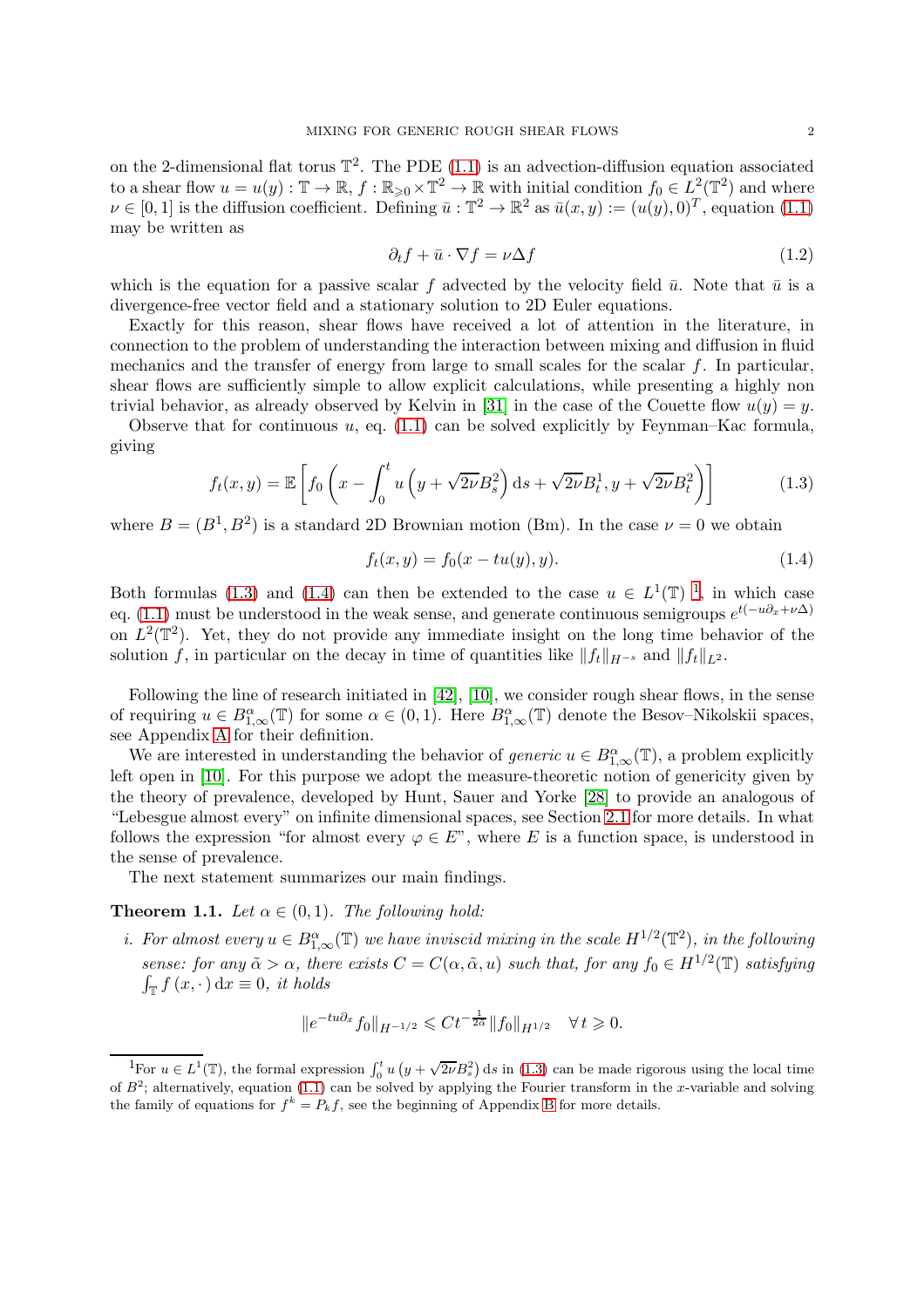ii. For almost every  $u \in B^{\alpha}_{1,\infty}(\mathbb{T})$  we have enhanced dissipation in the following sense that: for any  $\tilde{\alpha} > \alpha$  there exist  $C_i = C(\alpha, \tilde{\alpha}, u)$  such that, for any  $f_0 \in L^2(\mathbb{T})$  satisfying  $\int_{\mathbb{T}} f(x, \cdot) dx \equiv 0$ , it holds

$$
\|e^{t(-u\partial_x+\Delta)}f_0\|_{L^2}\leqslant C_1\exp\left(-C_2t\nu^{\frac{\tilde\alpha}{\tilde\alpha+2}}\right)\|f_0\|_{L^2}\quad\forall\,t\geqslant 0,\nu\in[0,1].
$$

In the above statement, the condition  $\int_{\mathbb{T}} f(x, \cdot) dx \equiv 0$  is necessary, as it naturally ensures that f witnesses the effect of the transport operator  $u\partial_x$ ; indeed  $g_t(y) := \int_{\mathbb{T}} f_t(x, y) dx$  must solve the standard heat equation  $\partial_t g = \nu \partial_y^2 g$  and thus cannot exhibit any mixing/enhanced dissipation effect.

There is no obvious a priori reason to work with the spaces  $B_{1,\infty}^{\alpha}(\mathbb{T})$  (e.g. in [\[10\]](#page-28-1) the authors deal with  $C^{\alpha}(\mathbb{T}) = B^{\alpha}_{\infty,\infty}(\mathbb{T})$ , rather they arise naturally in our analysis. One of the main intuitions of the present paper is the identification of such spaces as the correct one for studying generic inviscid mixing and enhanced dissipation properties of shear flows. At the same time, let us mention that the only truly relevant parameter is  $\alpha \in (0,1)$ : indeed statements similar to those of Theorem [1.1](#page-1-0) can be given for the (smaller) spaces  $B_{p,q}^{\alpha}(\mathbb{T})$  for any choice of  $p, q \in [1, \infty]$ , see Remark [1.6](#page-5-1) below.

Before moving further, let us heuristically motivate the connection between Points  $i$ . and  $ii$ . of Theorem [1.1](#page-1-0) and why it is natural to expect  $\nu^{\alpha/(\alpha+2)}$  to appear, given the decay  $||f_t||_{H^{-1/2}} \lesssim$  $t^{-1/(2\alpha)}$ . In fact, the argument can be given in a much more general framework: let  $f^{\nu}$  be a solution to [\(1.2\)](#page-1-4) with  $\nu > 0$ ,  $\int_{\mathbb{T}^d} f_0(z) dz = 0$  and  $\bar{u} : \mathbb{T}^d \to \mathbb{R}^d$  be a divergence free vector field; then  $f^{\nu}$  satisfies the energy balance

$$
\frac{\mathrm{d}}{\mathrm{d}t} \|f_t^{\nu}\|_{L^2}^2 = -2\nu \|\nabla f_t^{\nu}\|_{L^2}^2.
$$

Now assume the solution f to the transport equation  $\partial_t f + \bar{u} \cdot \nabla f = 0$  to satisfy the decay  $||f_t||_{\dot{H}^{-s}} \lesssim t^{-\alpha s}$  for suitable parameters  $\alpha > 0, s \in (0, 1]$  (for  $s > 1$ , one may reduce to  $s = 1$  by Riesz–Thorin interpolation theorem). For  $\nu \ll 1$  and sufficiently short times, we expect  $f^{\nu}$  and f to stay close and therefore  $f^{\nu}$  to exhibits the same decay as f. By the interpolation inequality

$$
||f^{\nu}||_{L^{2}} \lesssim ||f^{\nu}||_{\dot{H}^{-s}}^{\frac{1}{1+s}} ||\nabla f^{\nu}||_{L^{2}}^{\frac{s}{s+1}}
$$

we deduce that

<span id="page-2-0"></span>
$$
\frac{\mathrm{d}}{\mathrm{d}t} \|f_t^{\nu}\|_{L^2}^{-\frac{2}{s}} \sim \nu \|f_t^{\nu}\|_{L^2}^{-2\left(\frac{s+1}{s}\right)} \|\nabla f_t^{\nu}\|_{L^2}^2 \gtrsim \nu \|f_t^{\nu}\|_{\dot{H}^{-s}}^{-\frac{1}{s}} \gtrsim \nu t^{\frac{2}{\alpha}}.
$$
\n(1.5)

,

.

Assume for simplicity  $||f_0||_{L^2} = 1$  and define  $\tau > 0$  to be the first time such that  $||f_t^{\nu}||_{L^2} = 1/2$ . Integrating  $(1.5)$  over  $[0, \tau]$  we obtain

$$
1 \sim 2^{\frac{2}{s}} - 1 \gtrsim \nu \int_0^{\tau} t^{\frac{2}{\alpha}} dt \sim \nu \tau^{1 + \frac{2}{\alpha}} = \left(\nu^{\frac{\alpha}{\alpha + 2}} \tau\right)^{\frac{\alpha}{\alpha + 2}}
$$

Namely, in order for the energy  $||f_t^{\nu}||_{L^2}$  to be reduced by half by the dynamics, we need to wait for at most  $\tau \lesssim \nu^{-\alpha/(\alpha+2)}$ . Iterating the argument on intervals  $[n\tau, n(\tau+1)]$  would then produce an asymptotic decay at least of the form  $\exp(-C t \nu^{\frac{\alpha}{\alpha+2}})$ .

While the argument is clearly heuristic, it predicts the correct exponent  $\frac{\alpha}{\alpha+2}$  and works for any choice of the parameter  $s > 0$  (in particular for  $s = 1/2$  as in Theorem [1.1\)](#page-1-0) and not only for  $s = 1$ , which is the case receiving the most attention in the literature.

Unfortunately, there are only few rigorous quantitative results connecting explicitly inviscid mixing and enhanced dissipation properties (see [\[13\]](#page-28-2) and the references therein) and they appear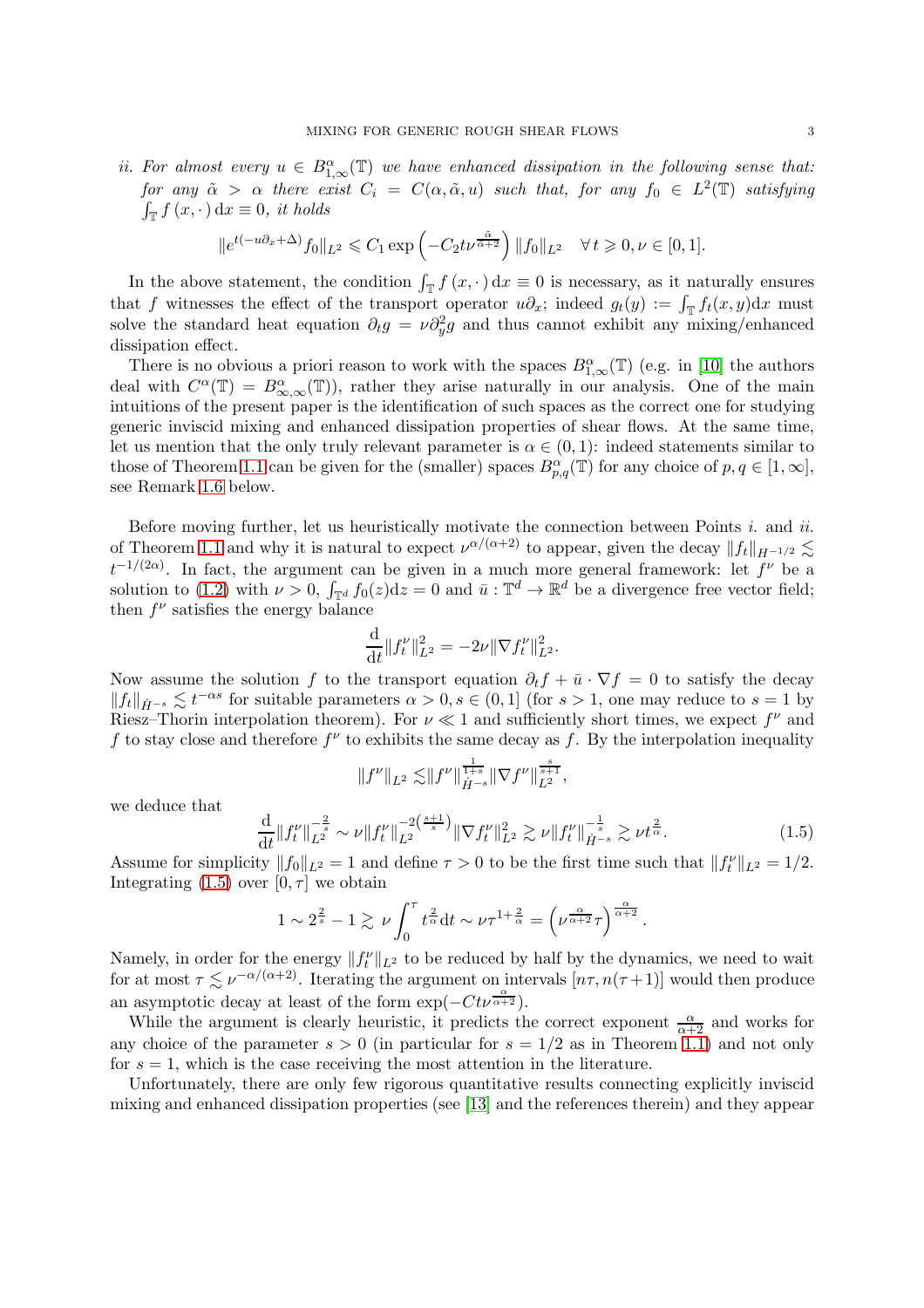not to be optimal. For instance for  $s \in (0,1]$ , an application of Corollary 2.3 from [\[13\]](#page-28-2) would only predict a decay

$$
||f_t||_{L^2} \le \exp(-C\nu^{q_s}t)||f_0||_{L^2}, \quad q_s := \frac{\alpha(1+s)}{\alpha+s+\alpha s};
$$

in particular  $q_1 = \frac{2\alpha}{2\alpha+1}$  while  $q_{1/2} = \frac{3\alpha}{3\alpha+1}$ .

Relation with existing literature. Understanding the interaction between mixing and diffusion is one of the most fundamental problems in fluid mechanics, dating back to the works of Kelvin [\[31\]](#page-29-1) and Reynolds [\[38\]](#page-29-4).

In the pioneering work [\[11\]](#page-28-3), such relation has been formalized mathematically by introducing the concept of *relaxation enhancing flows*; the result has been recently revisited in a more quantitative fashion in the works [\[13,](#page-28-2) [17\]](#page-28-4). The use of weak norms  $H^{-s}$  in order to quantify mixing of passive scalars was first introduced in [\[33\]](#page-29-5).

Shear flows and circular flows in particular have been recently studied by several authors, employing a variety of technique, including stationary phase methods and hypocoercivity schemes [\[2,](#page-28-5) [12,](#page-28-6) [14\]](#page-28-7), spectral methods [\[42\]](#page-29-2) and stochastic analysis [\[44\]](#page-29-6). Roughly speaking, the main known results for [\(1.1\)](#page-0-1) are the following:

- If  $u \in C^{n+1}$  has a finite number of critical points with maximal order n, then enhanced dissipation holds with  $r(\nu) \sim \nu^{\frac{n}{n+2}} (1 + \log \nu^{-1})^{-1}$ , see Theorem 1.1 in [\[2\]](#page-28-5).
- There exist  $u \in C^{\alpha}$ ,  $\alpha \in (0,1)$ , for which enhanced dissipation holds with  $r(\nu) \sim \nu^{\frac{\alpha}{\alpha+2}}$ , see Theorem 5.1 from [\[42\]](#page-29-2).
- The above results are sharp, up to logarithmic corrections, in the sense that for  $u \in C^{n+1}$ (resp.  $u \in C^{\alpha}$ ) the best possible rate is  $r(\nu) \sim \nu^{\frac{n}{n+2}}$  (resp.  $r(\nu) \sim \nu^{\frac{\alpha}{\alpha+2}}$ ), see Theorem 4 in [\[44\]](#page-29-6); the proof is based on the Lagrangian Fluctuation Dissipation relation introduced in [\[15\]](#page-28-8), [\[16\]](#page-28-9).

Let us also mention the remarkable stable mixing estimate obtained in [\[12\]](#page-28-6) for u satisfying Assumption (H) therein. Motivated by the above results, the authors of [\[10\]](#page-28-1) explore the mixing and enhanced dissipation properties of rough shear flows, namely u sharply  $\alpha$ –Hölder for  $\alpha \in$  $(0, 1)$ . In particular, they construct a Weierstrass-type flow u such that the following hold (see Theorem 1.1 in [\[10\]](#page-28-1)):

- 1. enhanced dissipation holds with rate  $r(\nu) \sim \nu^{\frac{\alpha}{\alpha+2}}$ , confirming the results from [\[42\]](#page-29-2);
- 2. along suitable sequences  $t_n \to \infty$ , inviscid mixing holds on  $H^{-1}$  with rate  $r(t) \sim t^{1/\alpha}$ .

$$
||e^{-t_n u \partial_x} f_0||_{H^{-1}} \lesssim t_n^{-\frac{1}{\alpha}} ||f_0||_{H^1}.
$$

3. however, to the authors' surprise, there exist other sequences  $\tilde{t}_n \to \infty$  on which inviscid mixing only holds with rate  $r(t) \sim t$ , in the sense that

$$
||e^{-t_n u \partial_x} f_0||_{H^{-1}} \gtrsim t_n^{-\frac{1}{\alpha}} ||f_0||_{H^1}.
$$

In particular, the inviscid mixing rate  $r(t) \sim t$  is the same attained by suitable Lipschitz functions; the authors wonder whether such a discrepancy between Points 2. and 3. is to be expected for generic flows  $u \in C^{\alpha}$ , see the paragraph "Perspectives", p.3 in [\[10\]](#page-28-1).

The main aim of the present work is to give a negative answer to the above question, while letting a more natural picture emerge in the context of generic rough shear flows. Theorem [1.1](#page-1-0) shows that for generic  $u \in B^{\alpha}_{1,\infty}$  (similarly for  $u \in C^{\alpha}$ , see Remark [1.6\)](#page-5-1) inviscid mixing holds on  $H^{-1/2}$  with rate  $r(t) \sim t^{1/2\alpha}$ , uniformly over all  $t \geq 0$ . Such a decay is also the best possible,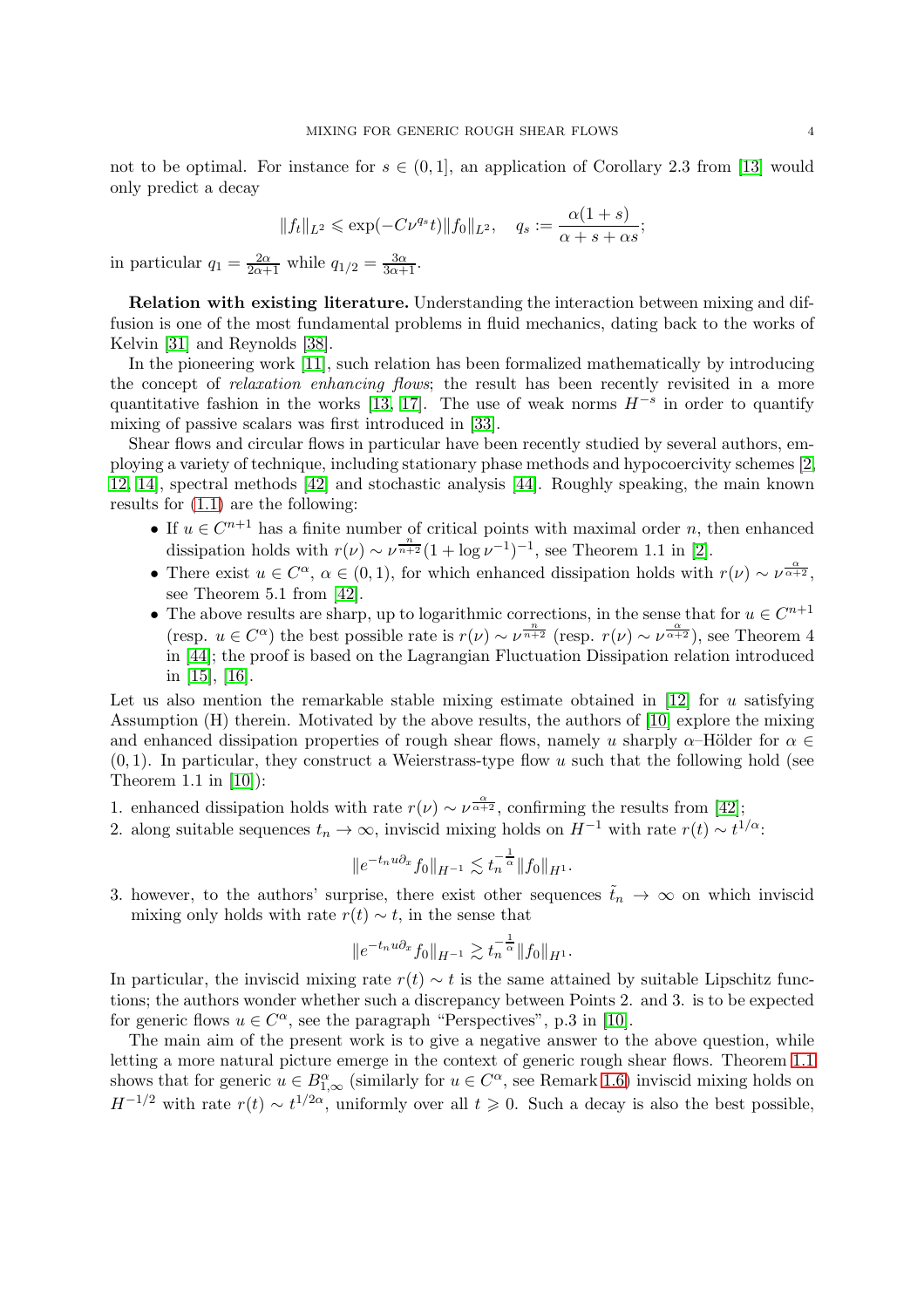see Theorem [1.4](#page-4-0) below. On the other hand, Theorem [1.1](#page-1-0) confirms the enhanced dissipation rate  $r(\nu) \sim \nu^{\alpha/(\alpha+2)}$ , already identified in [\[42,](#page-29-2) [10\]](#page-28-1), as a property of generic shear flows.

We believe that the use of less standard spaces  $B_{1,\infty}^{\alpha}$  and mixing norms  $H^{-s}$  with  $s \neq 1$ to be some of the main contributions of this work, compared to previous literature; they arise naturally in computations, rather than being a mathematical artifact. A complete picture is however still missing; for instance, the question whether generic  $u \in B^{\alpha}_{1,\infty}$  satisfy inviscid mixing on  $H^{-1}$  with rate  $r(t) \sim t^{-1/\alpha}$  is still open and goes beyond our current methods.

**Structure of the proof.** As done frequently in the literature, in order to prove Theorem [1.1](#page-1-0) for the PDE [\(1.1\)](#page-0-1), we will pass to study its hypoelliptic counterpart

<span id="page-4-1"></span>
$$
\partial_t f + u \partial_x f = \nu \partial_y^2 f \tag{1.6}
$$

again under the assumption  $\int_{\mathbb{T}} f_0(x, y) dx = 0$  for all  $y \in \mathbb{T}$ .

For  $k \in \mathbb{Z}_0 := \mathbb{Z} \setminus \{0\}$ , define the Fourier transform in the x-variable as

$$
(P_k f)(y) := \int_{\mathbb{T}} f(x, y) e^{-ikx} dx
$$

so that any  $f: \mathbb{T}^2 \to \mathbb{R}$  has a decomposition  $f(x, y) = \sum_k (P_k f)(y) e^{ikx}$ . If f solves [\(1.6\)](#page-4-1), then for each  $k \in \mathbb{Z}_0$  the function  $f_t^k := P_k f_t$  solves the one dimensional complex valued PDE (harmonic oscillator)

<span id="page-4-2"></span>
$$
\partial_t f^k + ikuf^k = \nu \partial_y^2 f^k. \tag{1.7}
$$

For  $k \in \mathbb{Z}_0$ ,  $\nu \geq 0$  and  $u \in L^1(\mathbb{T})$ , the PDE [\(1.7\)](#page-4-2) has an associated semigroup on  $L^2(\mathbb{T}; \mathbb{C})$ , which we denote by  $e^{t(-iku+\nu\partial_y^2)}$ ; observe that the parameter k, up to its sign, may be removed by the rescaling  $\tilde{t} = t|k|, \tilde{\nu} = \nu/|k|$ . In this way the study of asymptotic behavior of  $f^k$  may be reduced to that of  $f^{\pm 1}$ , which motivates the following definitions.

Note that whenever we refer to a rate  $r : \mathbb{R}_{\geqslant 0} \to \mathbb{R}_{\geqslant 0}$ , we always assume it to be a continuous, increasing function.

<span id="page-4-3"></span>**Definition 1.2.** A velocity field  $u \in L^1(\mathbb{T})$  is said to be **mixing** on the scale  $H^s(\mathbb{T}; \mathbb{C})$ ,  $s \geq 0$ , with rate r, if there exist a constant  $C > 0$  such that

$$
||e^{-itku}||_{H^s \to H^{-s}} \leqslant \frac{C}{r(t|k|)} \quad \forall \, k \in \mathbb{Z}_0, \ t \geqslant 1. \tag{1.8}
$$

<span id="page-4-4"></span>**Definition 1.3.** A velocity field  $u \in L^1(\mathbb{T})$  is said to be **diffusion enhancing** on  $L^2(\mathbb{T}; \mathbb{C})$  with rate r if there exists a constant  $C > 0$  such that

$$
||e^{t(-iku+\nu\partial_y^2)}||_{L^2\to L^2} \leq C \exp\left(-r\left(\frac{\nu}{|k|}\right)|k|t\right) \quad \forall k \in \mathbb{Z}_0, \ \nu \in (0,1], \ t\geq 1. \tag{1.9}
$$

The following theorems, which are the main results of the paper, provide sharp inviscid mixing and enhanced diffusion statements for generic shear flows. In particular, they describe precisely the behavior of solutions to  $(1.1)$  at each Fourier level  $P_k$ .

<span id="page-4-0"></span>**Theorem 1.4** (Inviscid case  $\nu = 0$ ). Let  $\alpha \in (0, 1)$ .

- a) Lower bound. Suppose that  $u \in B^{\alpha}_{1,\infty}(\mathbb{T})$  is mixing on the scale  $H^{1/2}(\mathbb{T};\mathbb{C})$  with rate r, in the sense of Definition [1.2;](#page-4-3) then necessarily  $r(t) \lesssim t^{\frac{1}{2\alpha}}$ .
- b) Upper bound. Almost every  $u \in B^{\alpha}_{1,\infty}(\mathbb{T})$  satisfies the following property: for any  $\tilde{\alpha} > \alpha$ , u is mixing on the scale  $H^{1/2}(\mathbb{T}; \mathbb{C})$  with rate  $r(t) \gtrsim t^{\frac{1}{2\tilde{\alpha}}}$ .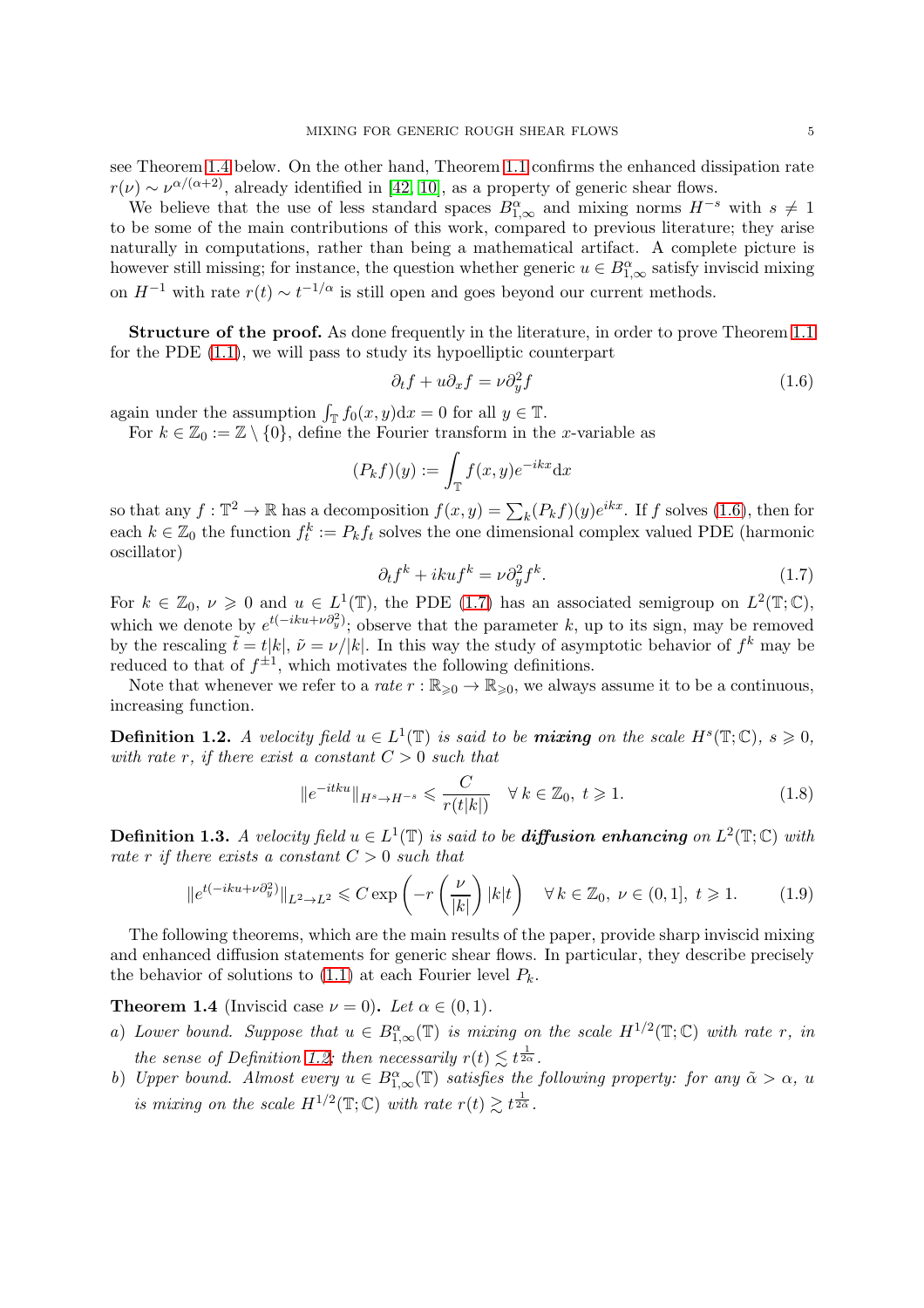<span id="page-5-0"></span>**Theorem 1.5** (Dissipative case  $\nu > 0$ ). Let  $\alpha \in (0, 1)$ .

- a) Lower bound. Suppose that  $u \in B^{\alpha}_{1,\infty}(\mathbb{T})$  is diffusion enhancing with rate r, in the sense of Definition [1.3;](#page-4-4) then necessarily  $r(\nu) \lesssim \nu^{\frac{\alpha}{\alpha+2}}$ .
- b) Upper bound. Almost every  $u \in B^{\alpha}_{1,\infty}(\mathbb{T})$  satisfies the following property: for any  $\tilde{\alpha} > \alpha$ , u is diffusion enhancing with rate  $r(\nu) \gtrsim \nu^{\tilde{\alpha}/(\tilde{\alpha}+2)}$ .

Theorems [1.4](#page-4-0) and [1.5](#page-5-0) will be proven respectively in Sections [3](#page-8-0) and [4,](#page-13-0) which are structured in a very similar way. Roughly speaking, the strategy we adopt in proving upper and lower bounds may be summarized in three main steps:

- 1. In both cases, the lower bound follows from estimates which explicitly employ the regularity assumption  $u \in B^{\alpha}_{1,\infty}$ ; in the case  $\nu > 0$ , we need to preliminary establish a Lagrangian Fluctuation-Dissipation relation for the PDE [\(1.7\)](#page-4-2) (see Proposition [4.2\)](#page-14-0) similarly in spirit to what was done in [\[44\]](#page-29-6).
- 2. The upper bound is satisfied by any  $u$  enjoying a suitable analytic property, which encodes its *irregularity*. It turns out that the right properties are given respectively by  $\rho$ -irregularity (see Definition [3.4\)](#page-10-1) for  $\nu = 0$  and by Wei's irregularity condition (see Definition [4.4\)](#page-16-1) for  $\nu > 0$ . shear flow u satisfying any of such properties necessarily enjoys only limited regularity in the scales  $B_{1,\infty}^{\alpha}$  (see Lemma [3.9](#page-11-0) and [4.8\)](#page-17-0), confirming that these are the correct spaces to work with.
- 3. Finally, we show that a.e.  $u \in B^{\alpha}_{1,\infty}$  is  $\rho$ -irregular (resp. satisfies Wei's condition), see Section [3.3](#page-12-0) (resp. Section [4.4\)](#page-22-0). This is achieved by probabilistic methods, using the law of fractional Brownian motions (see Section [2.2](#page-7-0) for details) to construct a measure witnessing the prevalence of such properties.

<span id="page-5-1"></span>Remark 1.6. Let us stress that points a) of Theorems [1.4](#page-4-0)[-1.5](#page-5-0) holds for all  $u \in B^{\alpha}_{1,\infty}$ , not only generic elements. Since  $\mathbb{T}$  is finite, we have the embeddings  $B^{\alpha}_{p,q} \hookrightarrow B^{\alpha}_{1,\infty}$  for any  $p,q \in [1,\infty]$ , thus the lower bound is true for all  $u \in B^{\alpha}_{p,q}$  as well. On the other hand, the proofs of points b) of Theorems [1.4-](#page-4-0)[1.5](#page-5-0) can be easily readapted to provide the same statements for almost every  $u \in B^{\alpha}_{p,q}$ , for any choice of  $p, q \in [1, \infty]$ .

In particular, one could always work with the spaces  $C^{\alpha} = B^{\alpha}_{\infty,\infty}$  if desired. There are however several reasons for working with  $B^{\alpha}_{1,\infty}$  or more generally  $B^{\alpha}_{p,q}$  instead of  $C^{\alpha}$ .

Mathematically, such spaces include genuinely discontinuous functions, as well as (possibly continuous) functions of finite p-variation for any  $p \in [1,\infty]$ : it holds

$$
B_{p,1}^{1/p} \hookrightarrow V_c^p \hookrightarrow V^p \hookrightarrow B_{p,\infty}^{1/p},
$$

see Proposition 4.3 from [\[34\]](#page-29-7), Proposition 2.3 from [\[22\]](#page-29-8) for more details.

Physically, a simple way to explain singularities in fully developed turbulence is by means of structure functions (see e.g. [\[20\]](#page-29-9)), which are closely related to the finite difference characterization of Besov spaces  $B_{p,\infty}^{\alpha}$ . Turbulence is also believed to be closely connected to multifractality (again we refer to the appendix of [\[20\]](#page-29-9)), a feature which is absent from generic  $u \in C^{\alpha}$  (which are monofractal) but instead manifested by almost every  $u \in B^{\alpha}_{p,q}$ , see [\[30,](#page-29-10) [19,](#page-29-11) [18\]](#page-28-10).

Our results show that the only relevant parameter in understanding mixing and enhanced dissipation rates for a.e.  $u \in B^{\alpha}_{p,q}$  is  $\alpha \in (0,1)$ , regardless of the values of p, q; thus there is no apparent connection between mixing and multifractal features of u.

Structure of the paper. In Section [2](#page-6-0) we shortly recall some of the main tools we will be working with, specifically the theory of prevalence and the properties of fractional Brownian motion.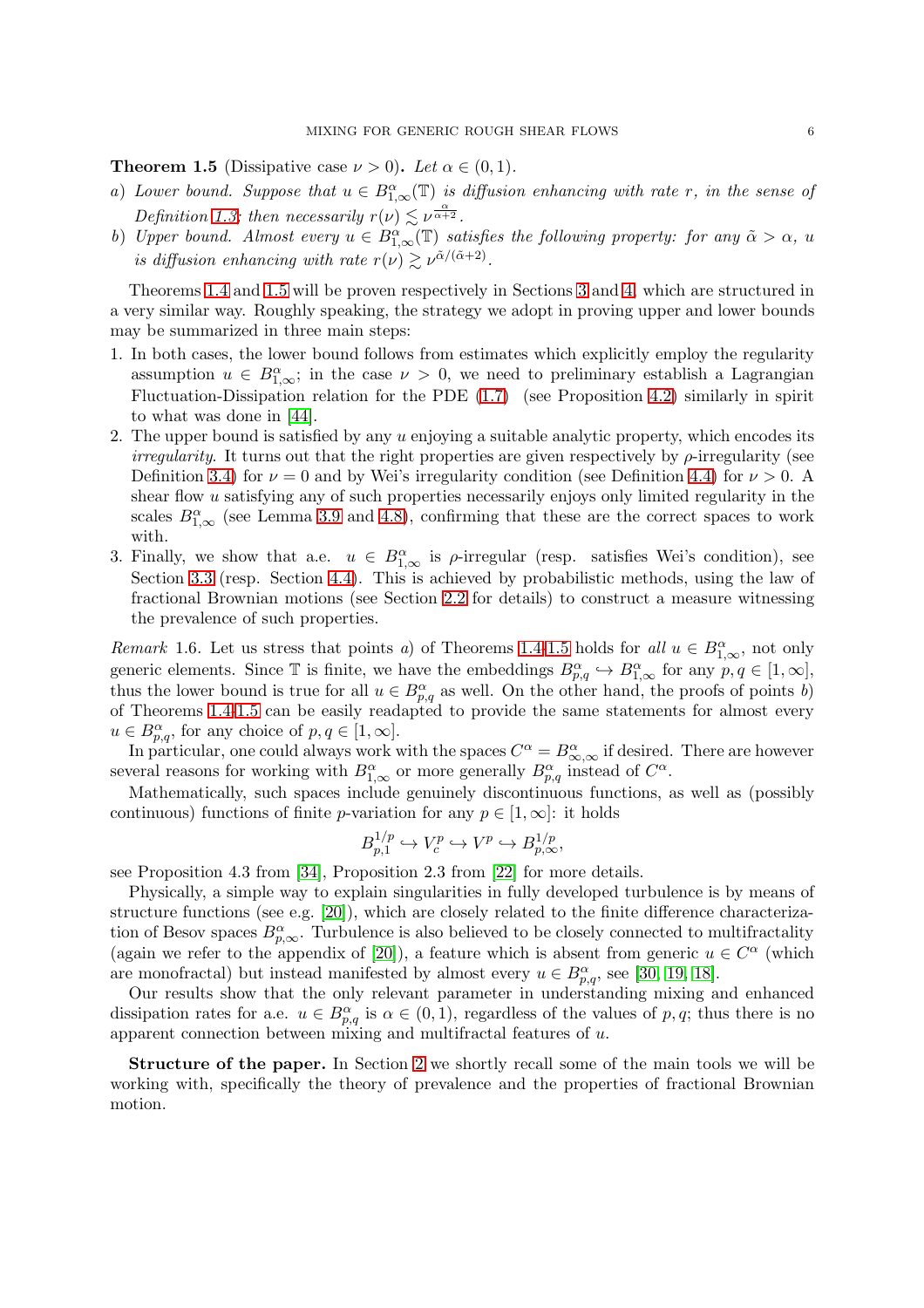Sections [3](#page-8-0) and [4](#page-13-0) contain the proofs of Theorems [1.4](#page-4-0) and [1.5](#page-5-0) and are designed in a similar manner: in both cases we will first prove the lower bound, then introduce the concept of  $\rho$ irregularity (resp. Wei's condition) and explain its connection to the upper bound, as well as to the irregularity of u; finally, we show by probabilistic means that a.e.  $u \in B^{\alpha}_{1,\infty}$  satisfies such property. The end of Section [4](#page-13-0) also contains the proof of Theorem [1.1.](#page-1-0)

In Appendix [A](#page-25-0) we collect some well known results on Besov spaces, while Appendix [B](#page-27-0) contains a technical extension of the results from [\[42\]](#page-29-2) needed to work in our setting.

Acknowledgments. The authors were supported by the Deutsche Forschungsgemeinschaft (DFG, German Research Foundation) through the Hausdorff Center for Mathematics under Germany's Excellence Strategy – EXC-2047/1 – 390685813 and through CRC 1060 - projekt number 211504053.

Notations and conventions. We will use the notation  $a \lesssim b$  to mean that there exists a constant  $c > 0$  such that  $a \leq c b$ ;  $a \leq x b$  highlights the dependence  $c = c(x)$ . The notation  $a \sim b$ stands for  $a \lesssim b$  and  $b \lesssim a$ , similarly for  $a \sim x$  b.

Whenever needed, we will identify the d-dimensional torus  $\mathbb{T}^d$  with either  $[0, 2\pi]^d$  or  $[-\pi, \pi]^d$ with periodic boundary condition, and functions  $\varphi : \mathbb{T}^d \to \mathbb{R}$  with  $2\pi$ -periodic functions defined on  $\mathbb{R}^d$ . We will use  $d_{\mathbb{T}^d}(x, y)$  to denote the canonical distance on the flat torus  $\mathbb{T}^d$ , namely  $d_{\mathbb{T}^d}(x,y) = \inf_{k \in \mathbb{Z}^d} |x + 2\pi k - y|$ , where  $|\cdot|$  denotes the Euclidean distance on  $\mathbb{R}^d$ . With a slight abuse, we will keep writing |x| for  $x \in \mathbb{T}^d$  to denote  $d_{\mathbb{T}^d}(x,0)$ .

 $L^p(\mathbb{T}^d)$  denotes classical Lebesgue spaces,  $C^{\alpha}(\mathbb{T}^d)$  Hölder spaces and  $H^s(\mathbb{T}^d) = W^{s,2}(\mathbb{T}^d)$ fractional Sobolev spaces.  $B_{p,q}^{\alpha}(\mathbb{T}^d)$  denotes Besov spaces on  $\mathbb{T}^d$ , see [A](#page-25-0)ppendix A for their definition and main properties; similarly  $B^{\alpha}_{p,q}(0, \pi)$  denotes Besov spaces on  $[0, \pi]$ .

Whenever a stochastic process  $X = (X_t)_{t\geq 0}$  is considered, if not specified we tacitly assume the existence of an abstract underlying filtered probability space  $(\Omega, \mathcal{F}, (\mathcal{F}_t)_{t\geq 0}, \mathbb{P})$ , such that the  $\sigma$ -algebra F and the filtration  $(\mathcal{F}_t)_{t\geq 0}$  satisfy the usual assumptions and  $(X_t)_{t\geq 0}$  is adapted to  $(\mathcal{F}_t)_{t\geqslant0}$ . Whenever we say that  $(\mathcal{F}_t)_{t\geqslant0}$  is the natural filtration generated by X, then it is tacitly implied that it is actually its right continuous, normal augmentation wrt. P. We denote by E integration (equiv. expectation) wrt. the probability P.

### 2. Preliminaries

<span id="page-6-1"></span><span id="page-6-0"></span>2.1. Prevalence. The theory of prevalence has been developed by Hunt, Sauer and Yorke in [\[28\]](#page-29-3) in order to provide a measure theoretic notion of genericity in infinite dimensional spaces. It is a natural generalization of the concept of "full Lebesgue measure sets" from the finite dimensional setting. We follow here the exposition given in [\[28\]](#page-29-3). For our purposes however it will be enough to work with Banach spaces E.

<span id="page-6-2"></span>**Definition 2.1.** Let E be a complete metric vector space. A Borel set  $A \subset E$  is said to be shy if there exists a measure  $\mu$  such that:

- i. There exists a compact set  $K \subset E$  such that  $0 < \mu(K) < \infty$ .
- ii. For every  $v \in E$ ,  $\mu(v + A) = 0$ .

In this case, the measure  $\mu$  is said to be **transverse** to A. More generally, a subset of E is shy if it is contained in a shy Borel set. The complement of a shy set is called a **prevalent** set.

Sometimes it is said informally that the measure  $\mu$  "witnesses" the prevalence of  $A<sup>c</sup>$ .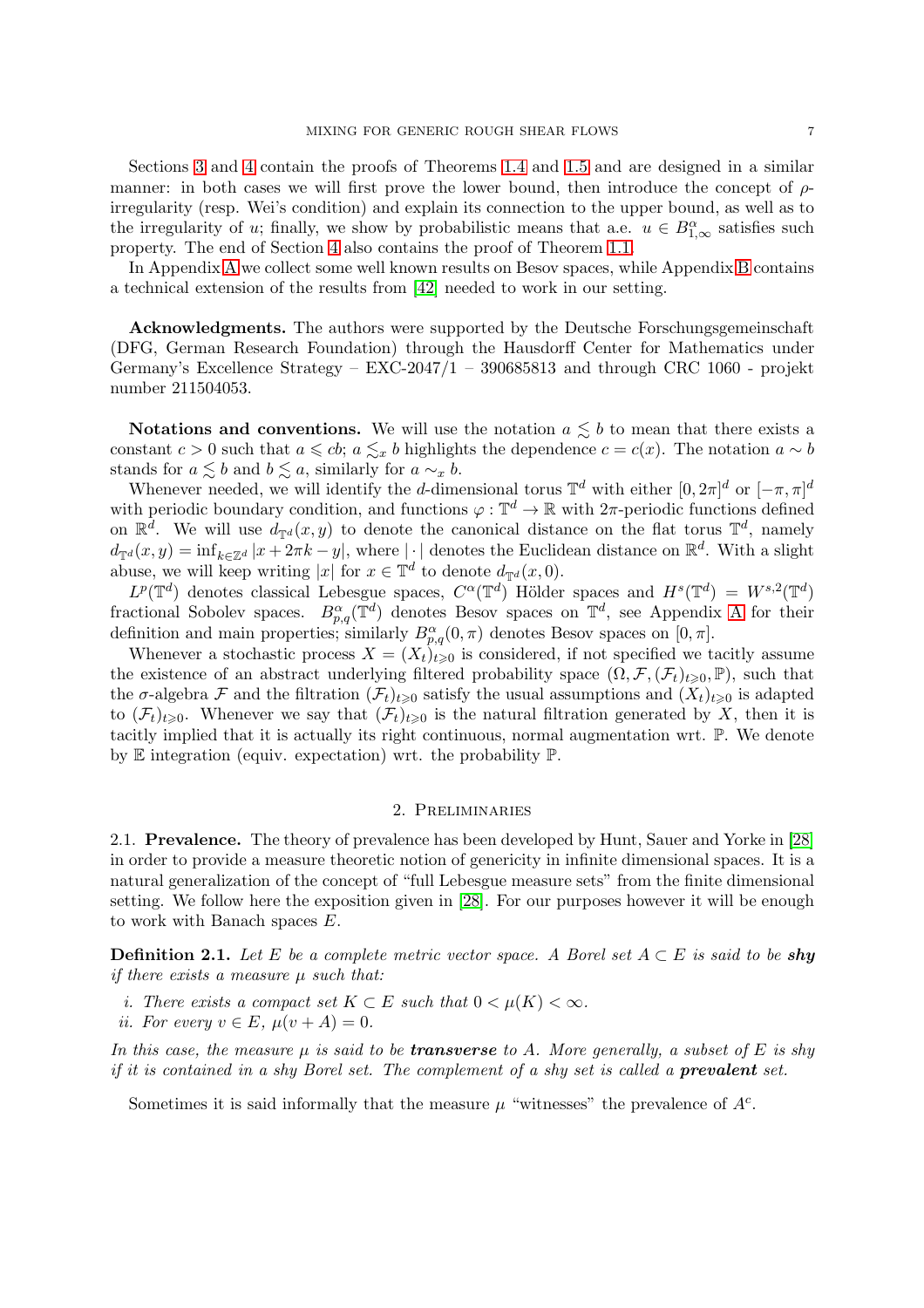It follows immediately from Point i. of Definition [2.1](#page-6-2) that, if needed, one can assume  $\mu$  to be a compactly supported probability measure on  $E$ . If  $E$  is separable, then any probability measure on  $E$  is tight and therefore Point i. is automatically satisfied.

The following properties hold for prevalence (all proofs can be found in [\[28\]](#page-29-3)):

- 1. If  $E$  is finite dimensional, then a set  $A$  is shy if and only if it has zero Lebesgue measure.
- 2. If A is shy, then so is  $v + A$  for any  $v \in E$ .
- 3. Prevalent sets are dense.
- 4. If  $\dim(E) = +\infty$ , then compact subsets of E are shy.
- 5. Countable union of shy sets is shy; conversely, countable intersection of prevalent sets is prevalent.

From now, whenever we say that a statement holds for a.e.  $v \in E$ , we mean that the set of elements of  $E$  for which the statement holds is a prevalent set. Property 1. states that this convention is consistent with the finite dimensional case.

In the context of a function space  $E$ , it is natural to consider as probability measure the law induced by an E-valued random variable. Namely, given stochastic process W defined on a probability space  $(\Omega, \mathcal{F}, \mathbb{P})$  taking values in a separable Banach space E, in order to show that a property P holds for a.e.  $f \in E$ , it suffices to show that

$$
\mathbb{P}(f+W \text{ satisfies property } \mathcal{P})=1, \qquad \forall f \in E.
$$

Clearly, we are assuming that the set  $A = \{w \in E : w \text{ satisfies property } P\}$  is Borel measurable; if  $E$  is not separable, we need to additionally require that the law of  $W$  is tight, so as to satisfy Point *i*. of Definition [2.1.](#page-6-2)

As a consequence of properties 4. and 5., the set of all possible realizations of a probability measure  $\mu$  on a separable infinite dimensional Banach space is a shy set, as it is contained in a countable union of compact sets (this is true more in general for any tight measure on a Banach space).

This fact highlights the difference between a statement of the form "Property  $\mathcal P$  holds for a.e. f (in the sense of prevalence)" and "Property  $P$  holds for  $\mu$ -a.e.  $f$ "; indeed, the second statement doesn't provide any information regarding whether the property might be prevalent or not. Intuitively, the elements satisfying a prevalence statement are "many more" than just the realizations of a given measure  $\mu$ .

<span id="page-7-0"></span>2.2. Fractional Brownian motion and local nondeterminism. In order to prove prevalence statements, we will use the law of fractional Brownian motion (fBm) as a suitable transverse measure. The material presented here on fBm is mostly classical and can be found in the monograph [\[36\]](#page-29-12).

Given an interval [0, T] and a probability measure  $\mu$  on  $C([0, T])$ , denote by  $X_t$  the associated canonical process,  $X_t(\omega) = \omega(t)$  for  $\omega \in C([0,T])$  and by  $\mathcal{F}_t = \sigma({X_s, s \leq t})$  the associated natural filtration.

The law of fBm of Hurst parameter  $H \in (0, 1)$  is defined as the unique Gaussian measure  $\mu^H$ on  $\Omega = C([0,T])$  such that

$$
\int_{\Omega} X_t(\omega) \mu^H(\mathrm{d}\omega) = 0, \quad \int_{\Omega} X_t(\omega) X_s(\omega) \mu^H(\mathrm{d}\omega) = \frac{1}{2} (|t|^{2H} + |s|^{2H} - |t - s|^{2H}).
$$

For  $H = 1/2$ , the law of fBm corresponds to the classical Wiener measure; instead for  $H \neq 1/2$ , the associated canonical process  $X$  is not a semimartingale nor a Markov process.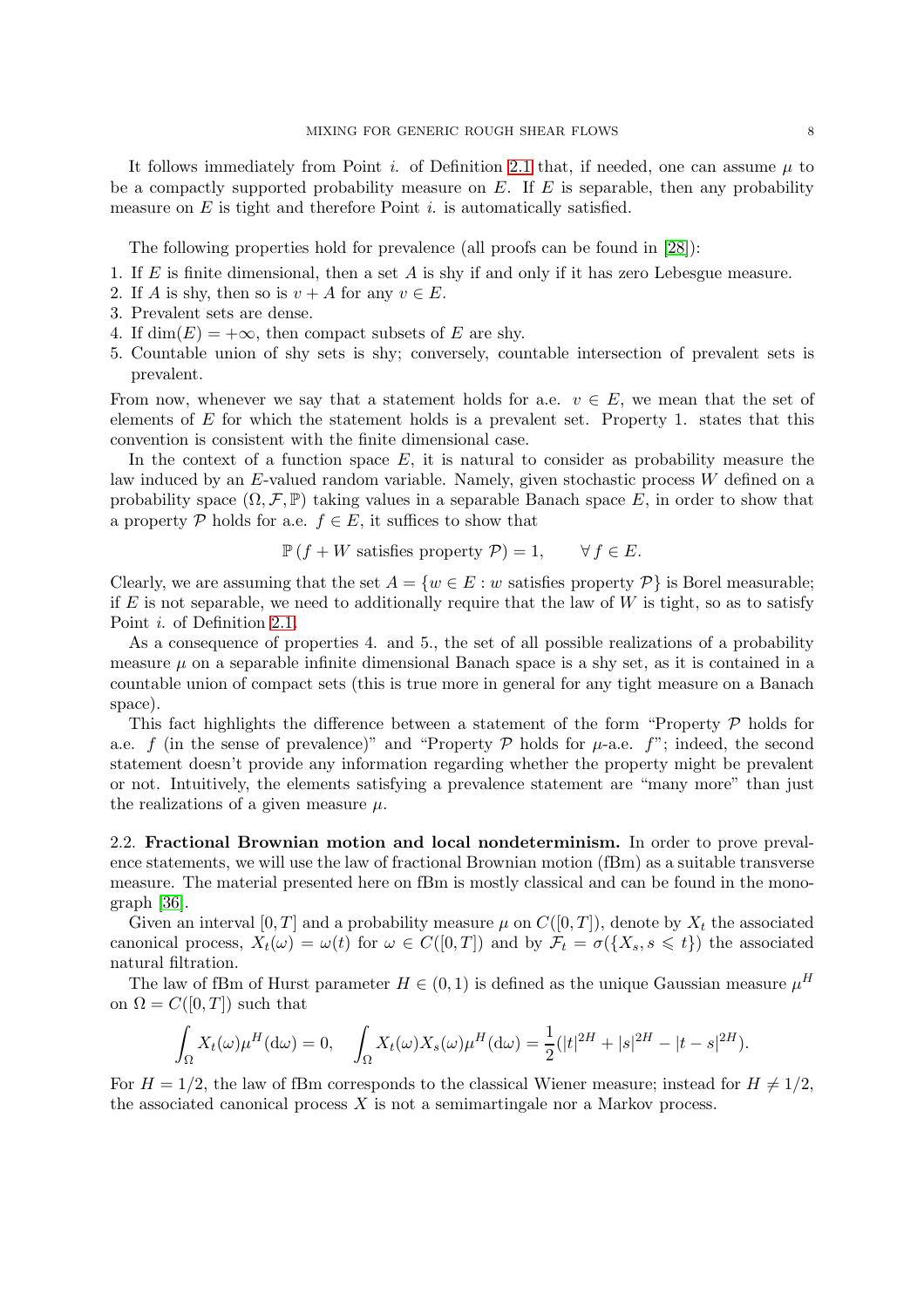The support of  $\mu^H$  in terms of Besov spaces is well understood, with sharp results going back to [\[9\]](#page-28-11) (see also [\[41\]](#page-29-13) for a modern proof which extends to the vector valued case): it holds

$$
\mu^H(C^{H-\varepsilon}) = 1 \quad \forall \, \varepsilon > 0, \quad \mu^H(B^H_{p,\infty}) = 1 \quad \forall \, p \in [1,\infty),
$$

while

$$
\mu^H(C^H) = 0, \quad \mu^H(B_{p,q}^H) = 0 \quad \forall p, q \in [1, \infty).
$$

In particular fBm trajectories are sharply not H-Hölder continuous, but by Ascoli–Arzelà  $\mu^H$  is a tight probability measure on  $B_{p,\infty}^{H-\varepsilon}$  for any  $\varepsilon > 0$  and any  $p \in [1,\infty]$ .

A fundamental feature of fBm which we will exploit heavily is its local nondeterminism (LND for short). There are several non-equivalent concepts of LND in the literature, see [\[43\]](#page-29-14) for a review; here we will adopt the definition from [\[23\]](#page-29-15).

<span id="page-8-3"></span>**Definition 2.2.** Given  $\beta > 0$ , a real valued Gaussian process X is **strongly locally non**deterministic with parameter  $\beta$ ,  $\beta$ -SLND for short, if there exists a constant  $C_X$  such that

<span id="page-8-2"></span>
$$
\text{Var}(X_t|\mathcal{F}_s) \geqslant C_X|t-s|^{2\beta} \tag{2.1}
$$

uniformly over  $s, t \in [0, T]$  with  $s < t$ .

In [\(2.1\)](#page-8-2) above, Var  $(\cdot|\mathcal{F}_s)$  denotes the conditional variance; equivalently, Definition [2.2](#page-8-3) amount to the condition that, for any  $s < t$ , there is a decomposition  $X_t = X_{s,t}^{(1)} + X_{s,t}^{(2)}$  where  $X_{s,t}^{(1)}$  is Gaussian and adapted to  $\mathcal{F}_s$  while  $X_{s,t}^{(2)}$  is Gaussian, independent of  $\mathcal{F}_s$ , with variance  $\text{Var}(X_{s,t}^{(2)}) \geqslant C_X|t-s|^{2\beta}.$ 

There are three fundamental facts involving LND we will need, which can be found in [\[23\]](#page-29-15) and in the references therein:

- If X is the canonical process associated to  $\mu_n^H$ , then X is H-SLND.
- Given X as above, define the process  $Y_t = \int_0^t X_s ds$ ; then Y is  $(1 + H)$ -SLND.
- If X is the canonical process associated to a Gaussian measure  $\mu$  on  $C([0,T])$  and X is  $\beta$ -SLND, then so is the process  $Y_t = X_t + f_t$  for any deterministic, measurable function  $f:[0,T]\to\mathbb{R}.$

## 3. Inviscid mixing

<span id="page-8-0"></span>This section contains the proof of Theorem [1.4,](#page-4-0) which we split in several steps.

Recall the setting: in order to study the transport equation  $\partial_t f + u \partial_x f = 0$ , we pass to Fourier modes  $f_t^k(y) = (P_k f_t)(y)$ , solving  $\partial_t f^k + i k u f^k = 0$ ; namely  $f_t^k(y) = e^{-iktu(y)} f_0^k(y)$ .

It is then natural to take a slightly more general perspective and study maps of the form  $y \mapsto e^{i\xi u(y)}g(y)$  with  $\xi \in \mathbb{R}, g \in H^s(\mathbb{T})$ .

<span id="page-8-1"></span>3.1. Lower bounds in terms of regularity. We show here that the regularity of  $u$ , measured in the Besov–Nikolskii scale  $B_{1,\infty}^{\alpha}$ , necessarily implies a lower bound on the decay of solutions in the  $H^{-1/2}$ -norm. The proof is partly inspired by that of Proposition 3.2 from [\[10\]](#page-28-1).

<span id="page-8-4"></span>**Lemma 3.1.** Let  $u \in B^{\alpha}_{1,\infty}(\mathbb{T})$  for some  $\alpha \in (0,1)$ . Then for any  $g \in H^1(\mathbb{T})$  there exists a constant  $C = C(\alpha, q)$  such that

$$
||e^{i\xi u}g||_{H^{-1/2}} \geq C(1+||u||_{B_{1,\infty}^{\alpha}})^{-\frac{1}{2\alpha}}|\xi|^{-\frac{1}{2\alpha}} \quad \forall |\xi| \geq 1.
$$
 (3.1)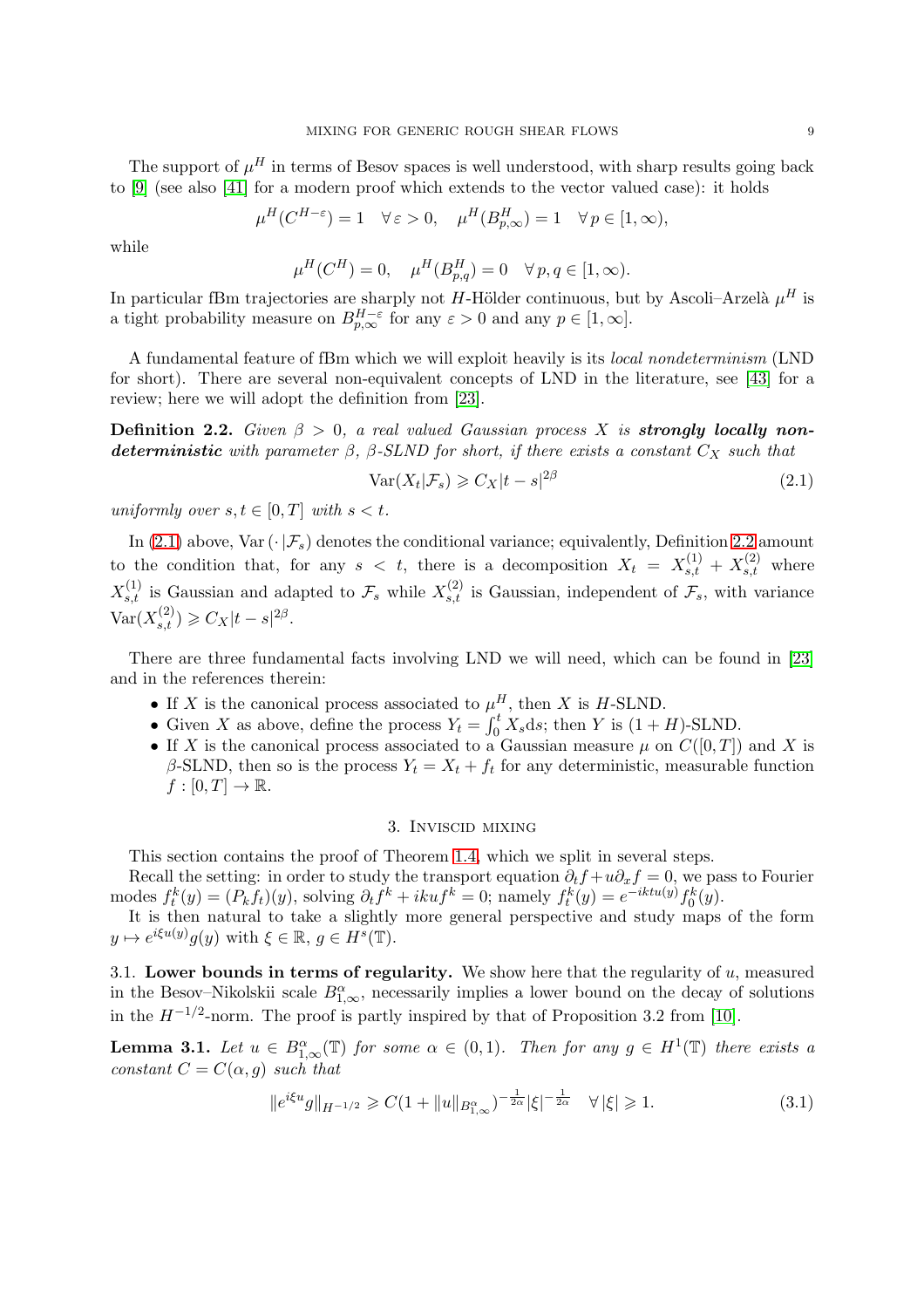Proof. Fix  $\xi$  with  $|\xi| \geq 1$  and set  $\bar{g} := e^{i\xi u}g$ ; we claim that  $\bar{g} \in B_{2,\infty}^{\alpha/2}$ . By Sobolev and Besov embeddings,  $g \in L^{\infty} \cap B^{\alpha/2}_{2,\infty}$ ;  $e^{i\xi u} \in L^{\infty}$ , so it's enough to show that  $e^{i\xi u} \in B^{\alpha/2}_{2,\infty}$ . By the basic estimate  $|e^{ia} - e^{ib}| \leq \sqrt{2}|a - b|^{1/2}$ , it holds

$$
\left\|e^{i\xi u(\cdot+y)} - e^{i\xi u(\cdot+\tilde{y})}\right\|_{L^2} \lesssim |\xi|^{1/2} \left\|u(\cdot+y) - u(\cdot+\tilde{y})\right\|_{L^1}^{1/2}
$$

$$
\lesssim |\xi|^{1/2} \|u\|_{B^{\alpha}_{1,\infty}}^{1/2} d_{\mathbb{T}}(y,\tilde{y})^{\alpha/2}.
$$

By the equivalent characterization of Besov–Nikolskii spaces, this implies

$$
\|e^{i\xi u}\|_{B^{\alpha/2}_{2,\infty}}\lesssim 1+|\xi|^{1/2}\|u\|_{B^{\alpha}_{1,\infty}}^{1/2}\lesssim (1+\|u\|_{B^{\alpha}_{1,\infty}})^{1/2}|\xi|^{1/2}
$$

and so by Proposition [A.4](#page-26-0) in [A](#page-25-0)ppendix A we conclude that  $\bar{g} \in B_{2,\infty}^{\alpha/2}$  with

<span id="page-9-1"></span>
$$
\|\bar{g}\|_{B_{2,\infty}^{\alpha/2}} \lesssim \|g\|_{H^1} (1 + \|u\|_{B_{1,\infty}^{\alpha}})^{1/2} |\xi|^{1/2}.
$$
 (3.2)

Clearly  $\|\bar{g}\|_{L^2} = \|g\|_{L^2}$ . Using the interpolation inequality from Corollary [A.6](#page-26-1) in [A](#page-25-0)ppendix A (for the choice  $s_1 = 1/2$ ,  $s_2 = \alpha/2$ ) we obtain

<span id="page-9-0"></span>
$$
||g||_{L^{2}} = ||\bar{g}||_{L^{2}} \lesssim ||\bar{g}||_{H^{-1/2}}^{\frac{\alpha}{1+\alpha}} ||\bar{g}||_{B_{2,\infty}^{\alpha/2}}^{\frac{1}{1+\alpha}}.
$$
\n(3.3)

Rearranging now the terms in [\(3.3\)](#page-9-0) and applying the estimate [\(3.2\)](#page-9-1) we find

<span id="page-9-2"></span>
$$
\|\bar{g}\|_{H^{-1/2}} \gtrsim \|\bar{g}\|_{B_{2,\infty}^{\alpha/2}}^{-\frac{1}{\alpha}} \|g\|_{L^{2}}^{1+\frac{1}{\alpha}} \gtrsim \|g\|_{L^{2}}^{1+\frac{1}{\alpha}} \|g\|_{H^{1}}^{-\frac{1}{\alpha}} (1 + \|u\|_{B_{1,\infty}^{\alpha}})^{-\frac{1}{2\alpha}} |\xi|^{-\frac{1}{2\alpha}} \qquad (3.4)
$$

where the hidden constant in [\(3.4\)](#page-9-2) only depends on  $\alpha$ . Using the definition of  $\bar{g}$  and relabelling the constant to include the g-dependent terms yields the conclusion.  $\Box$ 

<span id="page-9-3"></span>**Corollary 3.2.** Let  $u \in B^{\alpha}_{1,\infty}(\mathbb{T})$  be mixing with rate r, in the sense of Definition [1.2.](#page-4-3) Then there exists a constant  $C = C(\alpha, u)$  such that

$$
r(t) \leqslant Ct^{\frac{1}{2\alpha}}.
$$

*Proof.* Choose any  $g \in H^1(\mathbb{T})$  with  $||g||_{H^{1/2}} = 1$ ; then by Definition [1.2](#page-4-3) applied for the choice  $k = 1$  and Lemma [3.1](#page-8-4) for  $\xi = -t$ , it holds

$$
\frac{1}{r(t)} \gtrsim \|e^{-itu}\|_{H^{1/2} \to H^{-1/2}} \gtrless \|e^{-itu}g\|_{H^{-1/2}} \gtrsim_{\alpha,g} (1 + \|u\|_{B^{\alpha}_{1,\infty}})^{-\frac{1}{2\alpha}} t^{-\frac{1}{2\alpha}};
$$

up to relabelling constants, this yields the conclusion.  $\Box$ 

Remark 3.3. In fact, the statement of Lemma [3.1](#page-8-4) can be generalized as follows. For  $\alpha \in (0,1)$ ,  $u \in B^{\alpha}_{1,\infty}(\mathbb{T})$ ,  $g \in H^1(\mathbb{T})$  and any  $s > 0$  there exists a constant  $C(\alpha, g, s)$  such that

$$
\|e^{i\xi u}g\|_{H^{-s}}\geqslant C(1+\|u\|_{B^{\alpha}_{1,\infty}})^{-\frac{s}{\alpha}}|\xi|^{-\frac{s}{\alpha}}\quad\forall\,|\xi|\geqslant 1.
$$

Then arguing as in Corollary [3.2](#page-9-3) one can conclude that the best possible rate for inviscid mixing on the scale  $H^s(\mathbb{T})$  is  $r(t) \sim t^{-s/\alpha}$ . Taking  $s = 1$  provides the rate  $t^{-1/\alpha}$ , which is in line with Proposition 3.2 from [\[10\]](#page-28-1).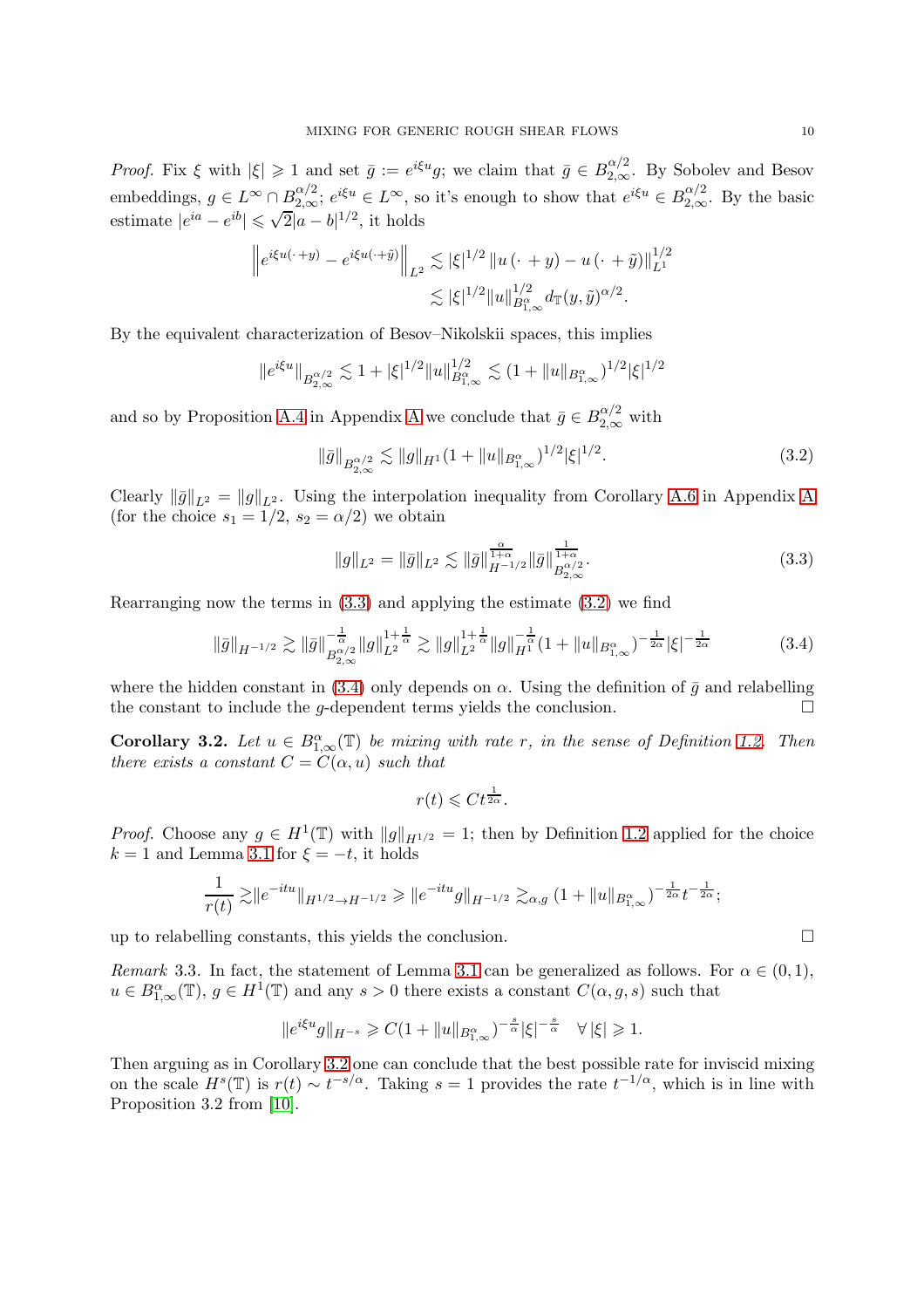<span id="page-10-0"></span>3.2. Upper bounds in terms of  $\rho$ -irregularity. The concept of  $\rho$ -irregularity was first introduced in [\[6\]](#page-28-12) in the study of regularization by noise phenomena. Its applications to PDEs have been subsequently explored in [\[7,](#page-28-13) [8,](#page-28-14) [23,](#page-29-15) [5\]](#page-28-15).

<span id="page-10-1"></span>**Definition 3.4.** Let  $\gamma \in [0, 1)$ ,  $\rho > 0$ ; a measurable map  $u : [0, \pi] \to \mathbb{R}$  is said to be  $(\gamma, \rho)$ irregular if there exists a constant  $C > 0$  such that

<span id="page-10-2"></span>
$$
\left| \int_{I} e^{i\xi u(z)} dz \right| \leq C |I|^{\gamma} |\xi|^{-\rho} \quad \forall \, \xi \in \mathbb{R}, \, I \subset [0, \pi]
$$
\n(3.5)

where I stands for a subinterval of  $[0, \pi]$  and |I| denotes its length. A similar definition holds for  $u : \mathbb{R} \to \mathbb{R}$ ; a map  $u : \mathbb{T} \to \mathbb{R}$  is said to be  $(\gamma, \rho)$ -irregular if it is so once it is identified with a  $2\pi$ -periodic map  $u : \mathbb{R} \to \mathbb{R}$ . In all cases, the optimal constant C in [\(3.5\)](#page-10-2) is denoted by  $\|\Phi^u\|_{\gamma,\rho}$ . We say that u is  $\rho$ -irregular for short if there exists  $\gamma > 1/2$  such that it is  $(\gamma, \rho)$ -irregular.

The property of  $\rho$ -irregularity may be rephrased in the following form, more suited for our purposes.

<span id="page-10-4"></span>**Lemma 3.5.** Let  $u : \mathbb{T} \to \mathbb{R}$  be  $(\gamma, \rho)$ -irregular, then

$$
\|e^{i\xi u}\|_{B^{\gamma-1}_{\infty,\infty}}\lesssim \|\Phi^u\|_{\gamma,\rho}|\xi|^{-\rho}\quad \forall\,\xi\in\mathbb{R}.
$$

*Proof.* For  $\bar{y} \in [-\pi, \pi]$  and  $\xi \in \mathbb{R}$ , define the function

$$
v^{\xi}(\bar{y}) = \int_{-\pi}^{\bar{y}} e^{i\xi u(y)} dy - \left(\frac{\bar{y} + \pi}{2\pi}\right) \int_{-\pi}^{\pi} e^{i\xi u(y)} dy;
$$

by periodicity can be identified with a function on  $\mathbb{T}$ . Then by definition of  $(\gamma, \rho)$ -irregularity it holds  $||v^{\xi}||_{C^{\gamma}} \lesssim ||\Phi^u||_{\gamma,\rho} |\xi|^{-\rho}$  and so by Proposition [A.2](#page-25-1) we deduce that

$$
||e^{i\xi u}||_{B_{\infty}^{\gamma-1}} = \left|| (v^{\xi})' + \frac{1}{2\pi} \int_{-\pi}^{\pi} e^{i\xi u(y)} dy \right||_{B_{\infty,\infty}^{\gamma-1}}
$$
  

$$
\lesssim ||v^{\xi}||_{C^{\gamma}} + \frac{1}{2\pi} \left| \int_{-\pi}^{\pi} e^{i\xi u(y)} dy \right|
$$
  

$$
\lesssim ||\Phi^u||_{\gamma,\rho} |\xi|^{-\rho}.
$$

The relation between  $\rho$ -irregularity and inviscid mixing comes from the next result.

<span id="page-10-5"></span>**Lemma 3.6.** Let  $u : \mathbb{T} \to \mathbb{R}$  be  $(\gamma, \rho)$ -irregular for some  $\gamma > 1/2$ . Then there exists a constant  $C = C(\gamma)$  such that

<span id="page-10-3"></span>
$$
\|e^{i\xi u}g\|_{H^{-1/2}} \leq C \|\Phi^u\|_{\gamma,\rho} |\xi|^{-\rho} \|g\|_{H^{1/2}} \quad \forall \xi \neq 0, \ g \in H^{1/2}.
$$
 (3.6)

As a consequence u is mixing on the scale  $H^{1/2}$  with rate  $r(t) = t^{\rho}$  in the sense of Definition [1.2.](#page-4-3)

Proof. The proof of the estimate  $(3.6)$  relies on several properties of Besov spaces, for which we refer the reader to Appendix [A.](#page-25-0) By assumption  $\gamma + 1/2 > 1$ , thus by Proposition [A.3](#page-26-2) and Lemma [3.5](#page-10-4) it holds

$$
\begin{aligned} \|e^{i\xi u}g\|_{B^{\gamma-1}_{2,\infty}} &\lesssim \|e^{i\xi u}\|_{B^{\gamma-1}_{\infty,\infty}}\|g\|_{B^{1/2}_{2,\infty}}\\ &\lesssim \|\Phi^u\|_{\gamma,\rho}|\xi|^{-\rho}\|g\|_{B^{1/2}_{2,2}}\\ &= \|\Phi^u\|_{\gamma,\rho}|\xi|^{-\rho}\|g\|_{H^{1/2}}. \end{aligned}
$$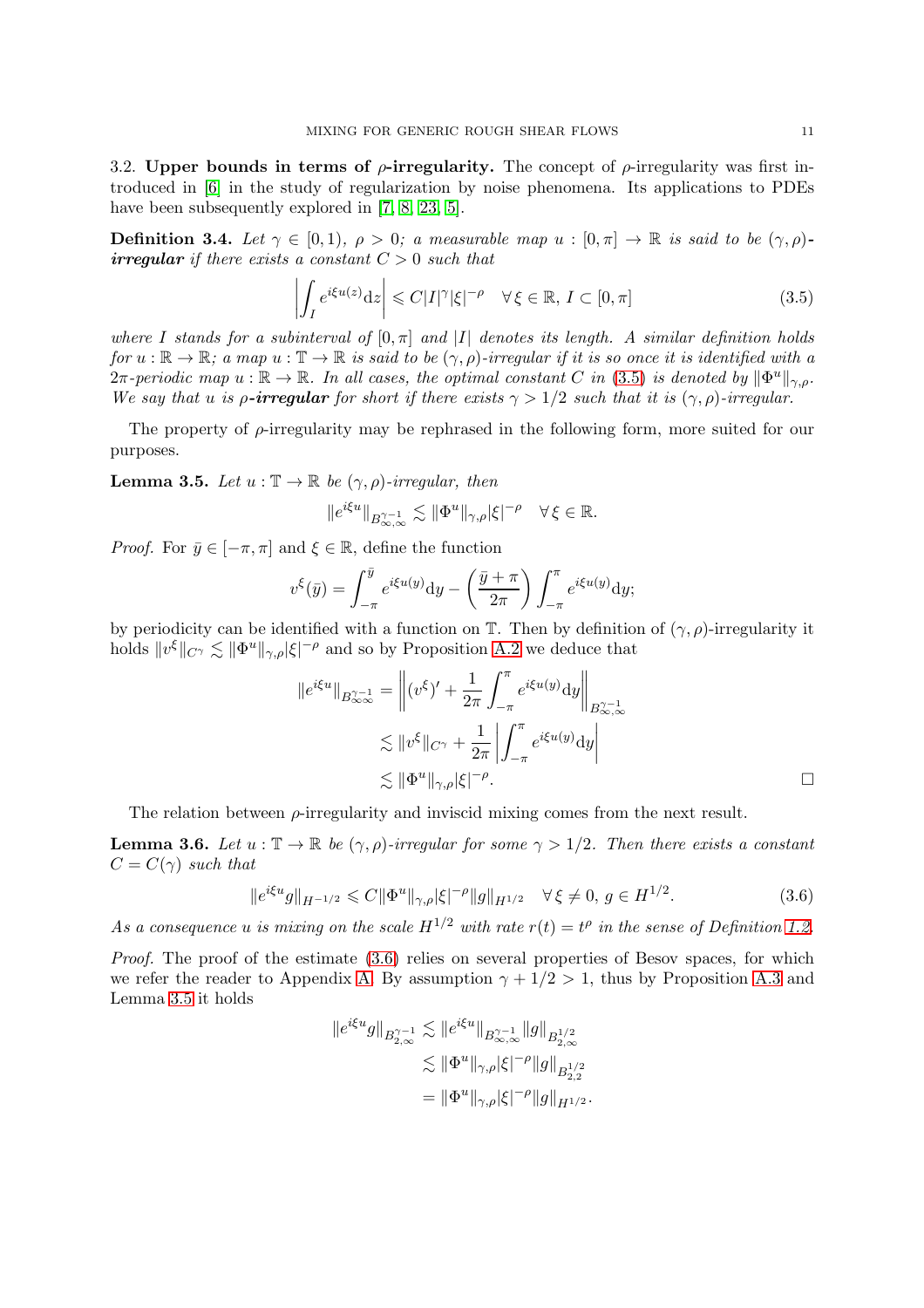Again by the hypothesis  $\gamma - 1 > -1/2$  and so by Besov embeddings  $B_{2,\infty}^{\gamma-1} \hookrightarrow H^{-1/2}$ , yielding the first claim. Applying estimate [\(3.6\)](#page-10-3) for  $k \in \mathbb{Z}_0$ ,  $\xi = -tk$  gives

$$
||e^{-itku}||_{H^{1/2}\rightarrow H^{-1/2}}\leqslant \frac{C||\Phi^u||_{\gamma,\rho}}{(t|k|)^{\rho}}
$$

and thus the conclusion.

The property of  $\rho$ -irregularity implies roughness of u, as the name suggests. To quantify this precisely, we recall the concept of Hölder roughness, as presented in [\[21\]](#page-29-16).

<span id="page-11-1"></span>**Definition 3.7.** A measurable map  $u : \mathbb{T} \to \mathbb{R}$  is said to be  $\alpha$ -Hölder rough if there exists  $L = L_{\alpha}(u)$  such that: for any  $\delta > 0$  and any  $\bar{y} \in \mathbb{T}$ , there exists  $z \in \mathbb{T}$  satisfying

$$
d_{\mathbb{T}}(\bar{y}, z) \le \delta
$$
 and  $|u(\bar{y}) - u(z)| \ge L_{\alpha}(u)\delta^{\alpha}$ .

The optimal constant  $L_{\alpha}(u)$  is called the modulus of  $\alpha$ -Hölder roughness of u.

Definition [3.7](#page-11-1) is equivalent to requiring

$$
L_{\alpha}(u) = \inf_{\bar{y} \in \mathbb{T}, \delta > 0} \sup_{z \in B_{\delta}(\bar{y})} \frac{|u(z) - u(\bar{y})|}{\delta^{\alpha}} > 0.
$$
 (3.7)

A detailed study of analytic properties of  $\rho$ -irregular paths was carried out in Section 5 of [\[23\]](#page-29-15); let us recall the following result.

**Proposition 3.8.** Let  $u : \mathbb{T} \to \mathbb{R}$  be  $(\gamma, \rho)$ -irregular and define  $\alpha^* := (1 - \gamma)/\rho$ . Then:

a) u is  $\alpha$ -Hölder rough for any  $\alpha > \alpha^*$  with  $L_{\alpha}(u) = +\infty$ .

b) u has infinite p-variation on any subinterval  $I \subset \mathbb{T}$  and for any  $p > 1/\alpha^*$ .

*Proof.* For functions  $u : [0, T] \to \mathbb{R}$ , both statements are proved in [\[23\]](#page-29-15), see Corollary 65 and Corollary 68 therein. Up to identifying  $u : \mathbb{T} \to \mathbb{R}$  with a function defined on  $[0, 2\pi]$ , the result carries over to this setting as well.

The parameter  $\alpha^*$  is also linked to the regularity of u in the Besov–Nikolskii scales  $B_{1,\infty}^{\alpha}$ .

<span id="page-11-0"></span>**Lemma 3.9.** Let  $u : \mathbb{T} \to \mathbb{R}$  be  $(\gamma, \rho)$ -irregular and set  $\alpha^* = (1 - \gamma)/\rho$ ; then u does not belong to  $B_{1,\infty}^{\alpha}$  for any  $\alpha > \alpha^*$ .

*Proof.* Fix  $\alpha > \alpha^*$  and choose  $\tilde{\alpha} \in (\alpha^*, \alpha)$ ; going through the same computations as in Theorem 63 and Corollary 65 from [\[23\]](#page-29-15), it can be shown that

$$
\lim_{\varepsilon \to 0^+} \inf_{y \in \mathbb{T}} \varepsilon^{-1} \mathcal{L}(h \in (0, \varepsilon) : |u(y+h) - u(y)| \geqslant \varepsilon^{\tilde{\alpha}}) = 1,
$$

where L denotes the Lebesgue measure on R. It follows that, for all  $\varepsilon > 0$  sufficiently small, it must hold

$$
\pi \leq \int_{\mathbb{T}} \varepsilon^{-1} \mathcal{L}(h \in (0, \varepsilon) : |u(y+h) - u(y)| \geq \varepsilon^{\tilde{\alpha}}) dy
$$
  

$$
\leq \int_{\mathbb{T}} \varepsilon^{-1-\tilde{\alpha}} \int_{0}^{\varepsilon} |u(y+h) - u(y)| dhdy
$$
  

$$
= \varepsilon^{-1-\tilde{\alpha}} \int_{0}^{\varepsilon} ||u(\cdot + h) - u(\cdot)||_{L^{1}} dh
$$
  

$$
\leq \varepsilon^{\alpha-\tilde{\alpha}} [u]_{B_{1,\infty}^{\alpha}}
$$

where in the second passage we used Markov's inequality. Since  $\alpha > \tilde{\alpha}$ , letting  $\varepsilon \to 0^+$  we conclude that  $[[u]]_{B^{\alpha}_{1,\infty}} = +\infty$ .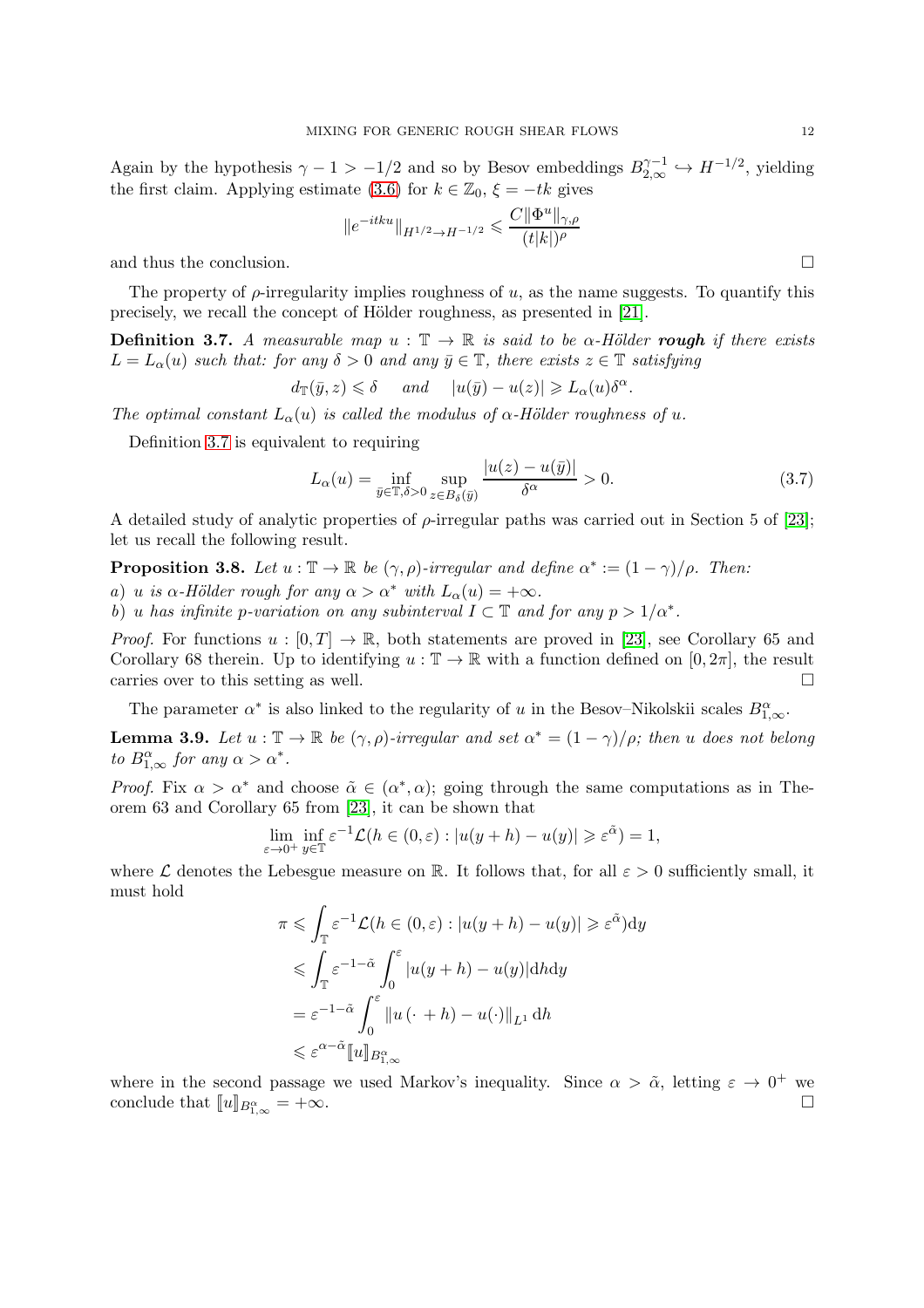Remark 3.10. If u is  $\rho$ -irregular, then Lemma [3.9](#page-11-0) implies that u does not belong to  $B^{\alpha}_{1,\infty}$  for any  $\alpha > (2\rho)^{-1}$ . Conversely, if  $u \in B^{\alpha}_{1,\infty}$ , then it can only be  $\rho$ -irregular for parameters  $\rho$  satisfying  $\rho \leqslant (2\alpha)^{-1}.$ 

<span id="page-12-0"></span>3.3. Prevalence statements and proof of Theorem [1.4.](#page-4-0) Given the results of Sections [3.1–](#page-8-1) [3.2,](#page-10-0) it is natural to wonder whether generic elements of  $B^{\alpha}_{1,\infty}$  are "almost as irregular as possible", in the sense of being  $\rho$ -irregular for any  $\rho < (2\alpha)^{-1}$ ; we provide here a positive answer. The proof requires a few simple preparations.

Differently from before, in this section we will denote functions on  $\mathbb T$  by  $\varphi$ , while the letter u shall be used for the canonical process associated to the measure  $\mu$  involved in the proofs of prevalence statements.

We identify the torus T with the interval  $[-\pi, \pi]$ , up to  $-\pi \sim \pi$ ; thus any measurable function  $\varphi : \mathbb{T} \to \mathbb{R}$  can be identified with  $\varphi : [-\pi, \pi] \to \mathbb{R}$  such that  $\varphi(-\pi) = \varphi(\pi)$ . Any such  $\varphi$  is in a 1-1 correspondence with a pair  $(\varphi_1, \varphi_2)$  a measurable functions defined on  $[0, \pi]$ , given by  $\varphi_1(y) := \varphi(y), \varphi_2(y) := \varphi(-y)$ ; they satisfy the constraint  $\varphi_1(\pi) = \varphi_2(\pi)$ .

<span id="page-12-1"></span>**Lemma 3.11.** A measurable function  $\varphi : \mathbb{T} \to \mathbb{R}$  is  $(\gamma, \rho)$ -irregular if and only if the functions  $\varphi_1, \varphi_2 : [0, \pi] \to \mathbb{R}$  are so.

*Proof.* The proof is elementary. Given  $I \subset [-\pi, \pi]$ , setting  $I_1 = I \cap [0, \pi]$ ,  $I_2 = I \cap [-\pi, 0]$  it holds  $\max\{|I_1|, |I_2|\} \leq |I| \leq 2 \max\{|I_1|, |I_2|\}$ , so that

$$
\max\{\|\Phi^{\varphi_1}\|_{\gamma,\rho}, \|\Phi^{\varphi_2}\|_{\gamma,\rho}\} \leqslant \|\Phi^{\varphi}\|_{\gamma,\rho} \leqslant 2\max\{\|\Phi^{\varphi_1}\|_{\gamma,\rho}, \|\Phi^{\varphi_2}\|_{\gamma,\rho}\}.
$$

Conversely, given a measurable  $\tilde{\varphi} : [0, \pi] \to \mathbb{R}$ , we can associate it another function  $\varphi = T\tilde{\varphi}$ :  $\mathbb{T} \to \mathbb{R}$  by setting  $T\tilde{\varphi}(y) = \tilde{\varphi}(|y|)$ , which corresponds to  $(T\tilde{\varphi})_1 = (T\tilde{\varphi})_2 = \tilde{\varphi}$ .

It immediately follows from Lemma [3.11](#page-12-1) that  $T\tilde{\varphi}$  is  $(\gamma, \rho)$ -irregular if and only if  $\tilde{\varphi}$  is so; it is also easy to check that, if  $\tilde{\varphi} \in B^{\alpha}_{1,\infty}(0,\pi) \cap L^{\infty}(0,\pi)$ , then  $T\tilde{\varphi} \in B^{\alpha}_{1,\infty}(\mathbb{T})$ .

Next, we give the following result, which is of independent interest.

<span id="page-12-2"></span>**Theorem 3.12.** Let  $\alpha \in (0,1)$ ; then  $a.e. \varphi \in B^{\alpha}_{1,\infty}(0,\pi)$  is  $\rho$ -irregular for every  $\rho < (2\alpha)^{-1}$ .

*Proof.* Given  $\rho > 0$ , define the set

$$
\mathcal{A}_{\rho} = \left\{ \varphi \in B^{\alpha}_{1,\infty}(0,\pi) : \varphi \text{ is } \rho \text{-irregular} \right\};
$$

it holds

$$
\mathcal{A}_\rho = \bigcup_{n,m=3}^\infty \mathcal{A}_{\rho,n,m},
$$

with

$$
\mathcal{A}_{\rho,n,m}:=\left\{\varphi\in B^{\alpha}_{1,\infty}(0,\pi): \varphi \text{ is } (\gamma,\rho)\text{-irr. for } \gamma=\frac{1}{2}+\frac{1}{n},\|\Phi^{\varphi}\|_{\gamma,\rho}\leqslant m\right\}.
$$

The sets  $\mathcal{A}_{\rho,n,m}$  are closed in the topology of  $B^{\alpha}_{1,\infty}(0,\pi)$  (the map  $\varphi \mapsto ||\Phi^{\varphi}||_{\gamma,\rho}$  is lower semicontinuous in the topology of  $L^1(0,\pi)$ , thus  $\mathcal{A}_{\rho}$  is Borel measurable. If we show that  $\mathcal{A}_{\rho}$  is prevalent in  $B_{1,\infty}^{\alpha}(0,\pi)$  for any  $\rho < (2\alpha)^{-1}$ , then the same holds for

$$
\mathcal{A} = \left\{ \varphi \in B_{1,\infty}^{\alpha}(0,\pi) : \varphi \text{ is } \rho \text{-irregular for every } \rho < \frac{1}{2\alpha} \right\} = \bigcap_{n=1}^{\infty} \mathcal{A}_{\frac{1}{2\alpha} - \frac{1}{n}}
$$

providing the conclusion.

Now fix  $\rho < (2\alpha)^{-1}$  and choose  $H \in (0,1)$  such that  $H > \alpha$ ,  $\rho < (2H)^{-1}$ ; denote by  $\mu^H$ the law of fractional Brownian motion on  $C([0, \pi])$  and by  $u = \{u_y, y \in [0, \pi]\}\$  the associated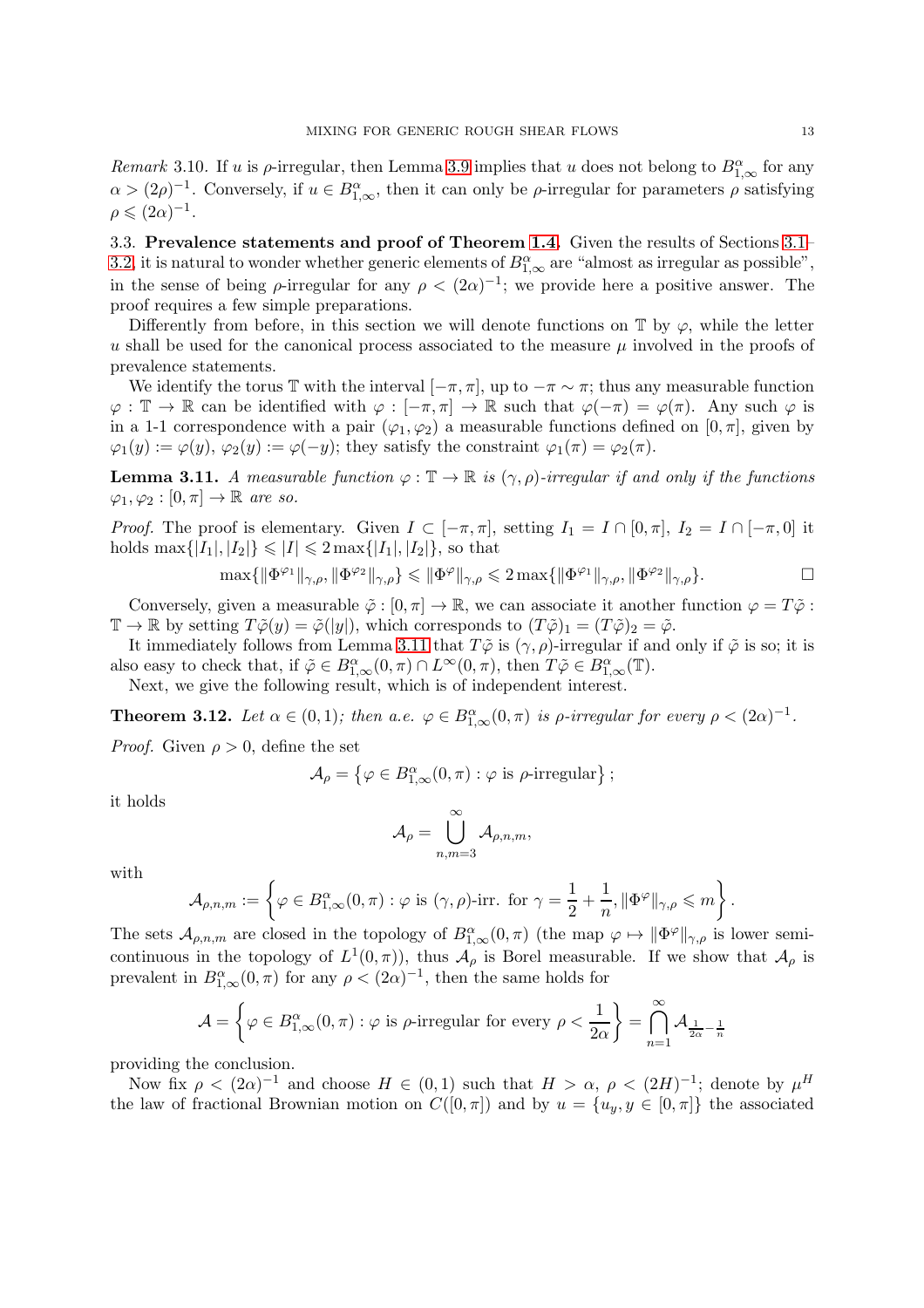canonical process. Since  $\mu^H$  is supported on  $C^{H-\varepsilon}([0,\pi])$  for any  $\varepsilon > 0$  and  $H > \alpha$ , it is also a tight probability measure on  $B_{1,\infty}^{\alpha}(0,\pi)$ . Since u is a H-SLND process and  $\rho < (2H)^{-1}$ , it follows from Point a) of Proposition 51 from [\[23\]](#page-29-15) that, for any measurable  $\varphi : [0, \pi] \to \mathbb{R}$ ,  $\mu^H$ -a.s.  $\varphi + u$  is  $\rho$ -irregular. Taking  $\varphi \in B^{\alpha}_{1,\infty}(0, \pi)$  we deduce that

$$
\mu^H(\varphi + \mathcal{A}_{\rho}) = 1 \quad \forall \varphi \in B^{\alpha}_{1,\infty}(0,\pi),
$$

namely that  $\mu^H$  witnesses the prevalence of  $\mathcal{A}_{\rho}$  in  $B^{\alpha}_{1,\infty}(0,\pi)$ .

<span id="page-13-2"></span>**Corollary 3.13.** Let  $\alpha \in (0,1)$ , then  $a.e. \varphi \in B^{\alpha}_{1,\infty}(\mathbb{T})$  is  $\rho$ -irregular for any  $\rho < (2\alpha)^{-1}$ .

Proof. The proof that the set

$$
\mathcal{A}:=\left\{\varphi\in B^{\alpha}_{1,\infty}(\mathbb{T}):\varphi \text{ is } \rho\text{-irregular for any } \rho<\frac{1}{2\alpha}\right\}
$$

is Borel in the topology of  $B^{\alpha}_{1,\infty}(\mathbb{T})$  is identical to that of Theorem [3.12.](#page-12-2)

Now let  $\mu$  be a measure on  $B^{\alpha}_{1,\infty}(0,\pi)$  witnessing the prevalence statement of Theorem [3.12;](#page-12-2) since in that proof we can take  $\mu = \mu^H$  for suitable  $H > \alpha$ , we may assume  $\mu$  to take values in  $B^{\alpha}_{1,\infty}(0,\pi) \cap L^{\infty}(0,\pi)$ . Therefore we can define a measure on  $B^{\alpha}_{1,\infty}(\mathbb{T})$  by  $\nu = T_{\sharp}\mu$ , where  $(T\tilde{\varphi})(y) = \tilde{\varphi}(|y|)$  for  $y \in [0, \pi]$ ; also recall the notation  $\varphi_1, \varphi_2$  from Lemma [3.11.](#page-12-1) For any  $\varphi \in B^{\alpha}_{1,\infty}(\mathbb{T})$  it holds

$$
\nu(\varphi + \mathcal{A}) = \mu\left(\left\{u \in B_{1,\infty}^{\alpha}(0,\pi) : Tu + \varphi \text{ is } \rho \text{-irregular for any } \rho < \frac{1}{2\alpha}\right\}\right)
$$

$$
= \mu\left(\bigcap_{i=1}^{2}\left\{u \in B_{1,\infty}^{\alpha}(0,\pi) : u + \varphi_{i} \text{ is } \rho \text{-irregular for any } \rho < \frac{1}{2\alpha}\right\}\right) = 1
$$

where we used the fact that the  $\mu$  witnesses the prevalence of the statement of Theorem [3.12](#page-12-2) and that the intersection of sets of full measure is still of full measure. Thus  $\nu$  witnesses the prevalence of the set  $\mathcal{A}$ .

We are now ready to complete the

<span id="page-13-0"></span>Proof of Theorem [1.4.](#page-4-0) The lower bound comes from Corollary [3.2,](#page-9-3) while the upper bound from a combination of Lemma [3.6](#page-10-5) and Corollary [3.13.](#page-13-2)

#### 4. Enhanced dissipation

This section contains the proof of Theorem [1.5](#page-5-0) split in several steps.

Recall the setting: we want to study the asymptotic behavior of the family of complex-valued PDEs [\(1.7\)](#page-4-2), equivalently obtain upper and lower bounds on

$$
\|e^{tL_{k,\nu}}\|_{L^2(\mathbb{T};\mathbb{C})\to L^2(\mathbb{T};\mathbb{C})}\quad \text{as }t\to\infty,
$$

where  $L_{k,\nu} := -iku + \nu \partial_y^2$ .

<span id="page-13-1"></span>4.1. Lower bounds in terms of regularity. We show here that if  $u$  has regularity of degree  $\alpha \in (0,1)$ , as measured in a suitable Besov–Nikolskii scale, then the its best possible diffusion enhancing rate is  $r(\nu) \sim \nu^{\alpha/(2+\alpha)}$ . The precise statement goes as follows.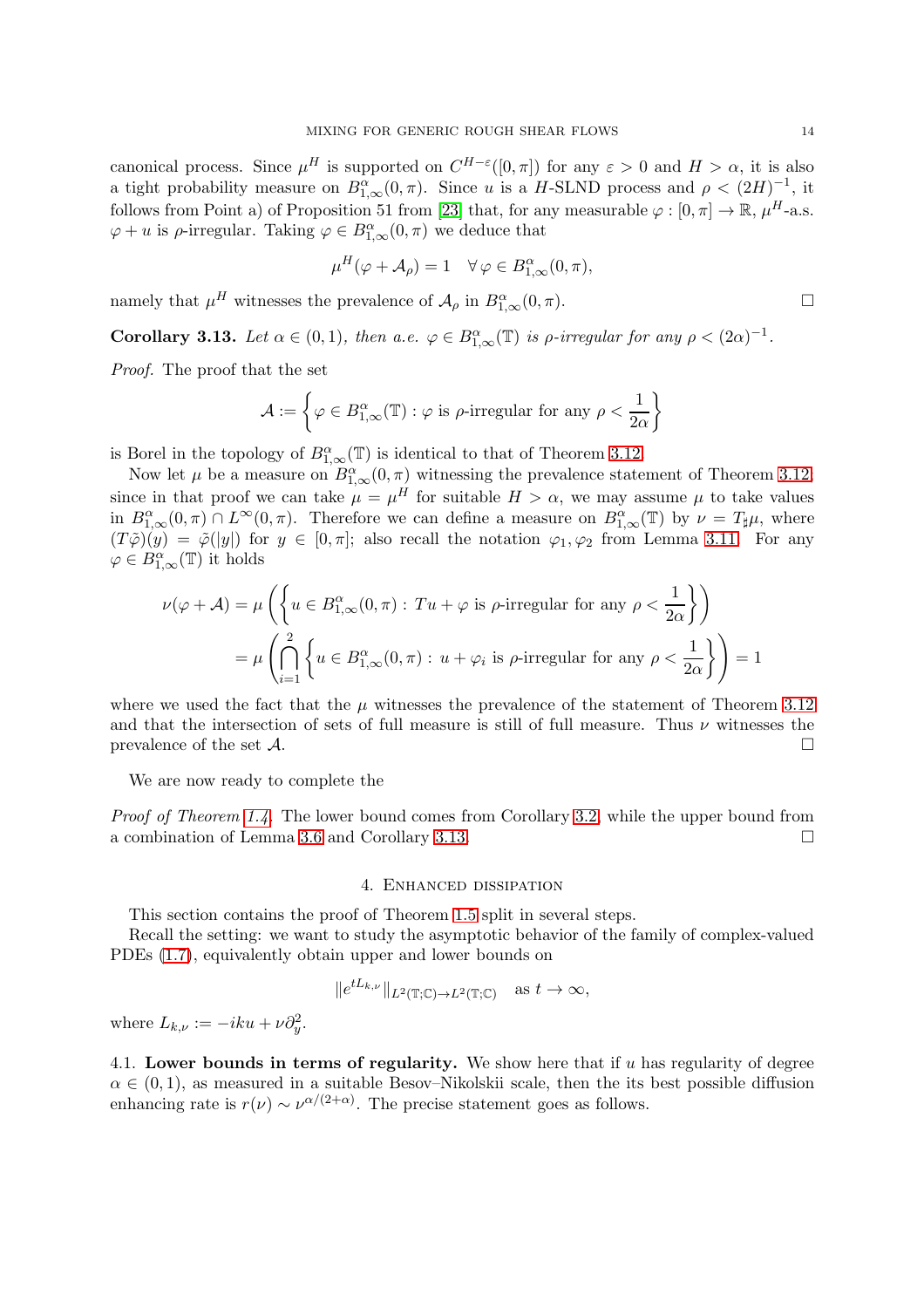<span id="page-14-1"></span>**Proposition 4.1.** Let  $u \in B^{\alpha}_{1,\infty}(\mathbb{T})$  be diffusion enhancing with rate r, in the sense of Defini-tion [1.3;](#page-4-4) then there exists a constant  $C > 0$  such that

$$
r(\nu) \leqslant C \nu^{\frac{\alpha}{\alpha+2}}
$$

for all  $\nu \in (0,1]$ .

In order to provide estimates for  $e^{tL_{k,\nu}}$  it is convenient to study more generally the properties of solutions  $q : \mathbb{T} \to \mathbb{C}$  to

<span id="page-14-2"></span>
$$
\partial_t g + i\xi u g = \nu \partial_{yy} g \tag{4.1}
$$

in function of the parameters  $\xi \in \mathbb{R}$ ,  $\nu \in (0,1)$  and the shear flow u.

The proof of Proposition [4.1](#page-14-1) follows a similar strategy to [\[44\]](#page-29-6) and is based on deriving a Lagrangian Fluctuation-Dissipation relation (FDR) for the PDE [\(4.1\)](#page-14-2), which is a result of independent interest.

<span id="page-14-0"></span>**Proposition 4.2.** Let  $u \in L^1(\mathbb{T})$ , g be a solution to [\(4.1\)](#page-14-2) with initial data  $g_0 \in L^2(\mathbb{T}; \mathbb{C})$ ; for any  $(t, y) \in \mathbb{R}_{\geq 0} \times \mathbb{T}$ , define the complex random variable

$$
Z_t^y = \exp\left(-i\xi \int_0^t u\left(y + \sqrt{2\nu}B_s\right) ds\right) g_0\left(y + \sqrt{2\nu}B_t\right)
$$

where  $B$  is a standard real-valued BM. Then we have the following Lagrangian FDR:

<span id="page-14-3"></span>
$$
||g_0||_{L^2}^2 - ||g_t||_{L^2}^2 = \int_{\mathbb{T}} \text{Var}(Z_t^y) dy.
$$
 (4.2)

*Proof.* Without loss of generality we can assume u and  $g_0$  to be smooth, as identity [\(4.2\)](#page-14-3) in the general case follows from an approximation argument (the definition of  $Z_t^y$  $t_i^y$  is meaningful for any  $u \in L^1(\mathbb{T})$  thanks to the properties of the local time of a Brownian motion). By the Feynman–Kac formula, the solution g to [\(4.1\)](#page-14-2) is given by  $g(t, y) = \mathbb{E}[Z_t^y]$  $t<sup>y</sup>$ . Moreover since u is real valued, we have the energy balance

$$
||g_0||_{L^2}^2 - ||g_t||_{L^2}^2 = 2\nu \int_0^t ||\partial_y g_s||_{L^2}^2 ds;
$$

and more generally, the map  $(t, x) \mapsto |g|^2(t, x)$  satisfies

$$
\partial_t |g|^2 = \nu \partial_y^2 |g|^2 - 2\nu |\partial_y g|^2.
$$

Now let h to be a solution of  $\partial_t h = \nu \partial_y^2 h$  with initial data  $h_0 = |g_0|^2$ . It holds

$$
\frac{\mathrm{d}}{\mathrm{d}t} \int_{\mathbb{T}} [|g|^2 - h] \mathrm{d}x = -2\nu \| \partial_y g \|_{L^2}^2,
$$

which implies that

$$
||g_0||_{L^2}^2 - ||g_t||_{L^2}^2 = 2\nu \int_0^t ||\partial_y g||_{L^2}^2 = \int_{\mathbb{T}} [h_t(y) - |g_t(y)|^2] dy.
$$

Finally, since by Feynman-Kac,  $h(t, y) = \mathbb{E}\left[ g_0 \left( y + \sqrt{2\nu} B_t \right) \right]$  $\left\vert \cdot\right\vert$ , we obtain

$$
||g_0||_{L^2}^2 - ||g_t||_{L^2}^2 = \int_{\mathbb{T}} \left( \mathbb{E} \left[ |g_0 (y + \sqrt{2\nu} B_t)|^2 \right] - |\mathbb{E} [Z_t^y]|^2 \right) dx
$$
  
= 
$$
\int_{\mathbb{T}} (\mathbb{E} [|Z_t^y|^2] - |\mathbb{E} [Z_t^y]|^2) dx
$$

which gives the conclusion.  $\Box$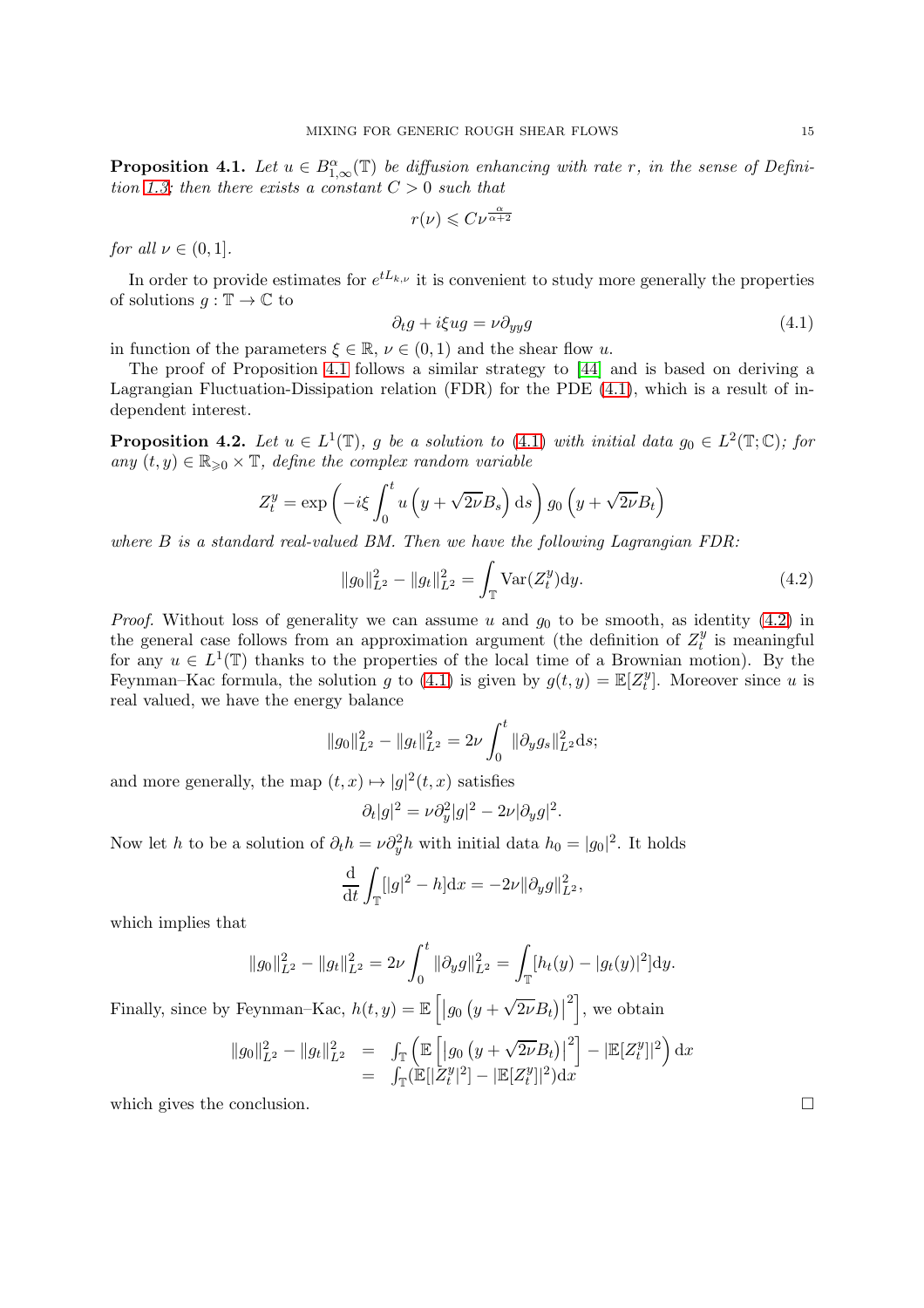<span id="page-15-0"></span>**Lemma 4.3.** Let  $g_0 \in H^1(\mathbb{T}; \mathbb{C})$ ,  $u \in B^{\alpha}_{1,\infty}(\mathbb{T})$  for some  $\alpha \in (0,1)$  and  $\xi \in \mathbb{R}$ . Then there exists  $C = C(\alpha) > 0$  such that the solution g to [\(4.1\)](#page-14-2) satisfies

$$
||g_0||_{L^2}^2 - ||g_t||_{L^2}^2 \leq C||g_0||_{H^1}^2 \left(\nu t + [u]_{B_{1,\infty}^{\alpha}} |\xi| \nu^{\frac{\alpha}{2}} t^{1+\frac{\alpha}{2}}\right) \quad \forall \, t, \nu > 0.
$$

*Proof.* Recall the elementary identity  $2 \text{Var}(X) = \mathbb{E}[|X - \tilde{X}|^2]$  for  $\tilde{X}$  being an i.i.d. copy of X. In our setting, we take

$$
\tilde{Z}_t^y = \exp\left(-i\xi \int_0^t u\left(y + \sqrt{\nu}\tilde{B}_s\right) \mathrm{d}s\right) g_0\left(y + \sqrt{\nu}\tilde{B}_t\right)
$$

where  $\tilde{B}$  is another BM independent of B. Therefore

$$
||g_0||_{L^2}^2 - ||g_t||_{L^2}^2 = \frac{1}{2} \int_{\mathbb{T}} \mathbb{E}[|Z_t^y - \tilde{Z}_t^y|^2] dy
$$
  
\$\leqslant \mathbb{E}\left[\int\_{\mathbb{T}} \left|g\_0\left(y + \sqrt{\nu}B\_t\right) - g\_0\left(y + \sqrt{\nu}\tilde{B}\_t\right)\right|^2 dy\right] \$  
\$+ ||g\_0||\_{L^{\infty}}^2 \mathbb{E}\left[\int\_{\mathbb{T}} \left|e^{-i\xi \int\_0^t u\left(y + \sqrt{\nu}B\_s\right)ds} - e^{-i\xi \int\_0^t u\left(y + \sqrt{\nu}\tilde{B}\_s\right)ds}\right|^2 dy\right].\$

Using the inequality  $|e^{i\xi a} - e^{i\xi b}| \leq \sqrt{2} |\xi|^{1/2} |b - a|^{1/2}$  and the characterization of Besov spaces in terms of finite differences (see Appendix [A\)](#page-25-0), we deduce

$$
\|g_0\|_{L^2}^2 - \|g_t\|_{L^2}^2 \lesssim \mathbb{E}\left[\|g_0\left(\cdot + \sqrt{\nu}B_t\right) - g_0\left(\cdot + \sqrt{\nu}B_t\right)\|_{L^2}^2\right] + \|g_0\|_{L^{\infty}}^2 |\xi| \mathbb{E}\left[\int_{\mathbb{T}} \int_0^t \left|u\left(y + \sqrt{\nu}B_s\right) - u\left(y + \sqrt{\nu}\tilde{B}_s\right)\right| \mathrm{d} s \mathrm{d} y\right] \lesssim \|g_0\|_{H^1}^2 \left[\nu \mathbb{E}[|B_t - \tilde{B}_t|^2] + |\xi| \int_0^t \mathbb{E}\left[\left\|u\left(\cdot + \sqrt{\nu}B_s\right) - u\left(\cdot + \sqrt{\nu}\tilde{B}_s\right)\right\|_{L^1}\right] \mathrm{d} s\right] \lesssim \|g_0\|_{H^1}^2 \left[\nu t + \|u\|_{B_{1,\infty}^{\alpha}} |\xi| \nu^{\frac{\alpha}{2}} \int_0^t \mathbb{E}[|B_s - \tilde{B}_s|^{\alpha}] \mathrm{d} s\right];
$$

computing the last expectation yields the conclusion.  $\Box$ 

We are now ready to complete the

Proof of Proposition [4.1.](#page-14-1) The proof goes along the same lines as Lemma 2 from [\[44\]](#page-29-6). We argue by contradiction. Assume there exists no such constant  $C$ , then it must hold

<span id="page-15-1"></span>
$$
\liminf_{\nu \to 0^+} \nu^{-\frac{\alpha}{\alpha+2}} r(\nu) = +\infty. \tag{4.3}
$$

Now fix  $g_0 \in H^1$  with  $||g_0||_{L^2} = 1$ ; by Definition [1.3](#page-4-4) and Lemma [4.3](#page-15-0) applied to  $\xi = 1$  we deduce that there exist constants  $C_1, C_2 > 0$  such that, for any  $\nu \leq 1$  and  $t \geq 1$ , it holds

$$
1 - C_1 e^{-r(\nu)t} \leq 1 - \|e^{tL_{1,\nu}}\|_{L^2}^2 \leq 1 - \|g_t\|_{L^2}^2
$$
  

$$
\leq C_2 \|g_0\|_{H^1}^2 \left(\nu t + \|u\|_{B_{1,\infty}^\alpha} \nu^{\frac{\alpha}{2}} t^{1+\frac{\alpha}{2}}\right) \leq C_2 \|g_0\|_{H^1}^2 (1 + \|u\|_{B_{1,\infty}^\alpha}) \nu^{\frac{\alpha}{2}} t^{1+\frac{\alpha}{2}}.
$$

Let  $\nu_n \downarrow 0$  be a sequence realizing the liminf in [\(4.3\)](#page-15-1) and choose

$$
t_n = (r(\nu_n)\nu_n^{\alpha/(\alpha+2)})^{-1/2};
$$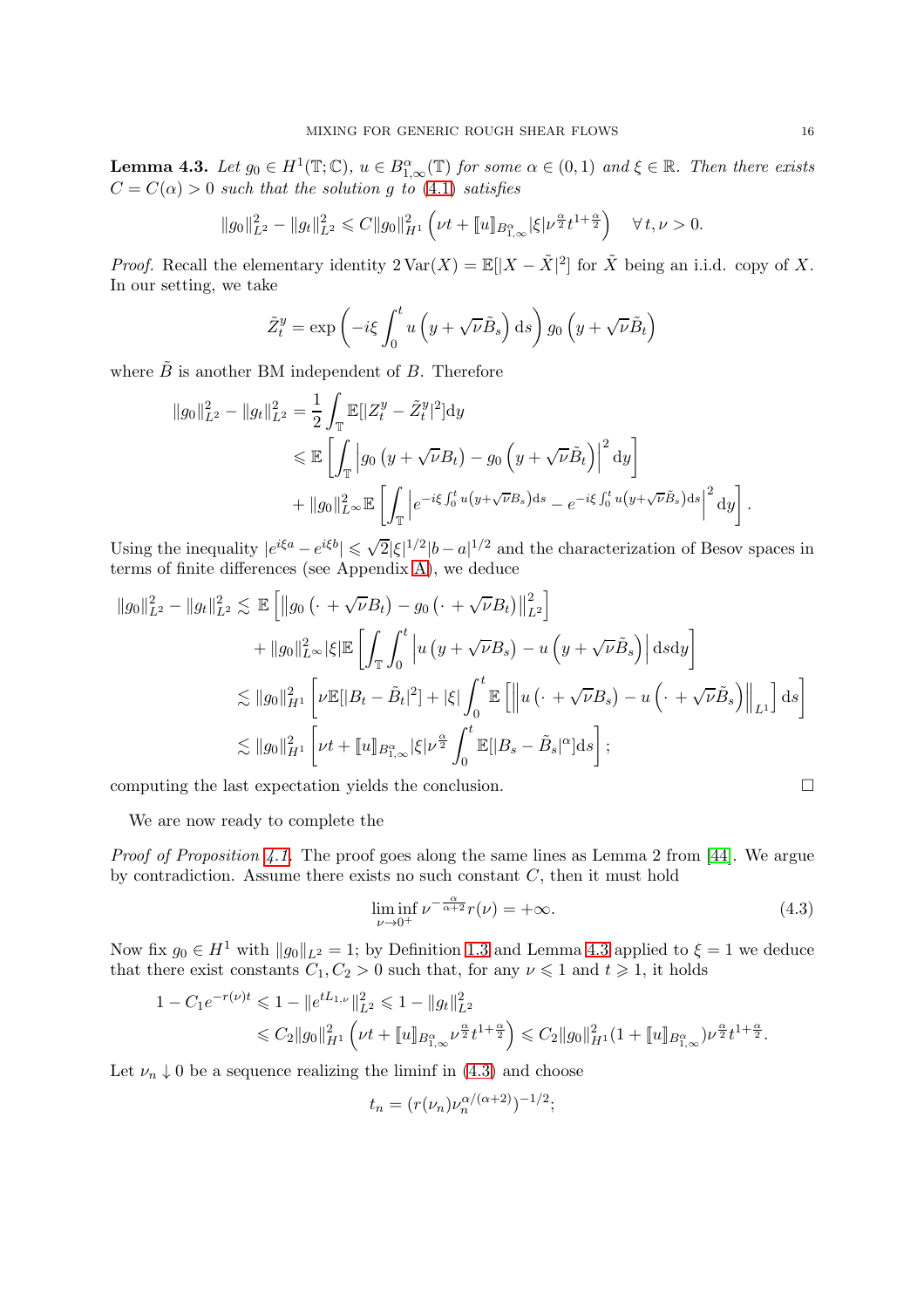then we obtain

$$
1 - C_1 \exp\left(-\left(\nu_n^{-\frac{\alpha}{\alpha+2}} r(\nu)\right)^{1/2}\right) \lesssim_{g_0, u} \left(\nu_n^{-\frac{\alpha}{\alpha+2}} r(\nu)\right)^{-\frac{\alpha+2}{4}}
$$

Taking the limit as  $n \to \infty$  on both sides we find  $1 \leq 0$  which is absurd.

<span id="page-16-0"></span>4.2. Wei's irregularity condition. A major role in the analysis of dissipation enhancement by rough shear flows is played by the following condition, first introduced in [\[42\]](#page-29-2).

<span id="page-16-1"></span>**Definition 4.4.** We say that  $u \in L^1(0,T)$  satisfies Wei's condition with parameter  $\alpha > 0$  if, setting  $\psi(y) = \int_0^y u(z) dz$ , it holds

<span id="page-16-2"></span>
$$
\Gamma_{\alpha}(u) := \left[ \inf_{\delta \in (0,1), \bar{y} \in [0,T-\delta]} \delta^{-2\alpha - 3} \inf_{c_1, c_2 \in \mathbb{R}} \int_{\bar{y}}^{\bar{y}+\delta} |\psi(y) - c_1 - c_2 y|^2 dy \right]^{1/2} > 0. \tag{4.4}
$$

A similar definition holds for  $u \in L^1_{loc}(\mathbb{R})$ ;  $u \in L^1(\mathbb{T})$  is said to satisfy Wei's condition once it is identified with a  $2\pi$ -periodic map on  $\mathbb R$ .

Remark 4.5. Note that the condition is independent of the choice of the primitive  $\psi$ . Denoting by  $P_1$  the set of all polynomials of degree at most one, for  $u \in L^1_{loc}(\mathbb{R})$  the definition is equivalent to

$$
\Gamma_{\alpha}(u) = \left(\inf_{I \subset \mathbb{R}, |I| < 1} |I|^{-2\alpha - 3} \inf_{P \in \mathcal{P}_1} \int_I |\psi(y) - P(y)|^2 dy\right)^{1/2} > 0;
$$

this highlights its "complementarity" to the seminorm  $[\![\psi]\!]_{\mathcal{L}^{2,2\alpha+3}_1}$  associated to the higher order Campanato space  $\mathcal{L}_1^{2,2\alpha+3}$ <sup>2,2 $\alpha$ +3</sup>, as defined in [\[4\]](#page-28-16). Observe that  $\Gamma_{\alpha}$  is homogeneous, i.e.  $\Gamma_{\alpha}(\lambda u) =$  $\lambda \Gamma_{\alpha}(u)$  for all  $\lambda \geqslant 0$ .

The importance of condition [\(4.4\)](#page-16-2) comes from the following result.

<span id="page-16-3"></span>**Theorem 4.6.** Let  $u \in L^1(\mathbb{T})$  be such that  $\Gamma_\alpha(u) > 0$  for some  $\alpha > 0$ . Then there exist positive constants  $C_1, C_2$ , depending on  $\alpha$  and  $\Gamma_{\alpha}(u)$ , such that

$$
||e^{tL_{k,\nu}}||_{L^2\to L^2} \leq C_1 \exp\left(-C_2 \nu^{\frac{\alpha}{\alpha+2}}|k|^{\frac{2}{\alpha+2}}t\right) \quad \forall \nu \in (0,1), k \in \mathbb{Z}_0, t \geq 0. \tag{4.5}
$$

Namely, u is diffusion enhancing with rate  $r(x) \sim x^{\alpha/(\alpha+2)}$ , in the sense of Definition [1.3.](#page-4-4)

The statement comes from Theorem 5.1 from [\[42\]](#page-29-2); therein u is required to be continuous, but this restriction is not necessary, see Appendix [B](#page-27-0) for the proof.

Following the same approach as in Section [3,](#page-8-0) we proceed to show that the condition  $\Gamma_{\alpha}(u)$ implies irregularity of u; we start by relating it to the property of  $\alpha$ -Hölder roughness, in the sense of Definition [3.7.](#page-11-1)

**Lemma 4.7.** Let  $u \in L^1(\mathbb{T})$  be such that  $\Gamma_\alpha(u) > 0$  for some  $\alpha > 0$ . Then u is  $\alpha$ -Hölder rough and it holds  $L_{\alpha}(u) \geqslant \Gamma_{\alpha}(u)$ .

.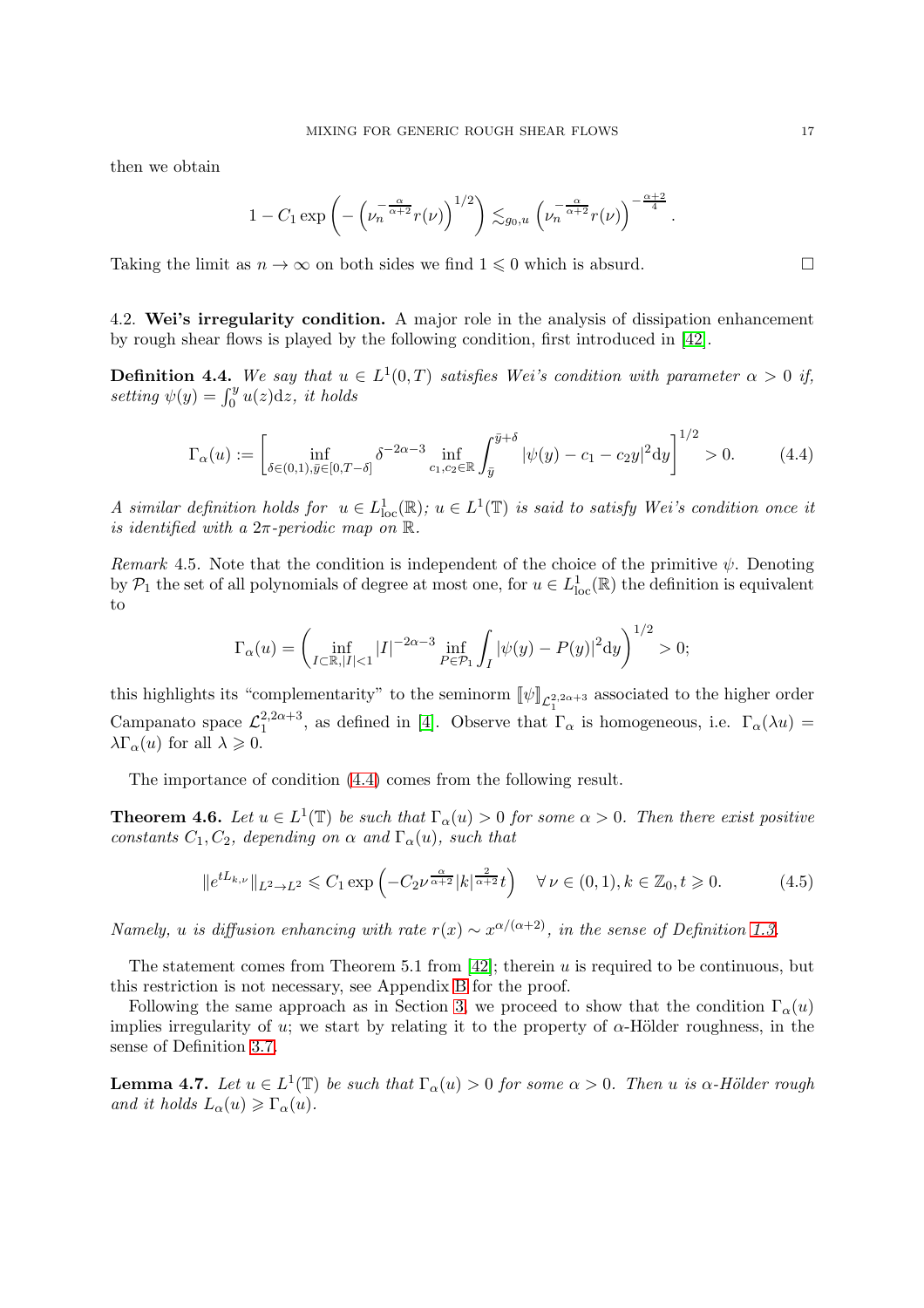*Proof.* Fix  $\delta > 0$ ,  $\bar{y} \in [-\pi, \pi]$ ; it holds

$$
\inf_{c_1, c_2 \in \mathbb{R}} \int_{\bar{y}}^{\bar{y}+\delta} |\psi(y) - c_1 - c_2 y|^2 dy \le \int_{\bar{y}}^{\bar{y}+\delta} |\psi(y) - \psi(\bar{y}) - \psi'(\bar{y})(y - \bar{y})|^2 dy
$$
  

$$
\le \int_{\bar{y}}^{\bar{y}+\delta} \left( \int_{\bar{y}}^y |u(z) - u(\bar{y})| dz \right)^2 dy
$$
  

$$
\le \delta^{2\alpha+3} \left( \sup_{z \in B_{\delta}(\bar{y})} \frac{|u(z) - u(\bar{y})|}{\delta^{\alpha}} \right)^2.
$$

As the inequality holds for all  $\delta$  and  $\bar{y}$ , we obtain  $\Gamma_{\alpha}(u)^2 \leq L_{\alpha}(u)^2$  and the conclusion.

We can also relate Wei's condition to regularity in the Besov–Nikolskii scales  $B^{\alpha}_{1,\infty}$ .

<span id="page-17-0"></span>**Lemma 4.8.** Let  $u \in L^1(\mathbb{T})$  be such that  $\Gamma_\alpha(u) > 0$  for some  $\alpha \in (0,1)$ . Then u does not belong to  $B_{1,\infty}^{\tilde{\alpha}}$  for any  $\tilde{\alpha} > \alpha$  and does not belong to  $B_{1,q}^{\alpha}$  for any  $q < \infty$ .

*Proof.* For any  $\bar{y} \in [-\pi, \pi]$  and  $\delta > 0$  it holds

$$
\delta^{2\alpha+3}\Gamma_{\alpha}(u)^{2} \leq \int_{\bar{y}}^{\bar{y}+\delta} \left| \int_{\bar{y}}^{y} [u(z) - u(\bar{y})] \mathrm{d}z \right|^{2} \mathrm{d}y \leq \int_{\bar{y}}^{\bar{y}+\delta} \left( \int_{\bar{y}}^{\bar{y}+\delta} |u(z) - u(\bar{y})| \mathrm{d}z \right)^{2} \mathrm{d}y
$$

thus implying that

<span id="page-17-1"></span>
$$
\inf_{\bar{y}\in\mathbb{T}}\int_0^\delta |u(\bar{y}+h) - u(\bar{y})| \mathrm{d}h \geq \delta^{1+\alpha} \Gamma_\alpha(u) \qquad \forall \delta \in (0,1). \tag{4.6}
$$

Now fix  $\tilde{\alpha} > \alpha$ ; starting from [\(4.6\)](#page-17-1) and arguing as in the proof of Lemma [3.9](#page-11-0) (with  $\varepsilon$  replaced by  $\delta$ , one obtains

$$
2\pi\Gamma_\alpha(u)\leqslant \delta^{\tilde{\alpha}-\alpha}[\![u]\!]_{B^{\tilde{\alpha}}_{1,\infty}},
$$

which implies the first claim by letting  $\delta \to 0^+$ . Integrating [\(4.6\)](#page-17-1) over  $\bar{y} \in \mathbb{T}$  yields

<span id="page-17-2"></span>
$$
\int_0^\delta \|u(\cdot + h) - u(\cdot)\|_{L^1} \, \mathrm{d}h \ge \delta^{1+\alpha} \Gamma_\alpha(u) \quad \forall \, \delta \in (0, 1); \tag{4.7}
$$

now assume by contradiction that  $u \in B^{\alpha}_{1,q}$  for some  $q < \infty$ , then by its equivalent characteriza-tion (see Appendix [A\)](#page-25-0) and the uniform integrability of  $h \mapsto h^{-1-\alpha q} ||u(\cdot + h) - u(\cdot)||_{L^1}^q$  it must hold

<span id="page-17-3"></span>
$$
\lim_{\delta \to 0^+} \int_0^\delta \frac{\|u(\cdot + h) - u(\cdot)\|_{L^1}^q}{|h|^{1 + \alpha q}} dh = 0.
$$
\n(4.8)

On the other hand, by estimate [\(4.7\)](#page-17-2) and Jensen's inequality, it holds

$$
\int_0^\delta \frac{\|u(\cdot+h) - u(\cdot)\|_{L^1}^q}{|h|^{1+\alpha q}} dh \ge \delta^{-1-\alpha q} \int_0^\delta \|u(\cdot+h) - u(\cdot)\|_{L^1}^q dh
$$
  

$$
\ge \delta^{-q(1+\alpha)} \left(\int_0^\delta \|u(\cdot+h) - u(\cdot)\|_{L^1} dh\right)^q
$$
  

$$
\ge \Gamma_\alpha(u)^q > 0
$$

uniformly in  $\delta \in (0,1)$ , contradicting [\(4.8\)](#page-17-3).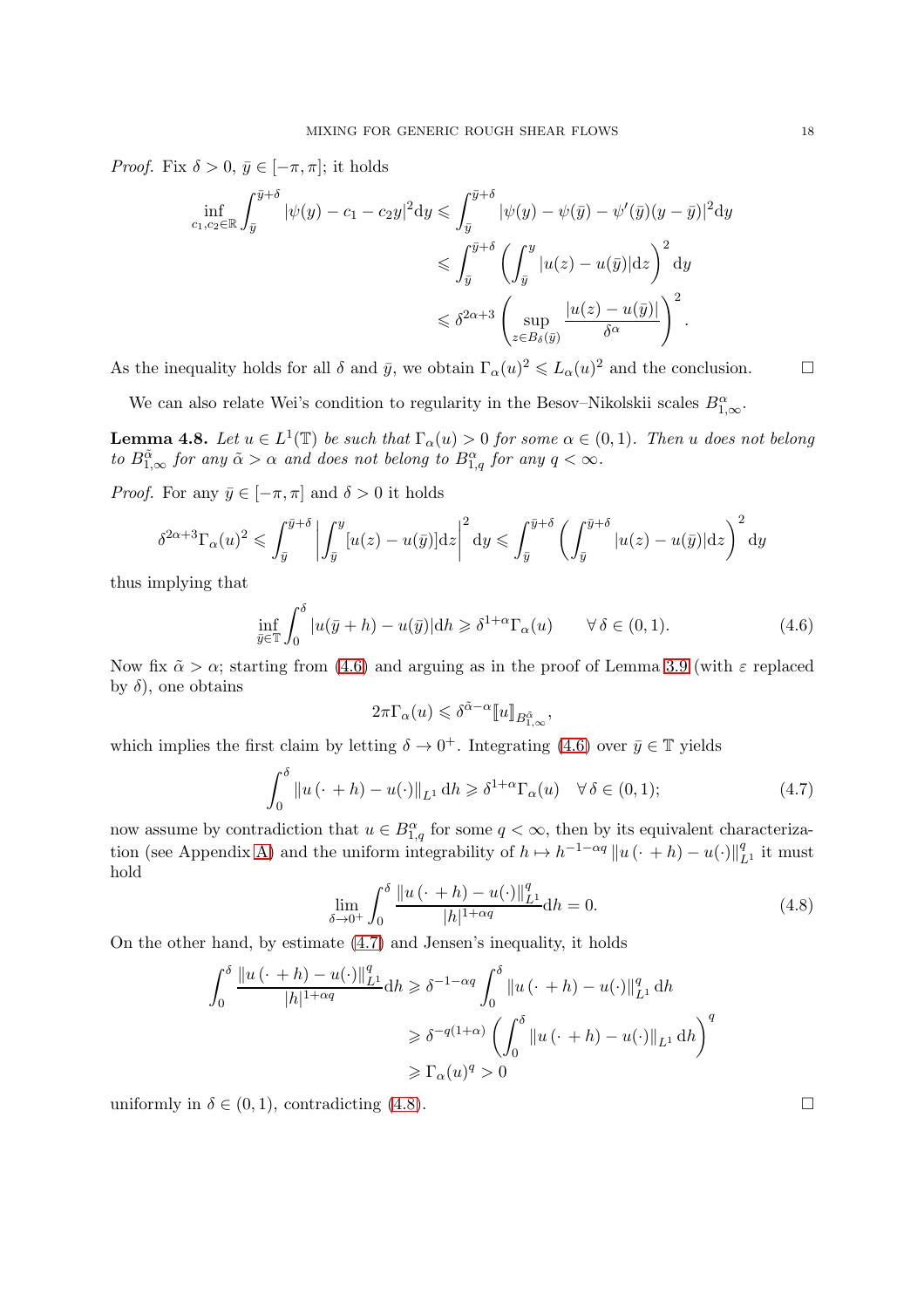Remark 4.9. It follows from Lemma [4.8](#page-17-0) and the construction presented Section 2 from [\[10\]](#page-28-1) that, for any  $\alpha \in \mathbb{Q}$  as in Lemma 2.1 therein, there exists a Weierstrass-type function which belongs to  $C^{\alpha}(\mathbb{T})$ , satisfies Wei's condition with parameter  $\alpha$  and does not belong to  $B^{\alpha}_{p,q}$  for any  $p \in [1, \infty], q \in [1, \infty)$ , nor to any  $B_{p,q}^{\tilde{\alpha}}$  with  $\tilde{\alpha} > \alpha$ .

In light of Theorem [4.6,](#page-16-3) in order to show that almost every shear flow  $u$  enhances dissipation, it will suffice to show that almost every  $u$  satisfies Wei's condition. We therefore need to find sufficient conditions in order for  $\Gamma_{\alpha}(u) > 0$  to hold. We start with the following simple fact, whose proof is almost identical to that of Lemma [3.11.](#page-12-1)

**Lemma 4.10.** A map  $u : \mathbb{T} \to \mathbb{R}$  satisfies  $\Gamma_{\alpha}(u) > 0$  if and only if the maps  $u_i : [0, \pi] \to \mathbb{R}$ defined by  $u_1(x) = u(x)$ ,  $u_2(x) = u(-x)$  do so.

In this way, we can reduce the task to identifying sufficient conditions for functions defined on a standard interval [0,  $\pi$ ]. For any  $\delta > 0$ , we denote by  $\Delta_{\delta}^2$  the discrete Laplacian operator  $\Delta_{\delta}^{2} f(y) = f(y + 2\delta) - 2f(y + \delta) + f(y).$ 

<span id="page-18-1"></span>**Lemma 4.11.** For any  $\alpha > 0$  and any  $(\bar{y}, \delta)$  it holds

<span id="page-18-0"></span>
$$
\delta^{-2\alpha-3} \inf_{c_1, c_2} \int_{\bar{y}}^{\bar{y}+3\delta} |\psi(y) - c_1 - c_2 y|^2 dy \ge \frac{1}{12} \left( \int_{\bar{y}}^{\bar{y}+\delta} |\Delta_{\delta}^2 \psi(y)|^{-\frac{1}{1+\alpha}} dy \right)^{-2(1+\alpha)}
$$
(4.9)

*Proof.* First observe that  $\Delta_{\delta}^2(c_1 + c_2y) \equiv 0$  for any  $c_1$ ,  $c_2$  and that for any f it holds

$$
\int_{\bar{y}}^{\bar{y}+3\delta} |f(y)|^2 dy \geq \frac{1}{12} \int_{\bar{y}}^{\bar{y}+\delta} |\Delta_{\delta}^2 f(y)|^2 dy.
$$

Next, applying Jensen inequality for  $g(x) = x^{-\frac{1}{2(1+\alpha)}}$ , which is convex on  $(0, \infty)$ , it holds

$$
\left(\frac{1}{\delta}\int_{\bar{y}}^{\bar{y}+\delta}|\Delta_{\delta}^2f(y)|^2\mathrm{d}y\right)^{-\frac{1}{2(1+\alpha)}} \leq \frac{1}{\delta}\int_{\bar{y}}^{\bar{y}+\delta}|\Delta_{\delta}^2f(y)|^{-\frac{1}{1+\alpha}}\mathrm{d}y.
$$

Algebraic manipulations of this inequality and the choice  $f(y) = \psi(y) - c_1 - c_2y$  yield [\(4.9\)](#page-18-0).  $\Box$ 

In view of Lemma [4.11,](#page-18-1) given  $\alpha > 0$  and an integrable  $u : [0, \pi] \to \mathbb{R}$ , we define

<span id="page-18-3"></span>
$$
G_{\alpha}(y,\delta) := \int_{\bar{y}}^{\bar{y}+\delta} |\Delta_{\delta}^2 \psi(y)|^{-\frac{1}{1+\alpha}} dy,
$$
\n(4.10)

where  $\psi$  is as usual a primitive of u (defined up to constant).

<span id="page-18-2"></span>**Lemma 4.12.** For any  $\alpha \in (0,1)$  and  $\varepsilon > 0$ , define  $\beta := \alpha + \varepsilon(1+\alpha)$  and

$$
K_{\alpha,\varepsilon}(u):=\sup_{n\in\mathbb{N},1\leqslant k\leqslant 2^n-1}2^{-n\varepsilon}G_{\alpha}(\pi k2^{-n},\pi 2^{-n-1}).
$$

Then there exists a constant  $C = C(\alpha, \varepsilon)$  such that

$$
\Gamma_{\beta}(u) \geqslant C(K_{\alpha,\varepsilon}(u))^{-1-\alpha}.
$$

*Proof.* First observe that, for any  $\beta \in (0, 1)$ ,

$$
|\Gamma_{\beta}(u)|^2 \sim_{\beta} \inf_{\delta \in (0,1/3), \bar{y} \in [0,1-3\delta]} \delta^{-2\beta-3} \inf_{c_1, c_2 \in \mathbb{R}} \int_{\bar{y}}^{\bar{y}+3\delta} |\psi(y) - c_1 - c_2 y|^2 dy
$$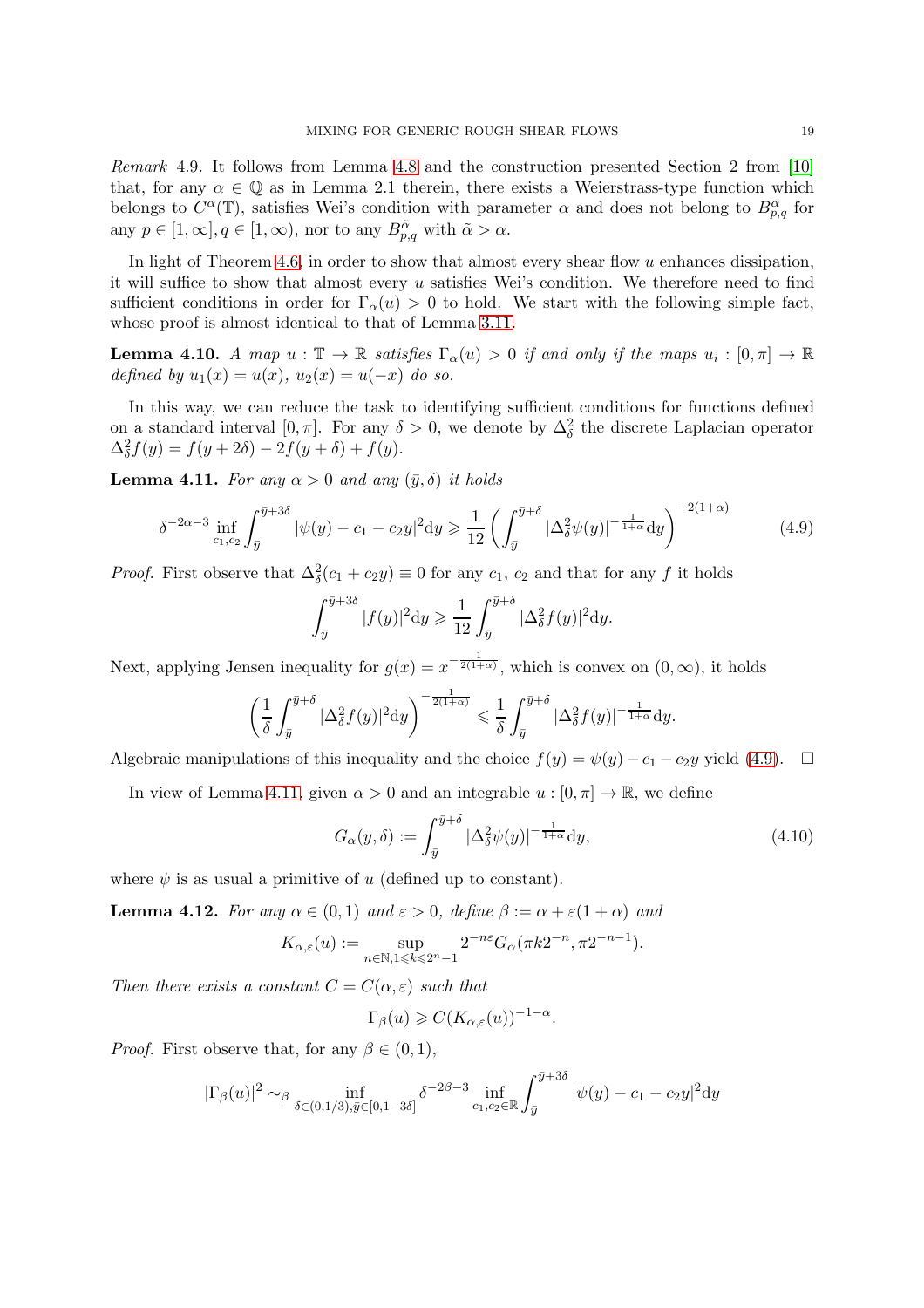so to conclude it suffices to provide a lower bound on the latter for our choice of  $\beta$ . Fix  $(\bar{y}, \delta)$ and choose  $n \in \mathbb{N}$  and  $k \in \{1, \ldots, 2^n - 1\}$  such that

$$
\delta \in (\pi 2^{-n}, \pi 2^{-n+1}], \quad \bar{y} \in [\pi (k-1) 2^{-n}, \pi k 2^{-n}]
$$

so that  $[\bar{y}, \bar{y} + 3\delta] \supseteq [\tilde{y}, \tilde{y} + 3\tilde{\delta}]$  for the choice  $\tilde{y} = \pi k 2^{-n}$ ,  $\tilde{\delta} = \pi 2^{-n-1}$ . As a consequence,

$$
\delta^{-2\beta-3} \inf_{c_1, c_2 \in \mathbb{R}} \int_{\bar{y}}^{\bar{y}+3\delta} |\psi(y) - c_1 - c_2 y|^2 dy \gtrsim_{\beta} \tilde{\delta}^{-2\beta-3} \inf_{c_1, c_2 \in \mathbb{R}} \int_{\tilde{y}}^{\tilde{y}+3\tilde{\delta}} |\psi(y) - c_1 - c_2 y|^2 dy
$$
  

$$
\gtrsim \tilde{\delta}^{-2(\beta-\alpha)} \left( \int_{\tilde{y}}^{\tilde{y}+\tilde{\delta}} |\Delta_{\tilde{\delta}}^2 \psi(y)|^{-\frac{1}{1+\alpha}} dy \right)^{-2(1+\alpha)}
$$
  

$$
= (\tilde{\delta}^{\varepsilon} G_{\alpha}(\tilde{y}, \tilde{\delta}))^{-2(1+\alpha)}
$$

where in the second passage we employed inequality  $(4.9)$  and then the definition of  $\beta$ . Overall we deduce by the definition of K and the choice of  $(\tilde{y}, \tilde{\delta})$  that

$$
\delta^{-2\beta-3} \inf_{c_1,c_2\in\mathbb{R}} \int_{\bar{y}}^{\bar{y}+3\delta} |\psi(z)-c_1-c_2z|^2 \mathrm{d}z \gtrsim_{\beta} K_{\alpha,\varepsilon}(u)^{-2(1+\alpha)};
$$

<span id="page-19-0"></span>taking the infimum over  $(\delta, y)$  then yields the conclusion.

4.3. Sufficient conditions for stochastic processes. In order to establish prevalence statements, we will sample  $u$  as a suitable stochastic process. Lemma [4.12](#page-18-2) readily gives the following intermediate, general result.

<span id="page-19-1"></span>**Proposition 4.13.** Let  $u : [0, \pi] \to \mathbb{R}$  be an integrable stochastic process,  $\psi = \int_0^{\pi} u_s ds$  and suppose that there exist  $\lambda, \kappa > 0, \alpha \in (0,1)$  such that

$$
\sup_{\delta \in (0,1), \bar{y} \in [0,\pi-\delta]} \mathbb{E}[\exp(\lambda G_{\alpha}(\bar{y}, \delta))] \leqslant \kappa
$$

for G as defined in [\(4.10\)](#page-18-3). Then for any  $\beta > \alpha$  it holds  $\mathbb{P}(\Gamma_{\beta}(u) > 0) = 1$ .

*Proof.* By virtue of Lemma [4.12,](#page-18-2) for  $\beta = \alpha + \varepsilon(1 + \alpha)$  it holds

$$
\mathbb{P}(\Gamma_{\beta}(u) > 0) \geq \mathbb{P}(K_{\alpha,\varepsilon}(u) < \infty),
$$

so to conclude it suffices to show that  $\mathbb{P}(K_{\alpha,\varepsilon}(u) < \infty) = 1$  for all  $\varepsilon > 0$ . Given  $\lambda$  as in the hypothesis, define the random variable

$$
J := \sum_{n \in \mathbb{N}} 2^{-2n} \sum_{k=1}^{2^{n}-1} \exp(\lambda G_{\alpha}(\pi k 2^{-n}, \pi 2^{-n-1})).
$$

By assumption  $\mathbb{E}[J] < \infty$ , so that  $\mathbb{P}(J < \infty) = 1$ . For any n, k it holds

$$
G_{\alpha}(\pi k 2^{-n}, \pi 2^{-n-1}) \leq \frac{1}{\lambda} \log(2^{2n} J) \lesssim \frac{n}{\lambda} (1 + \log J)
$$

which implies that

$$
Y := \sup_{n \in \mathbb{N}, 1 \le k \le 2^{-n} - 1} \frac{1}{n} G_{\alpha}(\pi k 2^{-n}, \pi 2^{-n-1}) \lesssim \frac{1}{\lambda} (1 + \log J) < \infty \quad \mathbb{P}\text{-a.s.}
$$

Finally, for any  $\varepsilon > 0$  it holds  $K_{\alpha,\varepsilon}(u) \lesssim_{\varepsilon} Y$ , which yields the conclusion.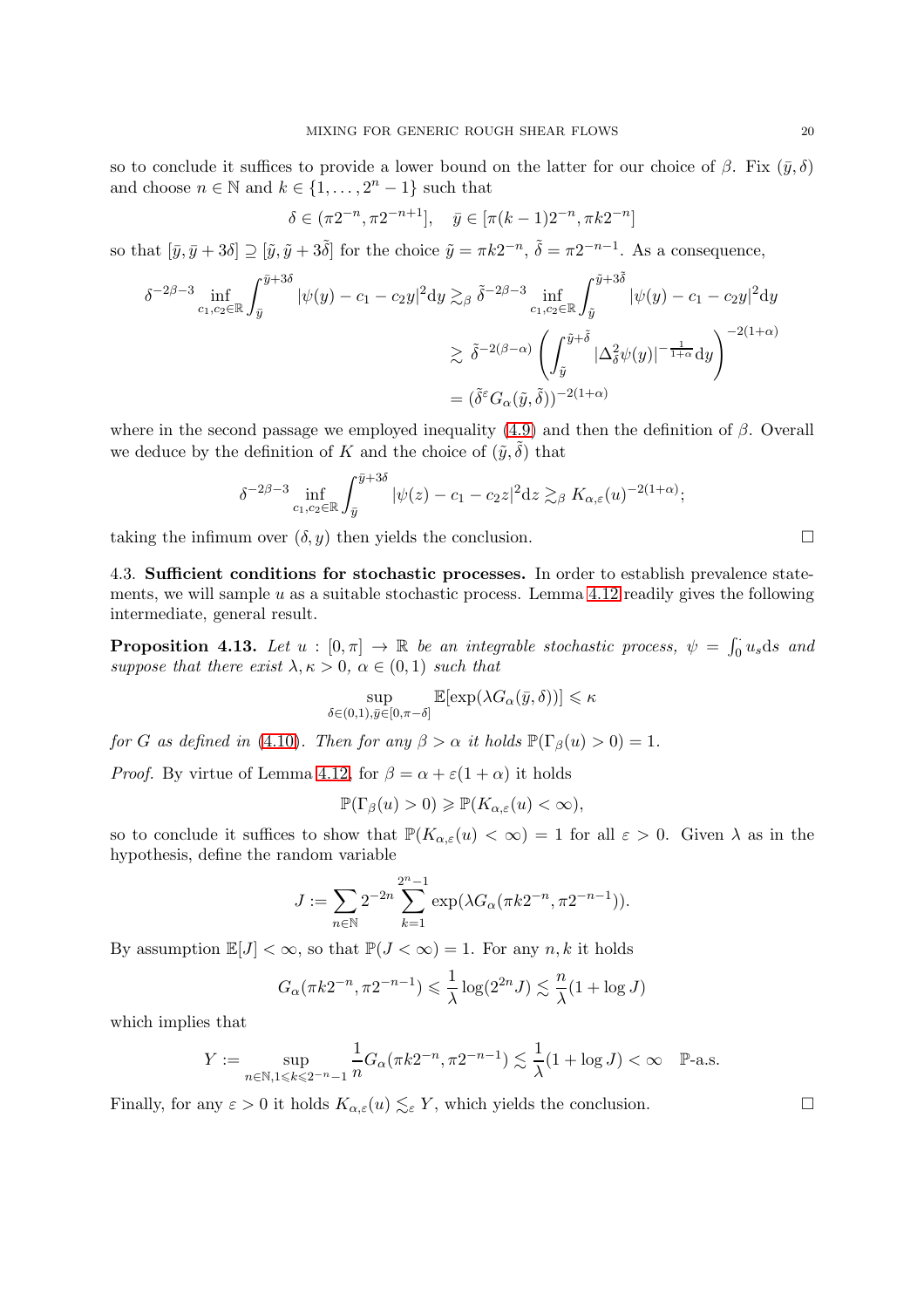We want to apply Proposition [4.13](#page-19-1) to a specific family of Gaussian processes; this requires a few preparations in terms of the three Lemmas [4.14-](#page-20-0)[4.16](#page-21-0) below.

The next elementary lemma often appears in the probabilistic literature in connection to so called Krylov or Khasminskii type of estimates, see Lemma 1.1 from [\[37\]](#page-29-17) for a slightly more general statement. For the sake of completeness, we give the proof.

<span id="page-20-0"></span>**Lemma 4.14.** Let  $X$  be a real valued, nonnegative stochastic process, defined on an interval  $[t_1, t_2]$ , adapted to a filtration  $\{\mathcal{F}_s\}_{s \in [t_1, t_2]}$ ; suppose there exists a deterministic  $C > 0$  such that

$$
\operatorname{ess} \sup_{\omega \in \Omega} \mathbb{E} \left[ \int_s^t X_r | \mathcal{F}_s \right] \leqslant C \quad \forall \, s \in [t_1, t_2].
$$

Then for any  $\lambda \in (0,1)$  it holds

$$
\mathbb{E}\left[\exp\left(\frac{\lambda}{C}\int_{t_1}^{t_2}X_r\mathrm{d}r\right)\right]\leqslant (1-\lambda)^{-1}.
$$

*Proof.* Up to rescaling X, we may assume  $C = 1$ . It holds

$$
\mathbb{E}\left[\exp\left(\lambda \int_{t_1}^{t_2} X_r \mathrm{d}r\right)\right] = \sum_{n=0}^{\infty} \frac{\lambda^n}{n!} \mathbb{E}\left[\left(\int_{t_1}^{t_2} X_r \mathrm{d}r\right)^n\right] = \sum_{n=0}^{\infty} \lambda^n I_n
$$

where

$$
I_n = \mathbb{E}\left[\int_{t_1 < r_1 < \ldots < r_n < t_2} X_{r_1} \cdot \ldots \cdot X_{r_n} dr_1 \ldots dr_n\right].
$$

By the assumptions and the non-negativity of  $X$ , it holds

$$
I_{n} = \int_{t_{1} < r_{1} < ... < r_{n-1} < t_{2}} \mathbb{E}\left[X_{r_{1}} \cdot ... \cdot X_{r_{n-1}} \int_{r_{n-1}}^{t} X_{r_{n}} dr_{n}\right] dr_{1} ... dr_{n-1}
$$
  
\n
$$
= \int_{t_{1} < r_{1} < ... < r_{n-1} < t_{2}} \mathbb{E}\left[X_{r_{1}} \cdot ... \cdot X_{r_{n-1}} \mathbb{E}\left[\int_{r_{n-1}}^{t} X_{r_{n}} dr_{n} | \mathcal{F}_{r_{n-1}}\right]\right] dr_{1} ... dr_{n-1}
$$
  
\n
$$
\leq \int_{t_{1} < r_{1} < ... < r_{n-1} < t_{2}} \mathbb{E}[X_{r_{1}} \cdot ... \cdot X_{r_{n-1}}] dr_{1} ... dr_{n-1} = I_{n-1}
$$

which iteratively implies  $I_n \leq 1$ . Therefore we obtain

$$
\mathbb{E}\left[\exp\left(\lambda \int_s^t X_u \mathrm{d}u\right)\right] \leqslant \sum_{n=0}^\infty \lambda^n = (1-\lambda)^{-1}.
$$

<span id="page-20-1"></span>**Lemma 4.15.** Let  $Z \sim \mathcal{N}(m, \sigma^2)$  be a real valued Gaussian variable. Then for any  $\theta \in (0, 1)$ there exists  $c_{\theta} > 0$  such that

$$
\mathbb{E}[|Z|^{-\theta}] \leqslant c_{\theta} \sigma^{-\theta}.
$$

*Proof.* Set  $Z = \sigma N + m$ , then  $\mathbb{E}[|Z|^{-\theta}] = \sigma^{-\theta} \mathbb{E}[|N-x|^{-\theta}]$  for  $x = -m/\sigma$ ; therefore is sufficed to show that

$$
\sup_{x \in \mathbb{R}} \mathbb{E}[|N-x|^{-\theta}] = \sup_{x \in \mathbb{R}} \int |x-y|^{-\theta} p(y) dy = ||| \cdot |^{-\theta} * p||_{L^{\infty}} < \infty
$$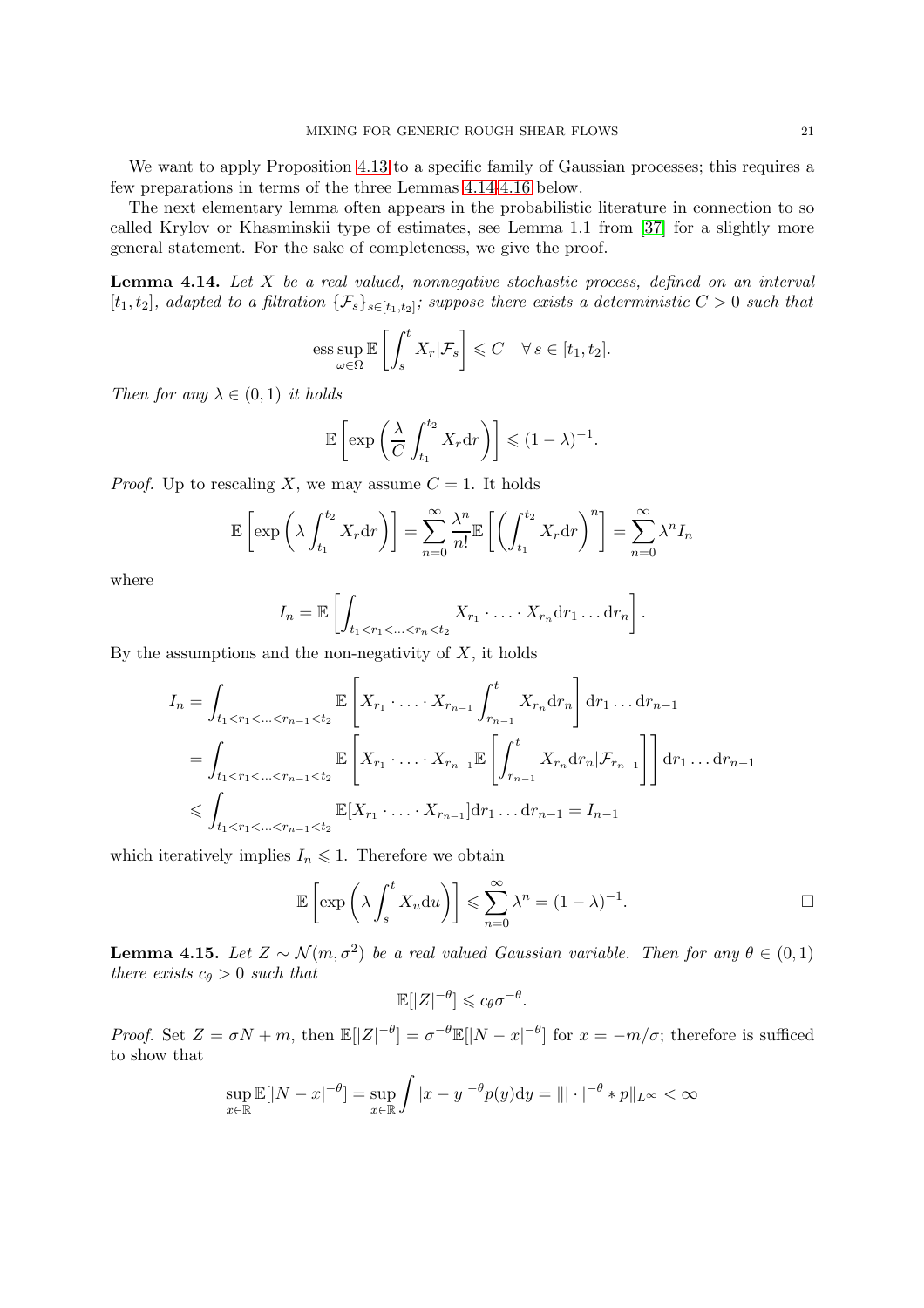where p stands for the Gaussian density  $p(x) = (2\pi)^{-1/2} \exp(-|x|^2/2)$ . By Young's inequality it holds

$$
\|\cdot|^{-\theta} * p\|_{L^{\infty}} \le \|\|(|\cdot|^{-\theta} \mathbb{1}_{|\cdot|<1}) * p\|_{L^{\infty}} + \|(|\cdot|^{-\theta} \mathbb{1}_{|\cdot| \ge 1}) * p\|_{L^{\infty}}
$$
  
\n
$$
\le \|\| \cdot|^{-\theta} \mathbb{1}_{|\cdot|<1} \|_{L^{1}} \|p\|_{L^{\infty}} + \|\| \cdot|^{-\theta} \mathbb{1}_{|\cdot| \ge 1} \|_{L^{\infty}} \|p\|_{L^{1}}
$$
  
\n
$$
\le (2\pi)^{-1/2} \|\| \cdot|^{-\theta} \mathbb{1}_{|\cdot|<1} \|_{L^{1}} + 1 < \infty
$$

which gives the conclusion.  $\Box$ 

<span id="page-21-0"></span>**Lemma 4.16.** Let  $Y : [0, \pi] \to \mathbb{R}$  be a  $(1 + H)$ -SLND Gaussian process with constant  $C_Y$ , in the sense of Definition [2.2.](#page-8-3) Then for any  $\alpha > H$  there exists  $\lambda = \lambda(\alpha, H, C_Y) > 0$  s.t.

$$
\mathbb{E}\left[\exp\left(\lambda \int_{\bar{y}}^{\bar{y}+\delta} |\Delta_{\delta}^2 Y_y|^{-\frac{1}{1+\alpha}} dy\right)\right] \leq 2 \quad \forall \delta \in (0,1), \bar{y} \in [0, \pi - \delta].
$$

*Proof.* The result follows Lemmas [4.14](#page-20-0) and [4.15](#page-20-1) applied to the process  $X_y = |\Delta_{\delta}^2 \psi_y|^{-\frac{1}{1+\alpha}}$ . Indeed, denote by  $\mathcal{F}_y$  the natural filtration generated by  $\psi$  and let  $\mathcal{G}_y := \mathcal{F}_{y+2\delta}$ . It is clear that  $\Delta_{\delta}^2 \psi_y = Y_{y+2\delta} - 2Y_{y+\delta} + Y_y$  is  $\mathcal{G}_y$ -adapted; for any  $[z, y] \subset [\bar{y}, \bar{y} + \delta]$  it holds

$$
\text{Var}(\Delta_{\delta}^2 Y_y | \mathcal{G}_z) = \text{Var}(Y_{y+2\delta} | \mathcal{F}_{z+2\delta}) \geqslant C_Y |y-z|^{2(1+H)}.
$$

As a consequence, we have a decomposition  $\Delta_{\delta}^2 Y_y = Z_{z,y}^{(1)} + Z_{z,y}^{(2)}$  with  $Z_{z,y}^{(1)}$  adapted to  $\mathcal{G}_z$  and  $Z_{z,y}^{(2)}$  Gaussian and independent of  $\mathcal{G}_z$ ; therefore

$$
\mathbb{E}\left[\int_{u}^{\bar{y}+\delta} |\Delta_{\delta}^2 Y_y|^{-\frac{1}{1+\alpha}} dy |\mathcal{G}_z\right] = \int_{z}^{\bar{y}+\delta} \mathbb{E}\left[|Z_{z,y}^{(2)} + \cdot|^{-\frac{1}{1+\alpha}}\right] (Z_{u,y}^{(1)}) dy.
$$

By Lemma [4.15,](#page-20-1) since  $\text{Var}(Z_{z,y}^{(2)}) \geqslant C_Y |y-z|^{2(1+H)}$  and  $\theta = (1+\alpha)^{-1} \in (0,1)$ , it holds sup x∈R  $\mathbb{E}\left[|Z_{z,y}^{(2)}+x|^{-\frac{1}{1+\alpha}}\right]\lesssim_{\alpha} \text{Var}(Z_{z,y}^{(2)})^{-\frac{1}{2(1+\alpha)}}\lesssim_{\alpha, H,C_Y} |y-z|^{-\frac{1+H}{1+\alpha}}$ 

and thus

$$
\mathbb{E}\left[\int_{z}^{\bar{y}+\delta} |\Delta_{\delta}^{2}X_{y}|^{-\frac{1}{1+\alpha}}\mathrm{d}y|\mathcal{G}_{z}\right] \lesssim \int_{z}^{\bar{y}+\delta} |y-z|^{-\frac{1+H}{1+\alpha}}\mathrm{d}z
$$

$$
\lesssim \int_{0}^{1} |r|^{-\frac{1+H}{1+\alpha}}\mathrm{d}r \sim C(\alpha, H, C_{Y})
$$

where the estimate is uniform over  $z \in [\bar{y}, \bar{y} + \delta], \, \bar{y} \in \mathbb{T}$  and  $\delta \in (0, 1)$ . Choosing

$$
\lambda = \frac{1}{2C(\alpha, H, C_Y)},
$$

we obtain the conclusion by applying Lemma [4.14.](#page-20-0)  $\Box$ 

<span id="page-21-1"></span>**Corollary 4.17.** Let  $X : [0, \pi] \to \mathbb{R}$  be a Gaussian process such that

$$
Y_y = \int_0^y X_z \mathrm{d}z
$$

is  $(1 + H)$ -SLND for some  $H \in (0, 1)$ . Then

$$
\mathbb{P}(\Gamma_{\alpha}(X) > 0) = 1
$$

for any  $\alpha > H$ .

*Proof.* It follows immediately combining Lemma [4.16](#page-21-0) and Proposition [4.13.](#page-19-1)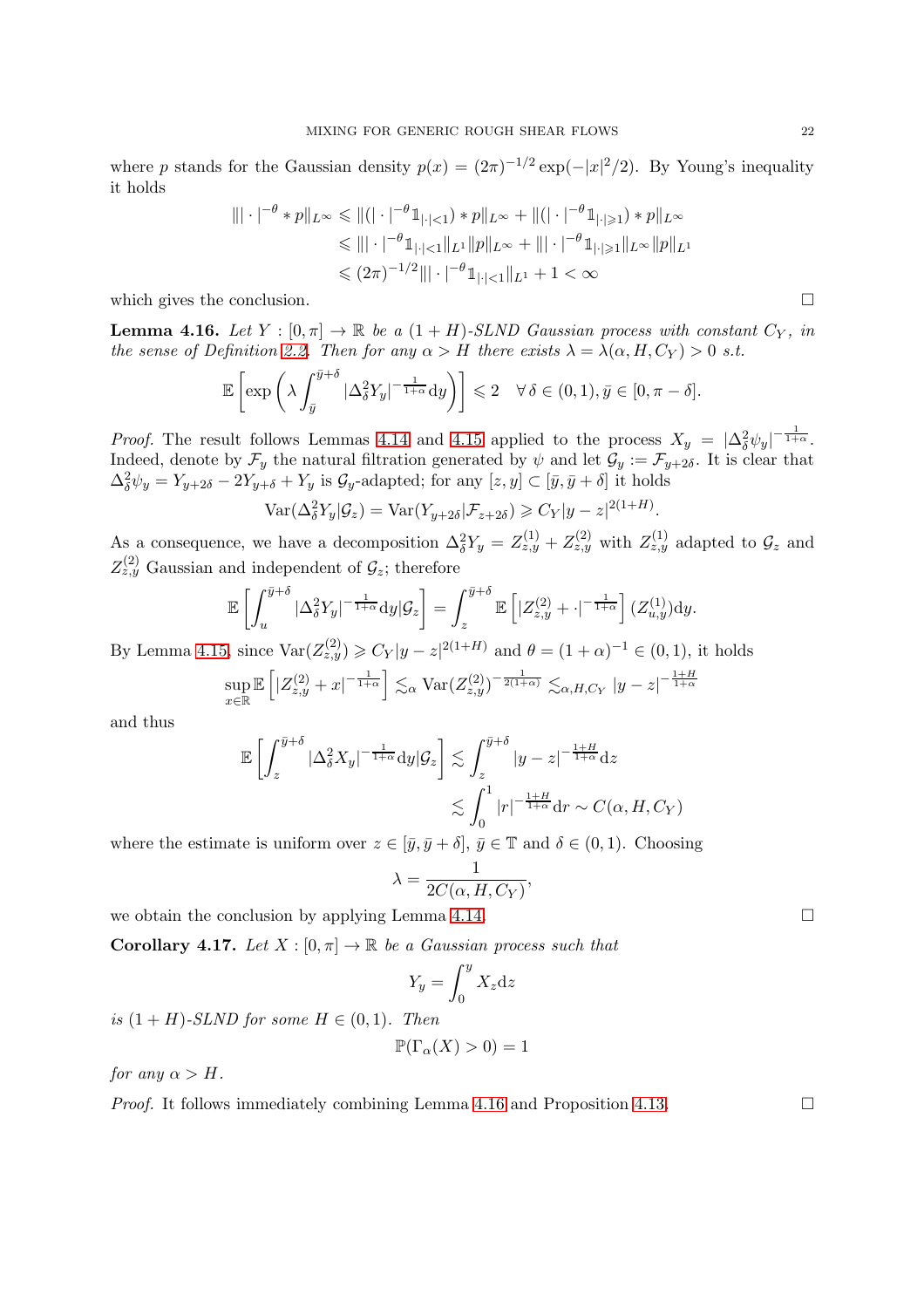<span id="page-22-0"></span>4.4. Prevalence statements and proof of Theorems [1.5,](#page-5-0) [1.1.](#page-1-0) Similarly to Section [3.3,](#page-12-0) we define for  $\tilde{\varphi}: [0, \pi] \to \mathbb{R}$  the map  $(T\tilde{\varphi})(y) = \tilde{\varphi}(|y|)$ ; conversely for  $\varphi : \mathbb{T} \to \mathbb{R}$ ,  $\varphi_1(y) := \varphi(y)$ ,  $\varphi_2(y) := \varphi(-y)$ . Recall that if  $\tilde{\varphi} \in B^{\alpha}_{1,\infty} \cap L^{\infty}$ , then  $T\tilde{\varphi} \in B^{\alpha}_{1,\infty}$ .

We are now ready to provide a prevalence statement which is of interest on its own.

<span id="page-22-1"></span>**Theorem 4.18.** Let  $\alpha \in (0,1)$ ; then  $a.e. \varphi \in B^{\alpha}_{1,\infty}(0,\pi)$  satisfies  $\Gamma_{\beta}(\varphi) > 0$  for all  $\beta > \alpha$ .

*Proof.* Fix  $\alpha \in (0, 1)$  and define  $\mathcal{A} := \{ \varphi \in B^{\alpha}_{1, \infty}(0, \pi) : \Gamma_{\beta}(\varphi) > 0 \text{ for all } \beta > \alpha \};$  it holds

$$
\mathcal{A} = \bigcap_{n=1}^{\infty} \bigcup_{m=1}^{\infty} \mathcal{A}_{n,m} := \bigcap_{n=1}^{\infty} \bigcup_{m=1}^{\infty} \left\{ \varphi \in B_{1,\infty}^{\alpha}(0,\pi) : \Gamma_{\beta}(\varphi) \geqslant \frac{1}{m} \text{ for } \beta = \alpha + \frac{1}{n} \right\}.
$$

The sets  $\mathcal{A}_{n,m}$  are closed in the topology of  $B_{1,\infty}^{\alpha}(0,\pi)$  (the map  $\varphi \mapsto \Gamma_{\beta}(\varphi)$  is upper semicontinuous in the topology of  $L^1(0,\pi)$ , thus A is Borel measurable. In order to conclude, it is enough to show that for any  $\beta > \alpha$ , the set  $\mathcal{A}_{\beta} := \{ \varphi \in B_{1,\infty}^{\alpha}(0,\pi) : \Gamma_{\beta}(\varphi) > 0 \}$  (which is Borel by the same line of argument) is prevalent.

Now fix  $\beta > \alpha$  and choose  $H \in (\alpha, \beta)$ ; denote by  $\mu^H$  the law of fractional Brownian motion of parameter H on  $C([0,\pi])$  and by  $u = \{u_y\}_{y \in [0,\pi]}$  the associated canonical process. Since  $\mu^H$ is supported on  $C^{H-\varepsilon}([0,\pi])$  for any  $\varepsilon > 0$  and  $H > \alpha$ , it is also a tight probability measure on  $B_{1,\infty}^{\alpha}(0,\pi)$ . As recalled in Section [2.2,](#page-7-0) the associated process  $\psi = \int_0^{\pi} u(y) dy$  is  $(1+H)$ -SLND and so is  $f + \psi$  for any measurable  $f : [0, \pi] \to \mathbb{R}$ .

In particular, for a given  $\varphi \in B^{\alpha}_{1,\infty}(0,\pi)$ , taking  $f = \int_0^{\cdot} \varphi(y) dy$ , it follows from Corollary [4.17](#page-21-1) and the choice  $\beta > H$  that

$$
\mu^H(\varphi + \mathcal{A}_{\beta}) = \mu^H \left( \left\{ u \in B^{\alpha}_{1,\infty}(0,\pi) : \Gamma_{\beta}(u+\varphi) > 0 \right\} \right) = 1.
$$

As the reasoning holds for any  $\varphi \in B^{\alpha}_{1,\infty}(0,\pi)$ , we deduce that  $\mu^H$  witnesses the prevalence of  $\mathcal{A}_{\beta}$  and we obtain the conclusion.

<span id="page-22-2"></span>**Corollary 4.19.** Almost every  $\varphi \in B^{\alpha}_{1,\infty}(\mathbb{T})$  satisfies  $\Gamma_{\beta}(\varphi) > 0$  for all  $\beta > \alpha$ .

Proof. The proof is almost identical to that of Corollary [3.13,](#page-13-2) only this time employing the measure  $\nu = T_{\sharp}\mu$  for  $(T\tilde{\varphi})(x) = \tilde{\varphi}(|x|)$ ,  $\mu$  being a measure witnessing the prevalence statement from Theorem [4.18;](#page-22-1) as in Corollary [3.13,](#page-13-2) we may assume  $\mu$  to be a tight probability measure on  $B_{1,\infty}^{\alpha}(0,\pi) \cap L^{\infty}(0,\pi)$ , so that  $\nu$  is tight on  $B_{1,\infty}^{\alpha}(\mathbb{T})$ .

At this point we have all the ingredient to close the dissipative case.

Proof of Theorem [1.5.](#page-5-0) The lower bound comes from Proposition [4.1,](#page-14-1) while the upper bound from a combination of Theorem [4.6](#page-16-3) and Corollary [4.19.](#page-22-2)

The main result of the paper, Theorem [1.1,](#page-1-0) is now a direct consequence of Theorems [1](#page-4-0).4 and [1.5.](#page-5-0)

In fact, let us record here a slightly sharper estimate. Given  $f \in L^2(\mathbb{T}^2)$ , for any  $s \in \mathbb{R}$  define

$$
||f||_{L_x^2 H_y^s}^2 := \sum_{k \in \mathbb{Z}} ||P_k f||_{H^s(\mathbb{T}; \mathbb{C})}^2 = \sum_{(k,\eta) \in \mathbb{Z}^2} (1 + |\eta|^2)^s |\hat{f}(k,\eta)|^2;
$$

it's clear that, for  $s \ge 0$ ,  $||f||_{L_x^2 H_y^s} \le ||f||_{H^s(\mathbb{T}^2)}$  and  $||f||_{H^{-s}(\mathbb{T}^2)} \le ||f||_{L_x^2 H_y^{-s}}$ .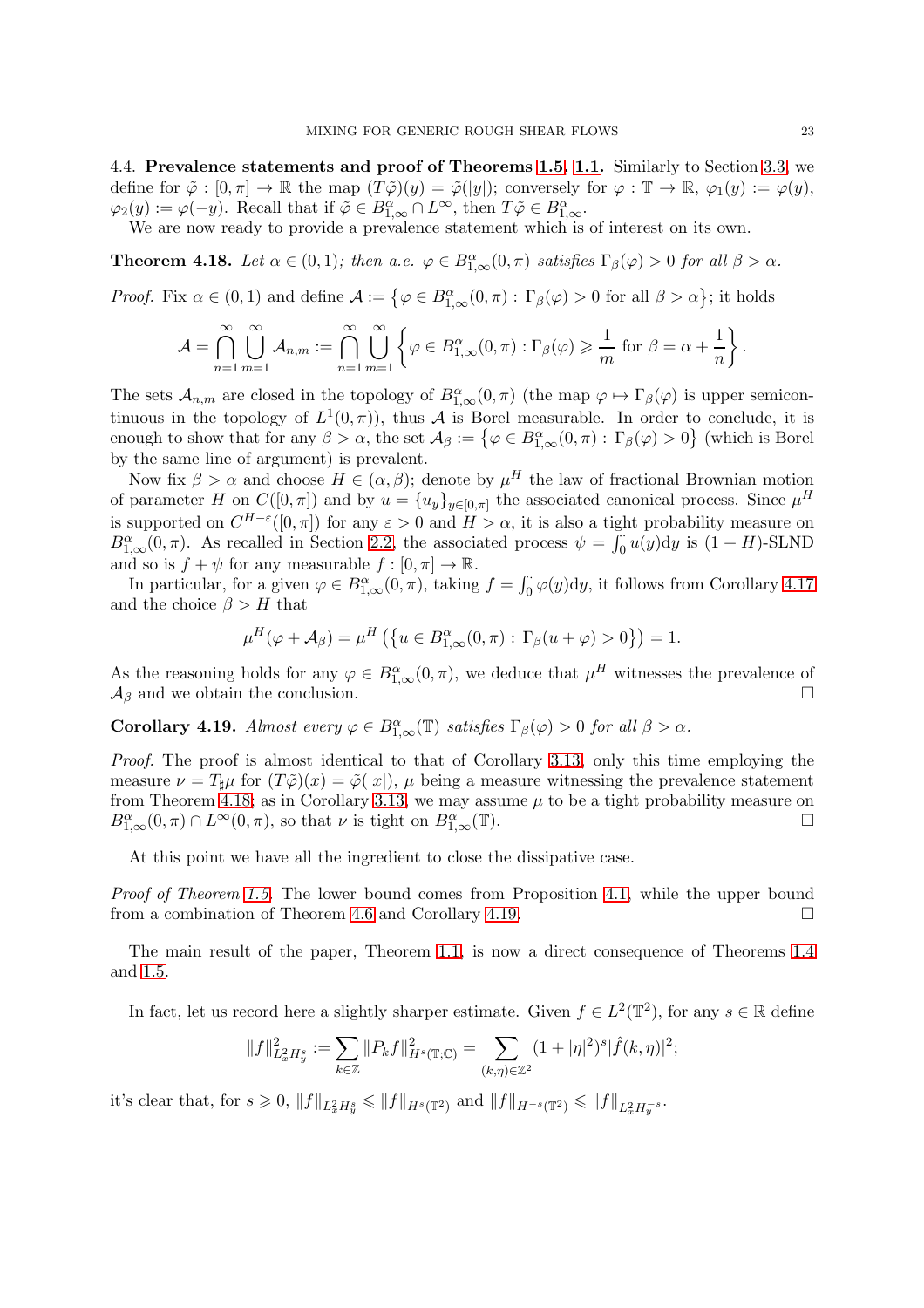**Theorem 4.20.** Almost every  $u \in B^{\alpha}_{1,\infty}(\mathbb{T})$  satisfies the following property: for any  $\tilde{\alpha} > \alpha$ , there exists  $C = C(\alpha, \tilde{\alpha}, u)$  such that, for any  $f_0 \in H^{1/2}(\mathbb{T}^2)$  with  $P_0 f_0 \equiv 0$ , it holds

<span id="page-23-1"></span>
$$
\|e^{tu\partial_x} f_0\|_{L^2_x H^{-1/2}_y} \leq C t^{-\frac{1}{2\tilde{\alpha}}} \|f_0\|_{L^2_x H^{1/2}_y}.
$$
\n(4.11)

Almost every  $u \in B^{\alpha}_{1,\infty}(\mathbb{T})$  satisfies the following property: for any  $\tilde{\alpha} > \alpha$  there exist  $C_i =$  $C(\alpha, \tilde{\alpha}, u)$  such that, for any  $f_0 \in L^2(\mathbb{T}^2)$  with  $P_0 f_0 \equiv 0$ , it holds

<span id="page-23-2"></span>
$$
\|e^{-t(u\partial_x - \nu \Delta)}f\|_{L^2(\mathbb{T}^2)} \leq C_1 \exp\left(-C_2 t \nu^{\frac{\tilde{\alpha}}{\tilde{\alpha}+2}}\right) \|f_0\|_{L^2(\mathbb{T}^2)}.\tag{4.12}
$$

*Proof.* By Theorem [1.4](#page-4-0) b), for almost every  $u \in B^{\alpha}_{1,\infty}(\mathbb{T})$  and any  $\tilde{\alpha} > \alpha$  it holds

$$
\|e^{-tu\partial_x}f_0\|_{L_x^2 H_y^{-1/2}}^2 = \sum_{k\in\mathbb{Z}_0} \|P_k(e^{-tu\partial_x}f_0)\|_{H^{-1/2}}^2 \lesssim \sum_{k\in\mathbb{Z}_0} (t|k|)^{-\frac{1}{\tilde{\alpha}}} \|P_kf_0\|_{H^{-1/2}}^2 \lesssim t^{-\frac{1}{\tilde{\alpha}}} \|f_0\|_{L_x^2 H_y^{-1/2}}^2
$$

proving [\(4.11\)](#page-23-1). Denote  $\mathcal{L}_{\nu} = -u\partial_x + \nu \partial_y^2$ , so that  $-u\partial_x + -\nu \Delta = \mathcal{L}_{\nu} + \nu \partial_x^2$ , where the operators  $\mathcal{L}_{\nu}$  and  $\nu \partial_x^2$  commute; also observe that  $P_k(e^{t\partial_x^2}f) = e^{-tk^2}P_kf$ .

Combining these properties with Theorem [1.5,](#page-5-0) for almost every  $u \in B^{\alpha}_{1,\infty}(\mathbb{T})$  and any  $\tilde{\alpha} > \alpha$ it holds

$$
||e^{t(-u\partial_x + \nu \Delta)}f||_{L^2}^2 = \sum_{k \in \mathbb{Z}_0} ||P_k(e^{t\partial_x^2} e^{t\mathcal{L}_\nu} f)||_{L^2}^2 = \sum_{k \in \mathbb{Z}_0} e^{-2tk^2} ||P_k(e^{t\mathcal{L}_\nu} f)||_{L^2}^2
$$
  

$$
\lesssim \sum_{k \in \mathbb{Z}_0} \exp\left(-2t|k|^2 - Ct\nu^{\frac{\alpha}{\alpha+2}}|k|^{\frac{2}{\alpha+2}}\right) ||P_k f||_{L^2}^2
$$
  

$$
\lesssim \exp\left(-Ct\nu^{\frac{\alpha}{\alpha+2}}\right) \sum_{k \in \mathbb{Z}_0} ||P_k f||_{L^2}^2
$$

<span id="page-23-0"></span>which yields  $(4.12)$ .

## 5. Further comments and future directions

We have shown in this paper that generic rough shear flows satisfy both inviscid mixing and enhanced dissipation properties, with rates sharply determined by the regularity parameter  $\alpha \in (0,1)$  in the Besov scale  $B_{1,\infty}^{\alpha}$ . In the enhanced dissipation case, this confirms the intuition from [\[10\]](#page-28-1); instead in the inviscid mixing one, it shows that the behavior presented by Weierstrasstype functions constructed therein is not generic in the sense of prevalence. Our results provide a connection to the property of  $\rho$ -irregularity, which was never observed in this context, and highlight the importance of working with mixing scales  $H^{-s}$  with  $s \neq 1$ .

We conclude by presenting a few additional remarks and open problems arising from this work.

- 1. We are currently unable to determine whether there is a clear connection between the properties of  $\rho$ -irregularity and Wei's condition. Lemma [3.6,](#page-10-5) together with the trivial estimate  $||f_t||_{H^{-1}} \le ||f_t||_{H^{-1/2}}$ , imply that for  $\alpha \in (0, 1/2)$  the shear flows  $u \in C^{\alpha}$  constructed in [\[10\]](#page-28-1) satisfy  $\Gamma_{\alpha}(u) > 0$  but are not  $\rho$ -irregular with  $\rho \sim (2\alpha)^{-1}$ . Heuristically, this fact is similar to the existence of flows with small dissipation time which are not mixing, like the cellular flows presented in [\[29\]](#page-29-18).
- 2. The above argument also implies the existence of Weierstrass type functions which are not ρ-irregular, for suitable values ρ. We believe this problem was open in the probabilistic community, although never been explicitly addressed in the literature.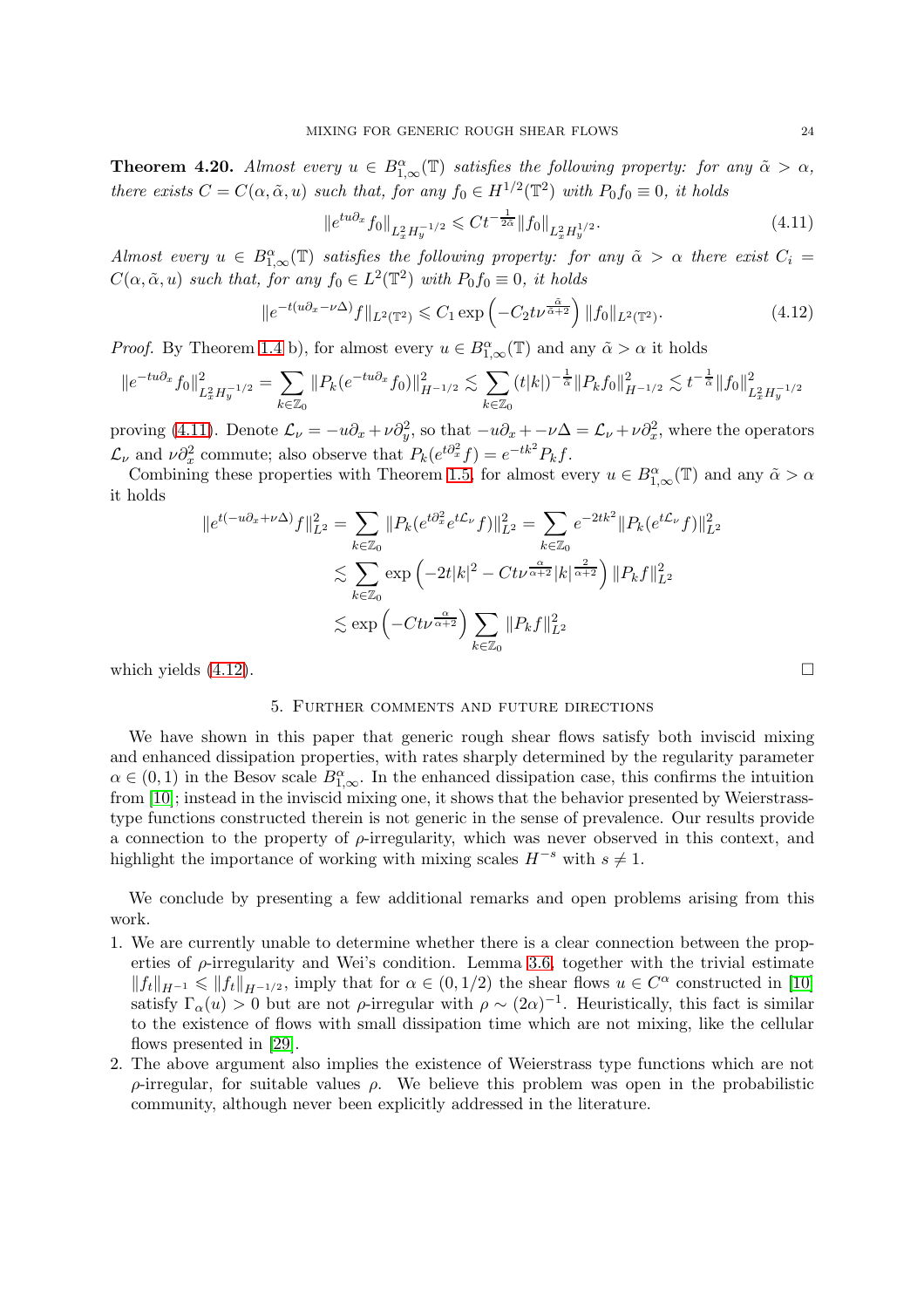- 3. Even without establishing a direct connection to Wei's condition, it would be interesting to show that functions u which are  $\rho$ -irregular for  $\rho \sim (2\alpha)^{-1}$  are diffusion enhancing with rate  $r(\nu) \sim \nu^{\alpha/(\alpha+2)}$ , in line with the heuristic argument presenting in the introduction. Since such  $u$  are mixing, they are indeed diffusion enhancing with a suitable rate by [\[11\]](#page-28-3); however the quantitative results from [\[13\]](#page-28-2) only imply the worsened rate  $\nu^{3\alpha/(1+3\alpha)}$  and it is rather unclear how to "bridge the gap".
- 4. Going through the same proof as in Lemma [3.6,](#page-10-5) one can show that if u is  $(\gamma, \rho)$ -irregular with  $\gamma > 1 - s$ , then u is mixing on the scale  $H^s$  with rate  $r(t) = t^{-\rho}$ . In the case  $\gamma = 0$  an even simpler proof based on duality and integration by parts provides mixing on the scale  $H<sup>1</sup>$  with the same rate. In fact, since  $H^1(\mathbb{T}; \mathbb{C})$  is an algebra, by integration by parts it holds

$$
\begin{aligned} |\langle e^{i\xi u} f, g \rangle| &= \left| \int_{-\pi}^{\pi} e^{i\xi u(y)} f(y)g(y) \mathrm{d}y \right| \\ &\leqslant |(fg)(-\pi)| \left| \int_{-\pi}^{\pi} e^{i\xi u(y)} \mathrm{d}y \right| + \int_{-\pi}^{\pi} |(fg)'(y)| \left| \int_{-\pi}^{y} e^{i\xi u(z)} \mathrm{d}z \right| \mathrm{d}y \\ &\lesssim (\|fg\|_{L^{\infty}} + \|(fg)'\|_{L^{1}}) \|\Phi^{u}\|_{0,\rho} |\xi|^{-\rho} \\ &\lesssim \|f\|_{H^{1}} \|g\|_{H^{1}} \|\Phi^{u}\|_{0,\rho} |\xi|^{-\rho} \end{aligned}
$$

which by duality implies  $||e^{i\xi u}f||_{H^{-1}} \lesssim ||f||_{H^1} ||\Phi^u||_{0,\rho} |\xi|^{-\rho}$  and so the claim.

5. It is however an open problem to provide examples of  $(0, \rho)$ -irregular functions u, for any  $\rho$  < 1. See Remark 69 in [\[23\]](#page-29-15) for a deeper discussion. There are several examples of  $u : [0, \pi] \to \mathbb{R}$ which are  $(0, 1)$ -irregular, including the choice  $u(y) = y$ ; by Proposition 1.4 from [\[7\]](#page-28-13), it is enough to require the existence of  $\delta > 0$  such that

<span id="page-24-0"></span>
$$
\frac{1}{\delta} \leqslant |u'(y)|, \quad \frac{|u''(y)|}{|u'(y)|} \leqslant \delta \quad \forall \, y \in [0, \pi]; \tag{5.1}
$$

observe the similarity of condition [\(5.1\)](#page-24-0) with Assumption (H) from [\[12\]](#page-28-6).

- 6. The property of  $(\gamma, \rho)$ -irregularity can be reformulated in terms of the (Fourier transform of) occupation measure of u, namely the family  $\{\mu_I^u, I \subset \mathbb{T}\}$  given by  $\mu_I^u = u_\sharp \mathcal{L}_I$  where I are subintervals of  $\mathbb T$  and  $\mathcal L_I$  stands for the Lebesgue measure on I; see Section 2.3 from [\[23\]](#page-29-15) for more details. Closely related to the occupation measure of  $u$  is its *local time*, namely the Radon–Nikodym derivative  $d\mu_{\mathbb{T}}^u/d\mathcal{L}_{\mathbb{T}}$ , which has been intensively studied for stochastic processes, see the review [\[24\]](#page-29-19). The following question arises naturally: is it possible to link the mixing properties of  $u$  to the regularity of its local time?
- 7. In the paper we have always focused on the scales  $B_{1,\infty}^{\alpha}(\mathbb{T})$  with  $\alpha \in (0,1)$ . If one is instead interested in the mixing properties of generic  $u \in C(\mathbb{T})$ , much faster rates are available. Indeed for any  $\beta > 1$  it's possible to construct  $\tilde{u}^{\beta} \in C([0, \pi])$  satisfying

<span id="page-24-1"></span>
$$
\left| \int_{y_1}^{y_2} e^{i\xi u^\beta(z)} dz \right| \lesssim_{\gamma,\beta} |y_2 - y_1|^\gamma \exp\left( -C_{\gamma,\beta} |\xi|^{\frac{2}{1+\beta}} \right) \quad \forall \xi \in \mathbb{R}, \quad 0 \le y_1 \le y_2 \le \pi \tag{5.2}
$$

and so by symmetrization the same holds for  $u^{\beta} := T\tilde{u}^{\beta}$ . Such  $\tilde{u}^{\beta}$  are given by typical realization of the so called (2β)-log Brownian motion, see [\[26\]](#page-29-20) for its definition and Propositions 48 and 49 from [\[23\]](#page-29-15) for the proof of [\(5.2\)](#page-24-1). In fact, one could use the law of such process to prove that a.e.  $u \in C(\mathbb{T})$  satisfies [\(5.2\)](#page-24-1) for any  $\beta > 1$  (the value  $\beta = 1$  can only be attained by Caratheodory functions, which are naturally discontinuous). Arguing as in the proof of Lemma [3.6](#page-10-5) one can deduce that such  $u$  are exponentially mixing, in the sense that they satisfy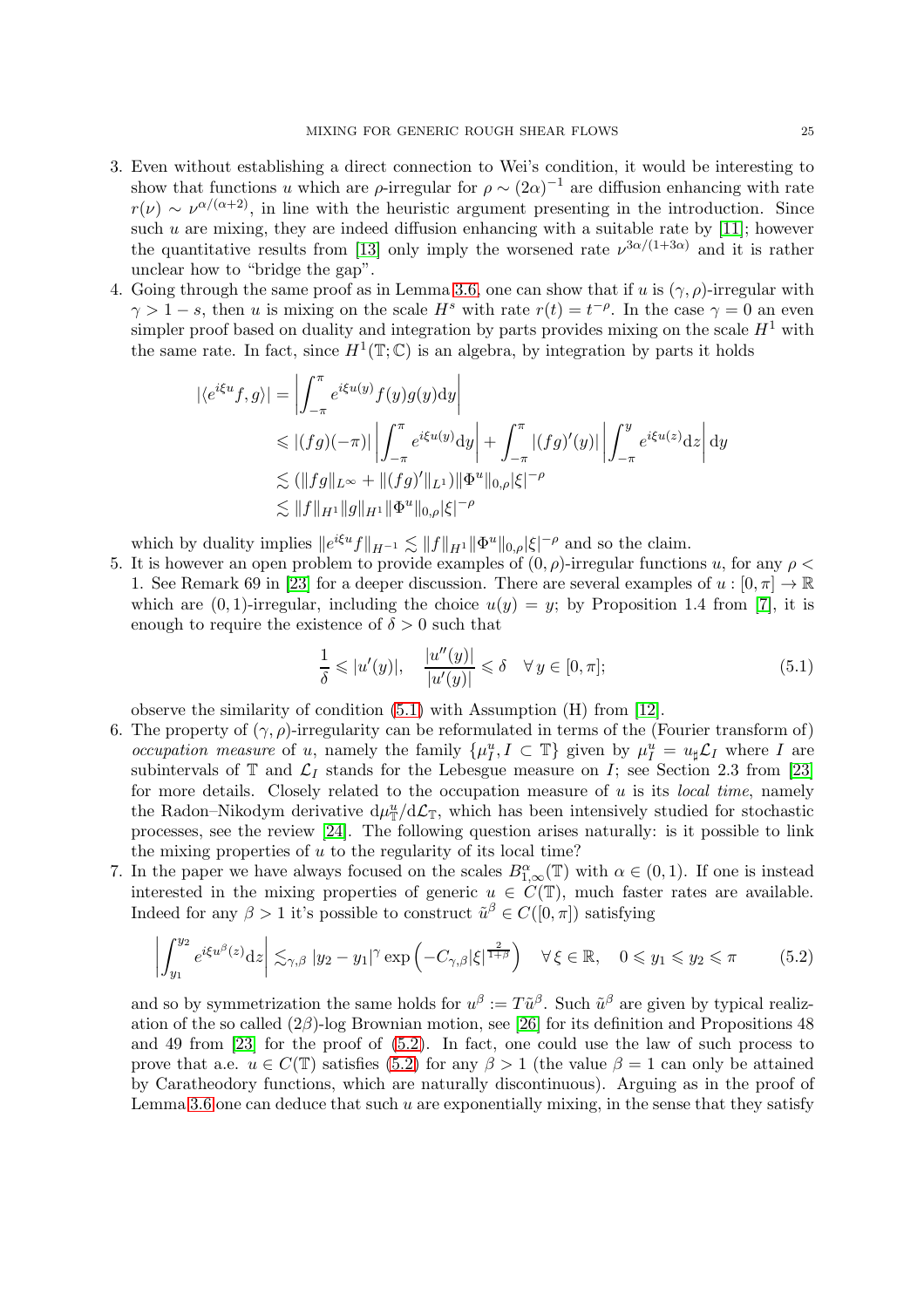the estimate

$$
||e^{i\xi u}g||_{H^{-1}} \lesssim \exp\left(-C_{\gamma,\beta}|\xi|^{\frac{2}{1+\beta}}\right) ||g||_{H^1} \quad \forall g \in H^1(\mathbb{T};\mathbb{C})
$$

and so that

$$
\|e^{-tu\partial_x}f\|_{L^2_x H^{-1}_y} \lesssim \exp\left(-C_{\gamma,\beta}t^{\frac{2}{1+\beta}}\right) \|f\|_{L^2_x H^1_y}
$$

for all  $f \in H^1(\mathbb{T}^2)$  satisfying  $P_0 f \equiv 0$ .

8. Finally, let us point out that the property of  $\rho$ -irregularity also holds for generic vector valued functions  $u : [0,1] \to \mathbb{R}^d$  (resp.  $u : \mathbb{T} \to \mathbb{R}^d$ ), for any  $d \in \mathbb{N}$ , see [\[23\]](#page-29-15). In particular, similar statements to part i. of Theorem [1.1](#page-1-0) can be established for "higher dimensional" shear flows of the form

$$
\partial_t f + \bar{u} \cdot \nabla f = \nu \Delta f
$$

for  $f: \mathbb{T}^{d+1} \to \mathbb{R}, \bar{u}(x_1, \ldots, x_{d+1}) := (u(x_{d+1}), 0)^T$ ; observe that for  $d = 2, \bar{u}$  is a stationary solution to 3D Euler equations. In light of [\[11\]](#page-28-3), the vector field  $\bar{u}$  constructed by a  $\rho$ -irregular  $u$  is diffusion enhancing; thus can be applied in the study of suppression of blow-up by mixing phenomena similarly to what was done in [\[32,](#page-29-21) [3,](#page-28-17) [29\]](#page-29-18).

## Appendix A. Besov spaces

<span id="page-25-0"></span>In this appendix we record fundamentals on Besov spaces  $B_{p,q}^s$  on the torus  $\mathbb{T}^d$ , although in the paper we only need the case  $d = 1$ . For a gentle introduction on spaces on  $\mathbb{R}^d$  we refer to the monograph [\[1\]](#page-28-18); see also the classical paper [\[40\]](#page-29-22) for spaces on an interval  $I \subset \mathbb{R}$ . All their properties transfer to the analogous spaces on  $\mathbb{T}^d$  by a clever use of Poisson summation formula, see [\[25\]](#page-29-23), [\[35\]](#page-29-24). Alternatively, periodic Besov spaces have been treated in Chapter 3 of [\[39\]](#page-29-25).

Given a dyadic partition of the unity  $(\chi, \varphi)$  and the associated Littlewood–Paley blocks  ${\{\Delta_j\}_{j\geqslant -1}}$ , the (inhomogeneous) Besov spaces  $B^s_{p,q}(\mathbb{T}^d)$  with  $s \in \mathbb{R}$ , p, q are defined as the set of tempered distributions  $f \in \mathcal{S}'(\mathbb{T}^d)$  such that

$$
||f||_{B^{s}_{p,q}} := ||2^{sj}||\Delta_j f||_{L^p}||_{\ell^q} = \left(\sum_{j=-1}^{\infty} 2^{jsq}||\Delta_j f||_{L^p}^q\right)^{1/q} < \infty
$$

with the usual conventions when  $q = \infty$ .  $(B_{p,q}^s(\mathbb{T}^d), \|\cdot\|_{B_{p,q}^s})$  are Banach spaces and the definition is independent of the choice of the partition of unity  $(\chi, \varphi)$ . Besov spaces are handy to use due to their many properties, including functional embeddings and behavior under derivation and multiplication; we recall them briefly.

**Proposition A.1** ([\[1\]](#page-28-18), Prop. 2.71). Let  $1 \leq p_1 \leq p_2 \leq \infty$  and  $1 \leq q_1 \leq q_2 \leq \infty$ . Then for any  $s \in \mathbb{R}$ , the space  $B^{s}_{p_1,q_1}$  continuously embeds in  $B^{s-d\left(\frac{1}{p_1}-\frac{1}{p_2}\right)}_{p_2,q_2}$  $p_2,q_2 \qquad p_1 \qquad p_2$ .

Also recall the following basic facts: for any  $\varepsilon > 0$  and any  $p, q \in [1, \infty]$ , the space  $B_{p,q}^s$ continuously embeds in  $B_{p,1}^{s-\varepsilon}$ , as can be checked using the definition; for any  $p \in [1,\infty]$ , we have the embeddings

$$
B_{p,1}^s\hookrightarrow L^p\hookrightarrow B_{p,\infty}^s
$$

see for instance Remark A.3 from [\[35\]](#page-29-24) for the second statement.

<span id="page-25-1"></span>**Proposition A.2** ([\[35\]](#page-29-24), Prop. A.5). Let  $s \in \mathbb{R}$ ,  $p, q \in [1, \infty]$ ,  $i \in \{1, \ldots, n\}$ . Then the map  $f \mapsto \partial_i f$  is a continuous linear operator from  $B^s_{p,q}$  to  $B^{s-1}_{p,q}$ .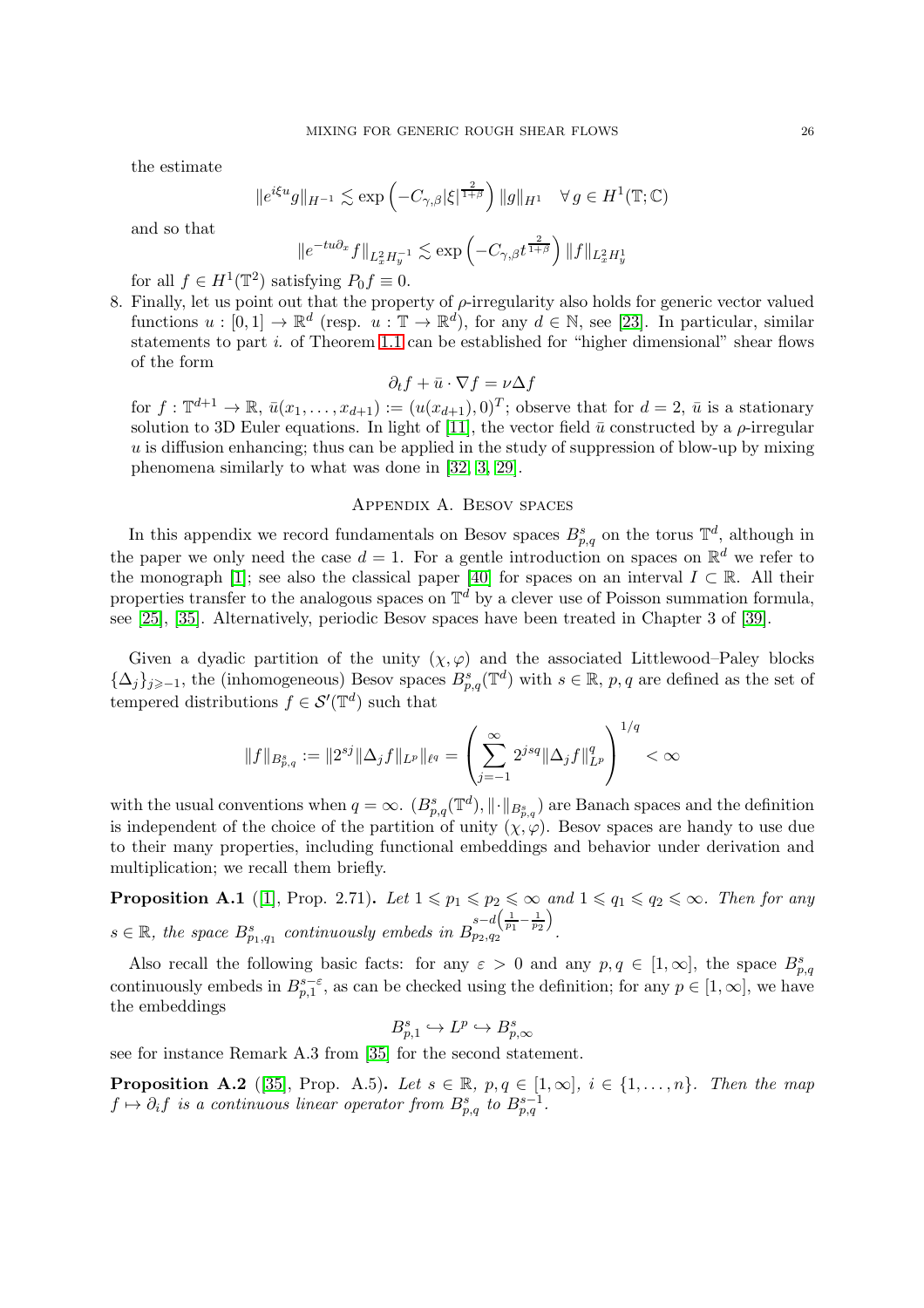<span id="page-26-2"></span>**Proposition A.3** ([\[35\]](#page-29-24), Prop. A.7). Let  $s_1, s_2 \in \mathbb{R}$  and  $p, p_1, p_2, q \in [1, \infty]$  be such that

$$
s_1 < 0 < s_2
$$
,  $s_1 + s_2 > 0$ ,  $\frac{1}{p} = \frac{1}{p_1} + \frac{1}{p_2}$ ;

then  $(f, g) \mapsto fg$  is a well-defined continuous bilinear map from  $B^{s_1}_{p_1,q} \times B^{s_2}_{p_2,q}$  to  $B^{s_1}_{p,q}$ .

<span id="page-26-0"></span>**Proposition A.4** ([\[1\]](#page-28-18), Cor. 2.86). For any  $s > 0$  and  $p, q \in [1, \infty]$ , the space  $B_{p,q}^s \cap L^{\infty}$  is an algebra and there exists a constant  $C = C(s)$  such that

$$
\|fg\|_{B^{s}_{p,q}}\leqslant C(\|f\|_{L^{\infty}}\|g\|_{B^{s}_{p,q}}+\|f\|_{B^{s}_{p,q}}\|g\|_{L^{\infty}}) \quad \forall\, f,g\in B^{s}_{p,q}\cap L^{\infty}.
$$

Another key property of Besov spaces is that they include several other classical function spaces:

- for  $s \in \mathbb{R}$ ,  $B_{2,2}^{s}(\mathbb{T}^d)$  coincide with the Sobolev spaces  $H^s(\mathbb{T}^d)$ , with equivalent norms;
- for  $s \in (0, 1)$ ,  $B^s_{\infty,\infty}(\mathbb{T}^d)$  coincide with  $C^s(\mathbb{T}^d)$ , the space of periodic s-Hölder continuous functions (w.r.t. the canonical distance  $d_{\mathbb{T}^d}$ ), with equivalent norms;
- for  $s \in (0,1)$  and  $p \in [1,\infty)$ , the spaces  $B_{p,\infty}^s(\mathbb{T}^d)$ , often referred to as Besov–Nikolskii spaces, can be characterized by the equivalent norm

$$
||f||_{B_{p,\infty}^s} := ||f||_{L^p} + \sup_{x \neq y \in \mathbb{T}^d} \frac{||f(\cdot + x) - f(\cdot + y)||_{L^p}}{d_{\mathbb{T}^d}(x,y)^s}.
$$

• for  $s \in (0,1)$ ,  $p, q \in [1,\infty)$  the space  $B_{p,q}^s(\mathbb{T}^d)$  has equivalent norm

$$
||f||_{B_{p,q}^s} := ||f||_{L^p} + \int_{\mathbb{T}^d} \left( \frac{||f(\cdot+x) - f(\cdot)||_{L^p}}{d_{\mathbb{T}^d}(x,0)^s} \right)^q \frac{1}{d_{\mathbb{T}^d}(x,0)^d} dx.
$$

We conclude this appendix by proving some interpolation inequalities, which played a fundamental role in the proofs in Section [3.1.](#page-8-1)

<span id="page-26-3"></span>**Lemma A.5.** Let  $p \in [1,\infty]$ ,  $s_1, s_2 \in \mathbb{R}$  with  $s_1 < s_2$  and  $\theta \in (0,1)$ . Then there exists a constant  $C = C(p, s_2 - s_1, \theta)$  such that

$$
||f||_{B_{p,1}^{\theta s_1 + (1-\theta)s_2}} \leqslant C||f||_{B_{p,\infty}^{s_1}}^{\theta} ||f||_{B_{p,\infty}^{s_2}}^{1-\theta} \quad \forall f \in B_{p,\infty}^{s_2}.
$$
 (A.1)

*Proof.* The result is well known, see Theorem 2.80 from [\[1\]](#page-28-18) for the statement on  $\mathbb{R}^d$ ; let us provide a self-contained proof.

We may assume  $||f||_{B^{s_2}_{p,\infty}} = 1$ ; for any  $N \geq 0$  it holds

$$
||f||_{B_{p,1}^{s_{\theta}}} = \sum_{j  
\n
$$
\leqslant ||f||_{B_{p,\infty}^{s_1}} \sum_{j  
\n
$$
\lesssim ||f||_{B_{p,\infty}^{s_1}} 2^{N(1-\theta)(s_2-s_1)} + 2^{-N\theta(s_2-s_1)}.
$$
$$
$$

Choosing N such that  $||f||_{B^{s_1}_{p,\infty}} \sim 2^{-N(s_2-s_1)}$  the conclusion then follows.

<span id="page-26-1"></span>Corollary A.6. For any  $s_1, s_2 > 0$  there exists a constant  $C(s_1, s_2)$  such that

$$
||f||_{L^{2}} \leq C||f||_{H^{-s_1}}^{s_2/(s_1+s_2)} ||f||_{B^{s_2}_{2,\infty}}^{s_1/(s_1+s_2)} \quad \forall f \in B^{s_2}_{2,\infty}.
$$
 (A.2)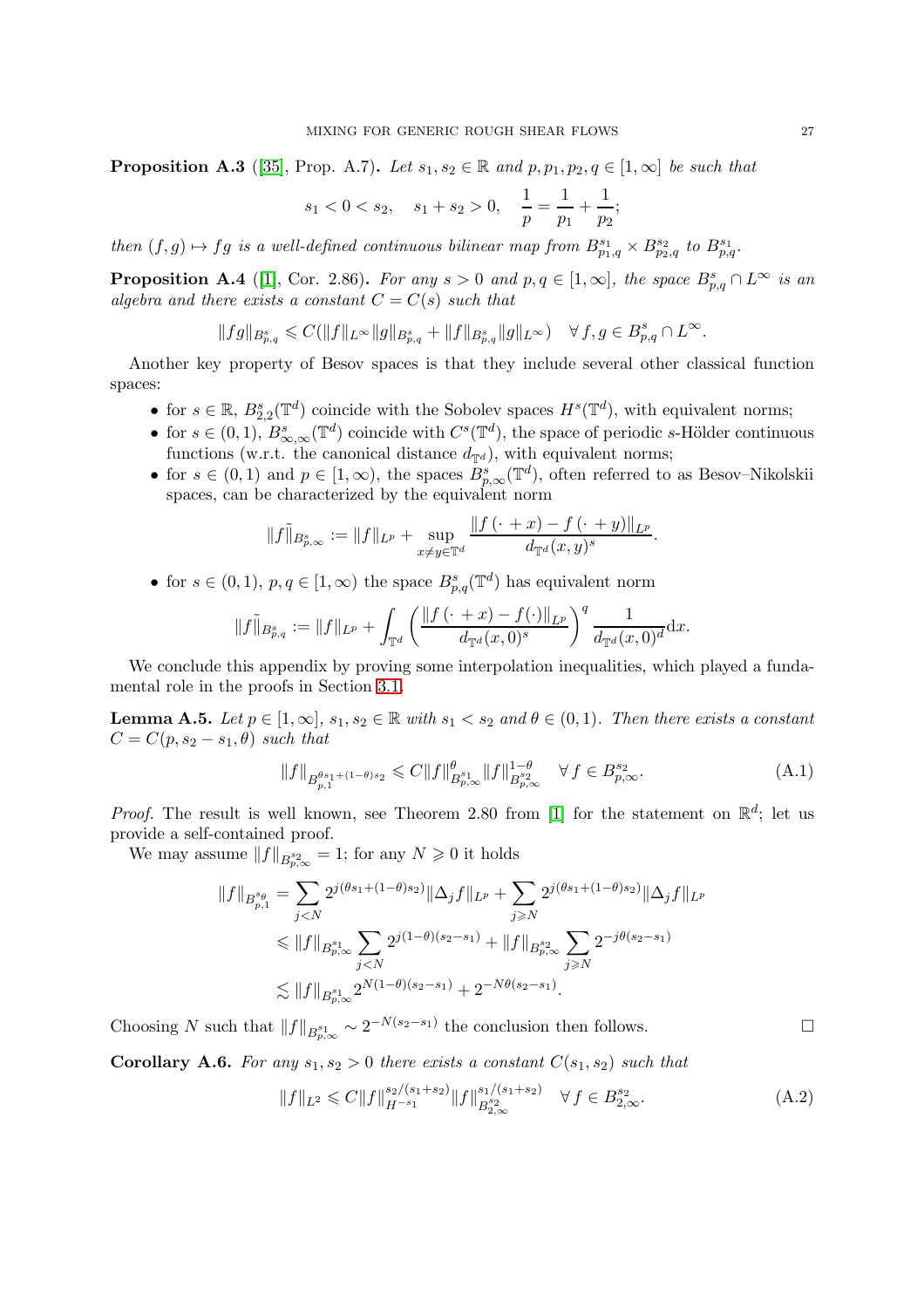*Proof.* Applying Lemma [A.5](#page-26-3) for the choice  $p = 2$ ,  $\theta = s_2/(s_1 - s_2)$  and using Besov embeddings we find

$$
||f||_{L^2} \le ||f||_{B_{2,1}^0} \lesssim ||f||_{B_{2,\infty}^{-s_1}}^{\theta} ||f||_{B_{2,\infty}^{s_2}}^{1-\theta} \lesssim ||f||_{H^{-s_1}}^{\theta} ||f||_{B_{2,\infty}^{s_2}}^{1-\theta}.
$$

## Appendix B. A simple extension of a result by Wei

<span id="page-27-0"></span>Theorem 5.1 from [\[42\]](#page-29-2) requires the restriction to work with  $u \in C(\mathbb{T})$ , but we show here that such a restriction is not necessary and in fact the result holds for any  $u \in L^1(\mathbb{T})$ , as stated in Theorem [4.6.](#page-16-3) Let us recall the setting: we are interested in the decay of solutions to complex valued PDEs of the form

<span id="page-27-1"></span>
$$
\partial_t f + iuf = \nu \partial_y^2 f. \tag{B.1}
$$

Equation [B.1](#page-27-1) is well-posed (in the weak sense) for any  $u \in L^1(\mathbb{T})$  and  $f_0 \in L^2(\mathbb{T})$ . Indeed, for smooth u, any solution f to  $(B.1)$  satisfies

$$
\partial_t \|f\|_{L^2}^2 + 2\nu \|\partial_y f\|_{L^2}^2 = 0,
$$

thus implying that it belongs to  $L^2(0,T;H^1(\mathbb{T})) \hookrightarrow L^2(0,T;C(\mathbb{T}))$ ; therefore we have uniform estimates for  $int \in L^2(0,T;L^1(\mathbb{T}))$  only depending on  $||u||_{L^1}$ . Arguing by weak compactness one can then easily construct weak solutions to  $(B.1)$  for any  $u \in L^1(\mathbb{T})$ , establish their uniqueness, and show that they are the strong limit in  $C([0,T];L^2(\mathbb{T}))$  of those to smooth u. Overall, this defines the semigroup  $t \mapsto e^{t(\nu \partial_y^2 - iu)}$  on  $L^2(\mathbb{T})$  for any  $u \in L^1(\mathbb{T})$  and  $\nu > 0$ .

Identifying  $u \in L^1(\mathbb{T})$  with a  $2\pi$ -periodic function, its primitive  $\psi$  is a (non periodic) element of  $C(\mathbb{R})$ , well defined up to additive constant; for given  $\delta \in (0,1)$ , define

$$
\omega_1(\delta, u) := \inf_{x, c_1, c_2 \in \mathbb{R}} \int_{x-\delta}^{x+\delta} |\psi(y) - c_1 - c_2 \delta|^2 dy.
$$

Denote by  $F : \mathbb{R}_{\geq 0} \to [0, \pi/2]$  the inverse of  $x \mapsto 36x \tan x$ , which is a one-to-one increasing function. The next statement summarizes some of the main findings from [\[42\]](#page-29-2).

<span id="page-27-2"></span>**Lemma B.1.** Let  $u \in C(\mathbb{T})$  and  $v > 0$  be fixed; then for all  $\delta \in (0,1)$  and  $t \geq 0$  it holds

$$
||e^{t(\partial_y^2 - iu)}||_{L^2 \to L^2} \le \exp\left(\frac{\pi}{2} - t\nu\delta^{-2} F(\delta\nu^{-2}(\omega_1(\delta, u)))^2\right).
$$
 (B.2)

*Proof.* By time rescaling, the solution f to [\(B.1\)](#page-27-1) is given by  $f(t, y) = f^{\nu}(t\nu, y)$  where  $f^{\nu}$  solves  $\partial_t f^{\nu} + i u^{\nu} f^{\nu} = \partial_y^2 f^{\nu}$  where  $u^{\nu} = u/\nu$ ; applying the Gearhart–Prüss theorem (Theorem 1.3) from [\[42\]](#page-29-2)) to  $f^{\nu}$ , it holds

$$
||f_t||_{L^2} \leqslant \exp\left(\frac{\pi}{2} - t\nu\psi_1(u^{\nu})\right)
$$

where  $\psi_1(u)$  is defined as in Section 4 from [\[42\]](#page-29-2). By Lemma 4.3 therein and the 2-homogeneity of  $u \mapsto \omega(\delta, u)$ , for any  $\delta \in (0, 1)$  it holds

$$
\psi_1(u^{\nu}) \geq \delta^{-2} F(\delta(\omega_1(\delta, u^{\nu})))^2 = \delta^{-2} F(\delta \nu^{-2}(\omega_1(\delta, u)))
$$

which gives the conclusion.  $\Box$ 

We can now give the

*Proof of Theorem [4.6.](#page-16-3)* By time rescaling, we can restrict to the case  $k = 1$ . Now let  $u \in L^1(\mathbb{T})$ be a function satisfying  $\Gamma_{\alpha}(u) > 0$  for some  $\alpha \in (0,1)$  and consider a family  $\{u^{\varepsilon}, \varepsilon > 0\}$  of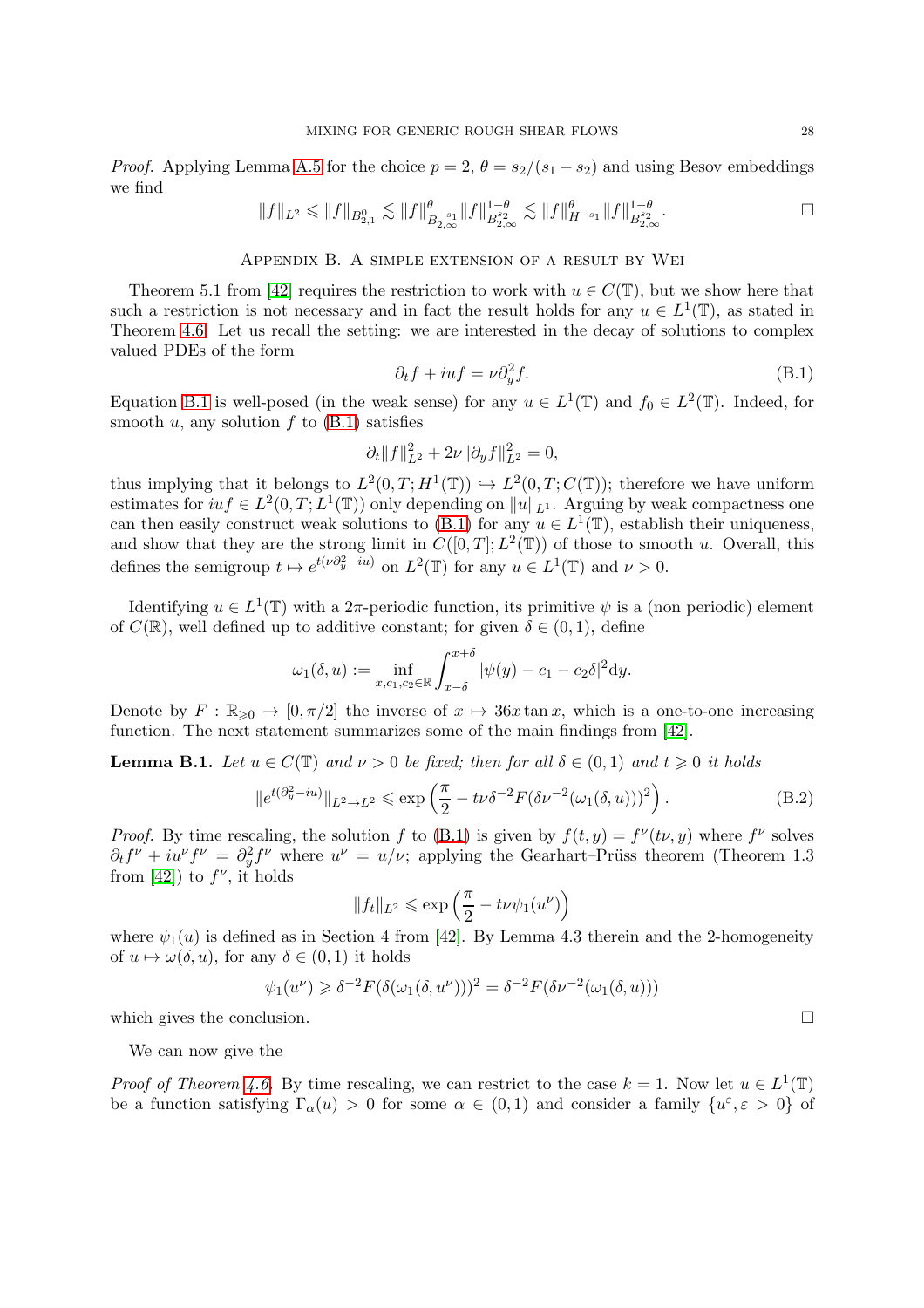continuous functions satisfying  $||u^{\varepsilon} - u||_{L^1} \leq \varepsilon$ . Denote by  $\psi^{\varepsilon}$  the primitive of  $u^{\varepsilon}$ ; by the basic inequality  $a^2 \geq b^2/2 - (a - b)^2$ , for any  $\delta(0, 1)$  it holds

$$
\omega_1(\delta, u^{\varepsilon}) \geq \frac{1}{2}\omega_1(\delta, u) - \sup_{x \in \mathbb{R}} \int_{x-\delta}^{x+\delta} |\psi^{\varepsilon}(y) - \psi(y)|^2 \mathrm{d}y \geq \frac{1}{2}\omega_1(\delta, u) - 2\delta \|u - u^{\varepsilon}\|_{L^1(\mathbb{T})}^2.
$$

Combined with the fact that by definition  $\omega_1(\delta, u) \geq 2^{2\alpha+3} \delta^{2\alpha+3} \Gamma_\alpha(u)^2$ , we deduce

$$
\omega_1(\delta, u^{\varepsilon}) \geqslant 2^{2\alpha+2} \delta^{2\alpha+3} \Gamma_{\alpha}(u)^2 - 2\delta \varepsilon^2 \quad \forall \, \delta \in (0, 1), \, \varepsilon > 0.
$$

Now fix  $\nu > 0$  and define  $C_1 = e^{\pi/2}$ ,  $C_2 = 2^{2\alpha+2} \Gamma_\alpha(u)^2$ ; applying Lemma [B.1](#page-27-2) to  $u^{\varepsilon}$ , exploiting the fact that F is increasing, and choosing  $\delta = \nu^{1/(\alpha+2)}$ , we obtain

<span id="page-28-19"></span>
$$
\|e^{t(\partial_y^2 - iu^{\varepsilon})}\|_{L^2 \to L^2} \leq C_1 \exp\left(-t\nu^{\frac{\alpha}{\alpha+2}} F\left(C_2 - 2\nu^{-2\frac{\alpha+1}{\alpha+2}} \varepsilon^2\right)^2\right) \quad \forall \, t \geq 0 \tag{B.3}
$$

where the estimate holds for all  $\varepsilon > 0$  small enough such that  $C_2 - 2\nu^{-2(\alpha+1)/(\alpha+2)}\varepsilon^2 > 0$ .

Since the semigroup  $e^{t(\nu \partial_y^2 - i u^{\varepsilon})}$  pointwise converges to  $e^{t(\nu \partial_y^2 - i u^{\varepsilon})}$  as  $\varepsilon \to 0^+$ , passing to the limit on both sides of  $(B.3)$  gives the conclusion.

### <span id="page-28-0"></span>**REFERENCES**

- <span id="page-28-18"></span>[1] Hajer Bahouri, Jean-Yves Chemin, and Raphaël Danchin. Fourier analysis and nonlinear partial differential equations, volume 343. Springer Science & Business Media, 2011.
- <span id="page-28-5"></span>[2] Jacob Bedrossian and Michele Coti Zelati. Enhanced dissipation, hypoellipticity, and anomalous small noise inviscid limits in shear flows. Archive for Rational Mechanics and Analysis, 224(3):1161–1204, 2017.
- <span id="page-28-17"></span>[3] Jacob Bedrossian and Siming He. Suppression of Blow-Up in Patlak–Keller–Segel Via Shear Flows. SIAM Journal on Mathematical Analysis, 49(6):4722–4766, 2017.
- <span id="page-28-16"></span>[4] Sergio Campanato. Proprietà di una famiglia di spazi funzionali. Annali della Scuola Normale Superiore di Pisa-Classe di Scienze, 18(1):137–160, 1964.
- <span id="page-28-15"></span>[5] Rémi Catellier. Rough linear transport equation with an irregular drift. Stochastics and Partial Differential Equations: Analysis and Computations, 4(3):477–534, 2016.
- <span id="page-28-12"></span>[6] R´emi Catellier and Massimiliano Gubinelli. Averaging along irregular curves and regularisation of ODEs. Stochastic Processes and their Applications, 126(8):2323–2366, 2016.
- <span id="page-28-13"></span>[7] K. Chouk and M. Gubinelli. Nonlinear PDEs with modulated dispersion I: Nonlinear Schrödinger equations. Comm. Partial Differential Equations, 40(11):2047–2081, 2015.
- <span id="page-28-14"></span>[8] Khalil Chouk and Massimiliano Gubinelli. Nonlinear PDEs with modulated dispersion II: Korteweg–de Vries equation. ArXiv preprint arXiv:1406.7675, 2014.
- <span id="page-28-11"></span>[9] Zbigniew Ciesielski, Gérard Kerkyacharian, and Bernard Roynette. Quelques espaces fonctionnels associés à des processus gaussiens. Studia Mathematica, 2(107):171–204, 1993.
- <span id="page-28-1"></span>[10] Maria Colombo, Michele Coti Zelati, and Klaus Widmayer. Mixing and diffusion for rough shear flows.  $ArXiv$ preprint arXiv:2009.12268, 2020.
- <span id="page-28-3"></span>[11] Peter Constantin, Alexander Kiselev, Lenya Ryzhik, and Andrej Zlatoš. Diffusion and mixing in fluid flow. Annals of Mathematics, pages 643–674, 2008.
- <span id="page-28-6"></span>[12] Michele Coti Zelati. Stable mixing estimates in the infinite Péclet number limit. Journal of Functional Analysis, 279(4):108562, 2020.
- <span id="page-28-2"></span>[13] Michele Coti Zelati, Matias G. Delgadino, and Tarek M. Elgindi. On the relation between enhanced dissipation timescales and mixing rates. Communications on Pure and Applied Mathematics, 73(6):1205–1244, 2020.
- <span id="page-28-7"></span>[14] Michele Coti Zelati and Michele Dolce. Separation of time-scales in drift-diffusion equations on  $\mathbb{R}^2$ . Journal de Mathématiques Pures et Appliquées, 142:58–75, 2020.
- <span id="page-28-8"></span>[15] Theodore D. Drivas and Gregory L. Eyink. A Lagrangian fluctuation–dissipation relation for scalar turbulence. Part I. Flows with no bounding walls. Journal of Fluid Mechanics, 829:153–189, 2017.
- <span id="page-28-9"></span>[16] Theodore D. Drivas and Gregory L. Eyink. A Lagrangian fluctuation–dissipation relation for scalar turbulence. Part II. Wall-bounded flows. Journal of Fluid Mechanics, 829:236–279, 2017.
- <span id="page-28-4"></span>[17] Yuanyuan Feng and Gautam Iyer. Dissipation enhancement by mixing. Nonlinearity, 32(5):1810, 2019.
- <span id="page-28-10"></span>[18] Aurélia Fraysse. Regularity criteria for almost every function in Sobolev spaces. Journal of Functional Analysis, 258(6):1806–1821, 2010.